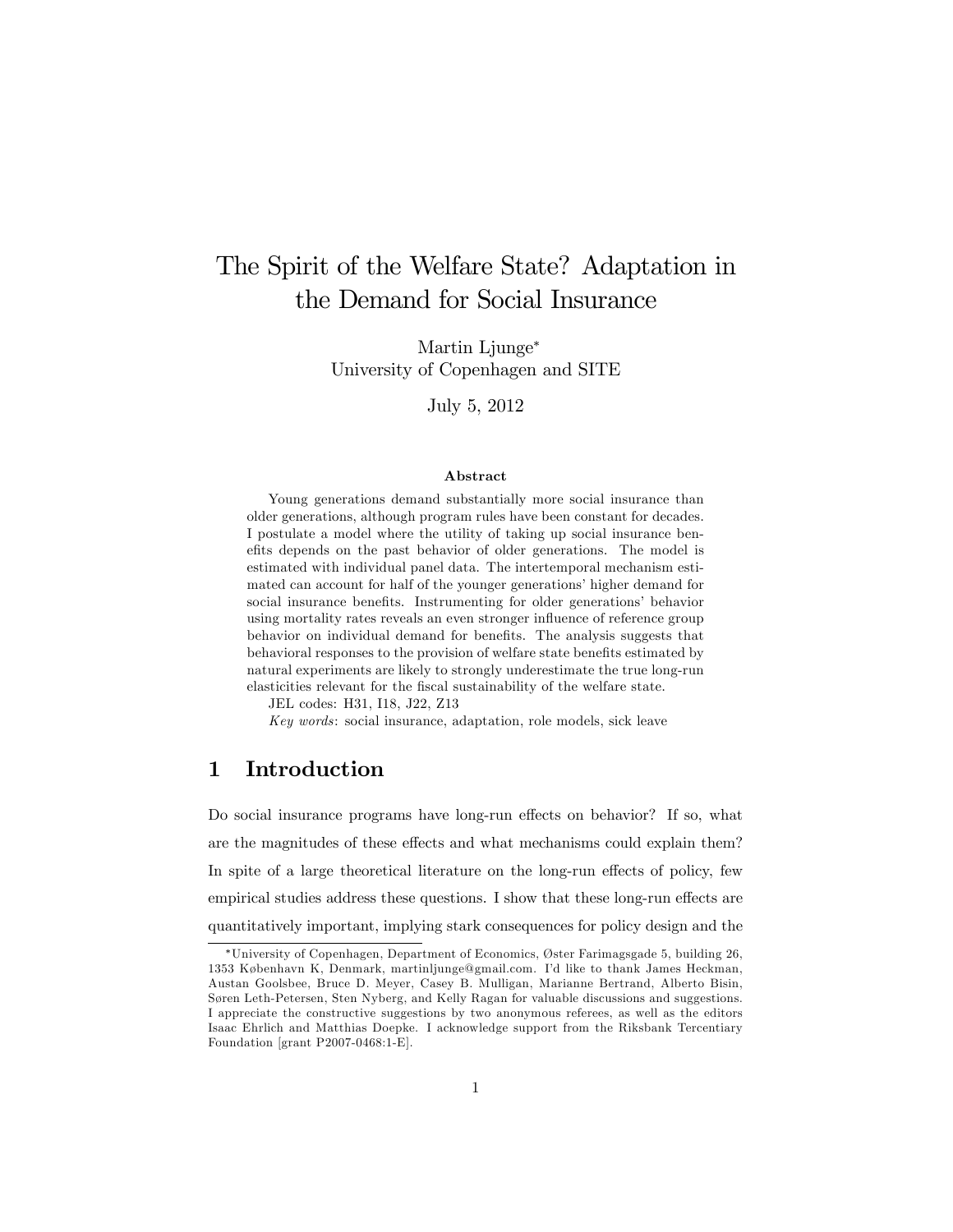

Figure 1: Sick Leave Participation Rate, 1974-1990. Sample: Labor force participants, ages 22-60.

fiscal sustainability of welfare state programs. The fiscal sustainability of programs cannot be assessed by the short-run effects the treatment effect literature has focused on.

I study behavior during the decades following the expansion of the welfare state in Sweden. I focus on the take up of sick leave benefits, which replace lost earnings due to illness or injury.<sup>1</sup> The average take up rate was  $54$  percent in 1974 and 69 percent in 1990, as seen in Figure 1. Take up increased by almost one percentage point per year during a period when program generosity was constant.

Plotting the behavior by birth cohort presents an even clearer pattern, as

 $\overline{1}$  Take up is defined as receiving some (that is, at least one day of) benefits during the year.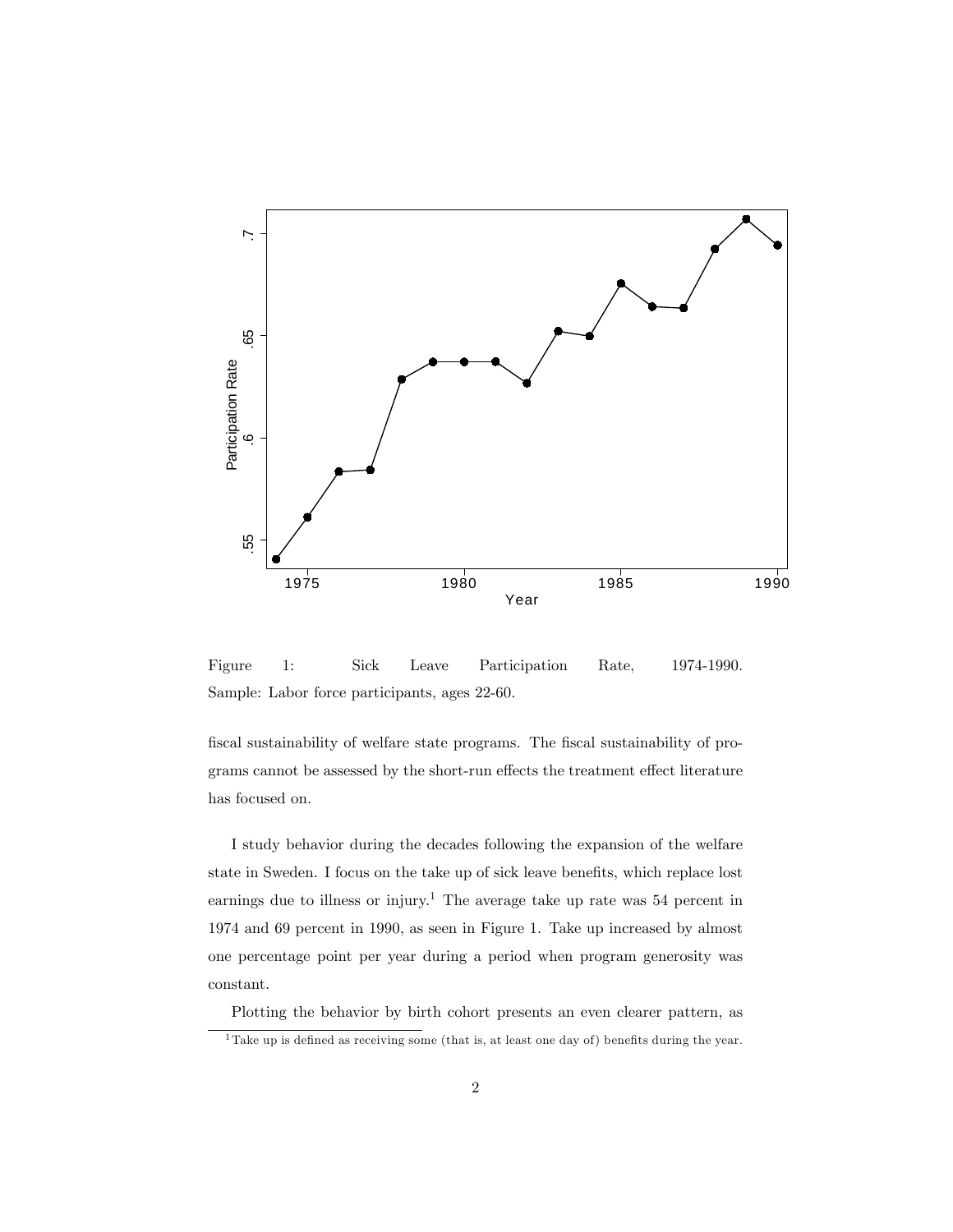

Figure 2: Sick Leave Participation Rate by Cohort. Sample: Labor force participants, ages 22-60. Years 1974-1990.

seen in Figure 2. The generation born in 1919 has an average take up rate of 45 percent, that is, they use sick leave benefits a bit less than half the years they are in the labor force. For the generation born 1960 the take up rate is almost 80 percent.<sup>2</sup> Each younger birth cohort has a take up rate that is almost 1 percentage point higher than those born one year earlier. Behavior has adapted significantly in the face of constant institutions, as seen in Figures 1 and 2, consistent with theories about changing work norms in response to the welfare state.

Analyzing sick leave take up in Sweden has one distinct advantage compared to other behavior. The take up decision is completely at the individual's

<sup>&</sup>lt;sup>2</sup>Older generations are observed later in their life cycle when their health may be worse, so higher take up rates might have been expected for older generations compared to the young.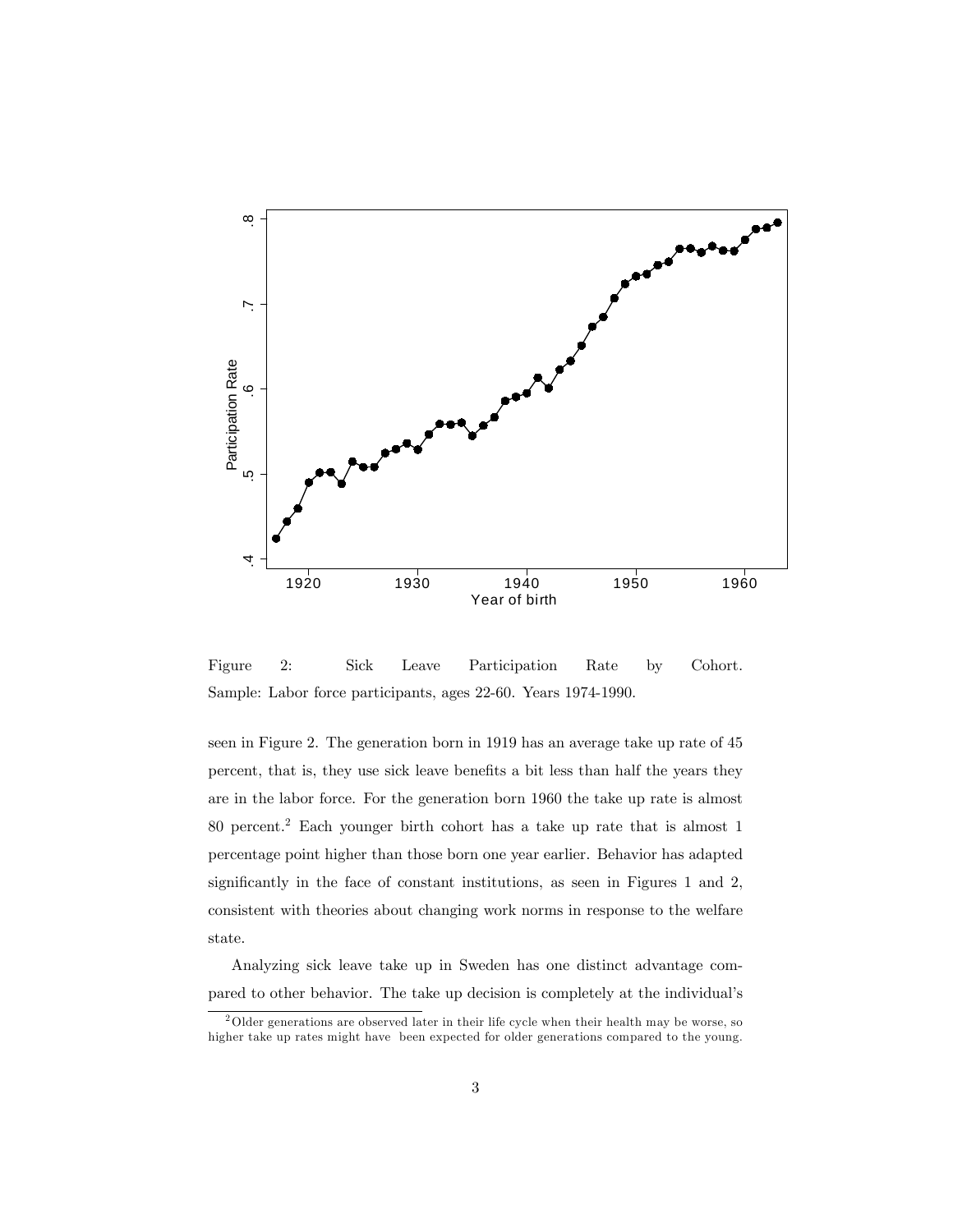discretion. Behavior is determined by demand, unlike other programs such as unemployment benefits whose use is also determined by supply side factors.

My empirical analysis proceeds in two parts. First, I account for a large number of factors that could influence benefit take up and potentially explain the cohort trend seen in Figure 2; this trend persists. Second, I write down a model of work norm transmission and estimate a mechanism that could explain the cohort trend. To make a stronger case for a causal relationship I use instrumental variables, to address concerns that health trends drive the results.

Models study how institutions and behavior interact in the long run, in particular, how work norms shape benefit use. The mechanism I estimate is closely related to the evolution of work norms in Lindbeck, Nyberg, and Weibull  $(2003).<sup>3</sup>$  Doepke and Zilibotti  $(2008)$  model how work norms paved the way for a capitalist society. I study how these same work norms may respond in the long run to the introduction of the welfare state. Work norms are non-cognitive skills that may capture persistence and patience that the recent human capital literature has studied, see for example Almlund et al (2011). My analysis sheds light on how these skills are formed across generations and time.<sup>4</sup>

I allow for the benefit up take to depend on the sick leave behavior of peers, hence the behavior of slightly older role models can influence the individual's own decision.<sup>5</sup> The model is estimated using individual panel data, applying both pooled and within estimators. I account for non-linear time effects to rule out secular trends in behavior. The estimated coefficients indicate that the model could account for up to half of the cohort trend in Figure 2.

To make a stronger case for a causal effect of role model behavior on individual sick leave take up I use mortality rates as an instrument. Mortality rates capture health shocks that also affect sick leave. I find a strong reference group ináuence on individual sick leave behavior using both variation across

<sup>3</sup> Bisin and Verdier (2004) model work norms in the welfare state.

<sup>&</sup>lt;sup>4</sup>Evidence on the intergenerational transmission from attitudes towards benefits use to general altruistic attitudes is prestented in Ljunge (2012a).

 $5$ The reference group influence may be interpreted as a psychic cost that captures, internal or external, stigma or some other effect that is captured by the reference group's behavior such as social learning or health consciousness.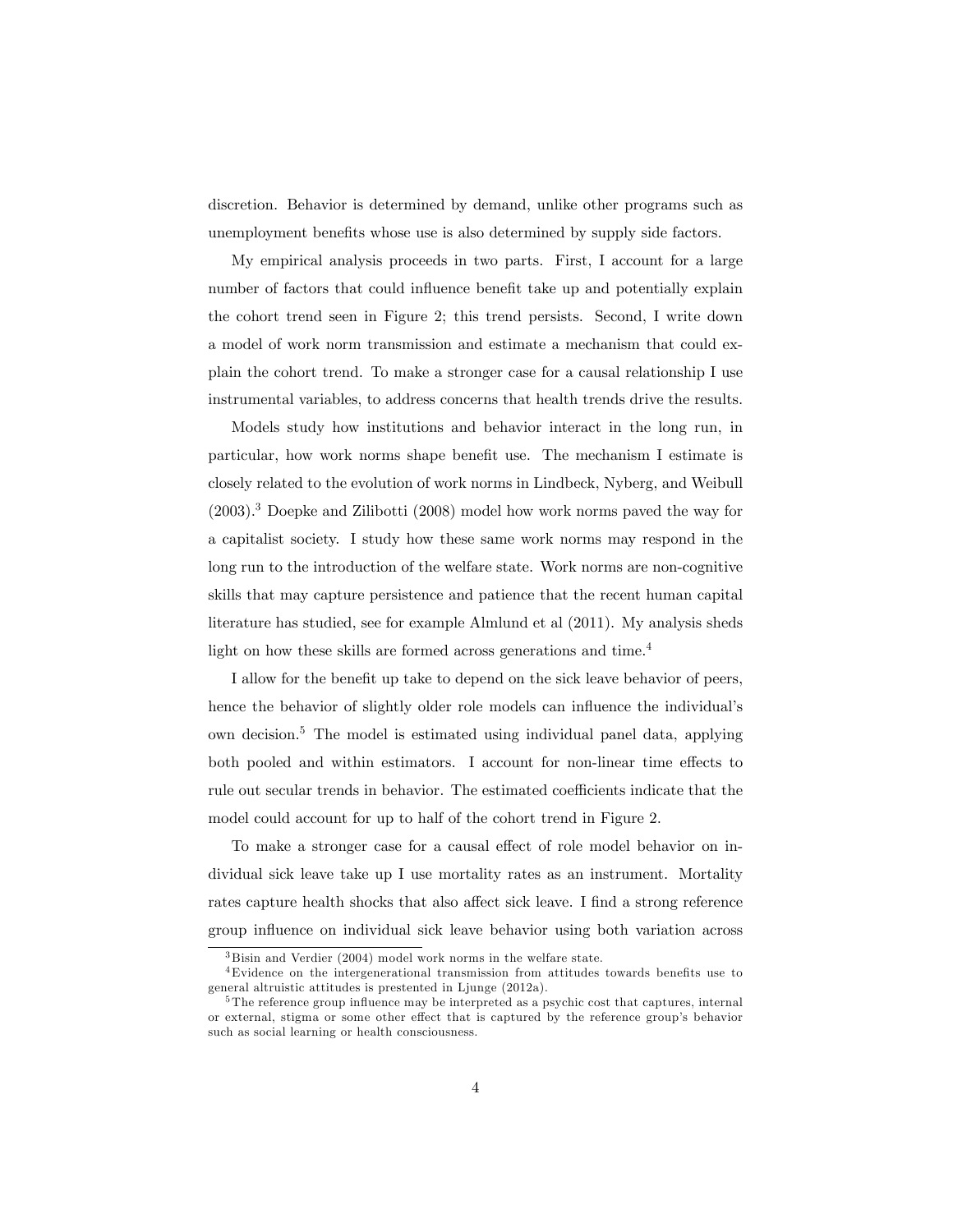individuals as well as within individuals over the life cycle. Results are robust to controlling for the mortality rates in the individual's own cohort, lending some plausibility to the identifying assumption that the mortality rates of older cohorts in the past has no direct influence on the individual's current sick leave take up.

The paper makes three contributions. First, I document large differences in sick leave behavior across cohorts, differences that can't be explained by observable factors. Second, I estimate a model that can explain half of the increase in benefit use across generations. Third, I make a compelling case that the estimated mechanism represents a causal relationship. Quantifying the size of the increased demand for social insurance and estimating a specific mechanism through which this adjustment takes place is an empirical question that, to my knowledge, I am the first to address.

The paper complements anthropological studies on sick leave in Sweden like Frykman and Hansen (2005, 2009) who find a generational divide in attitudes towards work and benefits use. I present unique quantitative evidence on how individuals adapt to institutions over time and across generations. The estimated dynamic model differs from the previous cultural transmission literature that has focused on determinants of different equilibria, but largely ignored the analysis of the path towards a new equilibrium.<sup>6</sup> The analysis is fundamentally distinct from the social interactions literature and from studies of the persistent effects of institutions in that both literatures are based on cross-sectional differences.<sup>7</sup> I study intertemporal differences, across generations and within life cycles, to examine how individuals adapt to social conditions. The treatment effect literature has focused on short-run evaluations of policy changes, which certainly are important questions, but at the expense of considering long-run effects that might dwarf the short-run responses.

The paper is organized as follows. The next section discusses the related

<sup>6</sup> See for example Guiso, Sapienza, and Zingales (2008) and Tabellini (2010), as well as the handbook chapter by Bisin and Verdier (2010).

<sup>&</sup>lt;sup>7</sup> Studies of the influence of culture using immigrants, surveyed in Fernandez (2010), have a similar focus on cross-sectional differences.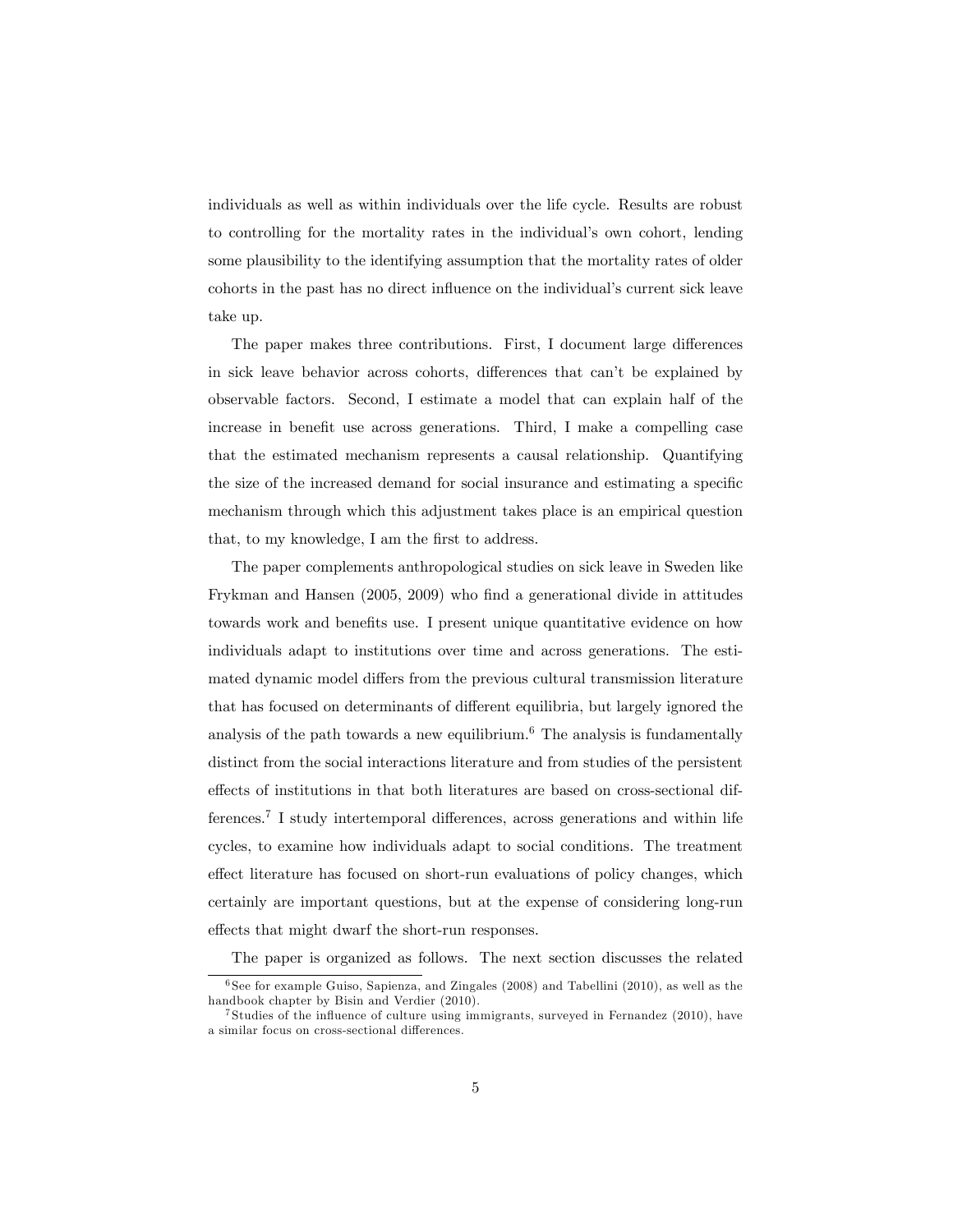literature. The third section describes the sick leave program, followed by the data description. Section 5 examines the cohort trend by accounting for individual characteristics. In the sixth section I develop the empirical model and the empirical results are presented. Section 7 concludes.

# 2 Related Literature

The study of long term adjustments in demand for social insurance, where individual behavior is followed across decades, complements several existing literatures. The effect of norms on labor supply (or benefit up take) has been studied both theoretically and empirically. The model I develop is most closely related to Lindbeck, Nyberg, and Weibull (2003) in how individual heterogeneity and the non-monetary cost are modeled, but it is also close to Lindbeck, Nyberg, and Weibull (1999). Doepke and Zilibotti (2008) study how work norms promoted capitalism, while I study how work norms may be affected by welfare state arrangements. The interplay between work norms and the welfare state have been modelled by Bisin and Verdier (2004), building on Bisin and Verdier's (2001) cultural transmission model, as well as Lindbeck and Nyberg (2006) who both focus on formation of norms in the family. I examine the influence of role models across generations rather than the link between parents and children. The analysis is also related to the dynamics of the welfare state in Hassler, Mora, Storesletten, and Zilibotti (2003). Their model implies sharp changes in behavior and policy. I present evidence of dynamics in individual behavior gradually over time during a period without sharp policy changes.

Fogli and Veldkamp (2011) study the evolution of female labor force participation. They write down a model of social learning similar to Fernandez (2011). The model is calibrated and the predictions of the model are close to the observed trends. Their emphasis on a model consistent with the data, without claims to a causal mechanism, is different from this paper's focus on examining a causal mechanism to explain the cohort trend.

There is a growing literature on the impact of beliefs or culture on economic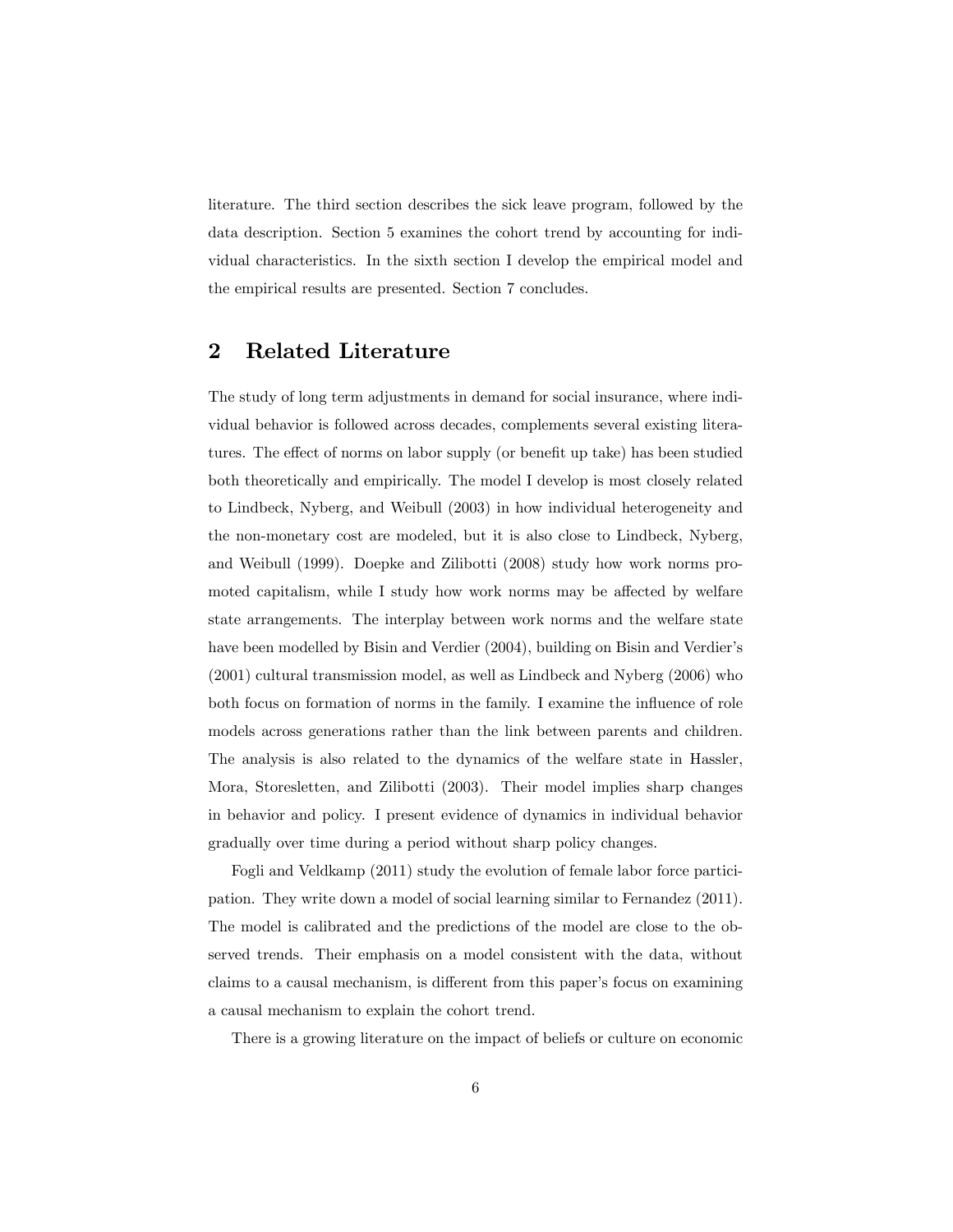outcomes and the paper is closely related to studies of how institutions and policy interact with beliefs.<sup>8</sup> The question I analyze is similar to studies on how institutional arrangements affect norms, like the effect of Communism on attitudes towards redistribution studied in Alesina and Fuchs-Schündeln (2007). I study how exposure to welfare state programs affects demand for social insurance, where different generations are treated differentially with respect to welfare state exposure. This exposure may affect norms regarding claiming government benefits, which in turn could affect demand for benefits. Changes in such norms may affect economic outcomes. Aghion, Algan, Cahuc, and Shleifer (2010) argue that trust affects regulation, based on a cross-country analysis. Individual panel data allow a much richer analysis with respect to the intertemporal adaptation and more detailed controls, including Öxed individual characteristics, where the related literature to a large extent rely on country level variation.

Social interactions is a related literature, but distinct from the intertemporal analysis. That literature focuses on cross-sectional or spatial mechanisms, for example a contemporaneous effect of benefit up take in your reference group on your behavior. The effects of social interactions in the take up of welfare benefits have been studied empirically by Bertrand, Luttmer, and Mullainathan (2000) and Edin, Fredriksson, and Åslund (2003). Hesselius, Johansson, and Vikström  $(2009)$  find peer effects in sick leave in Sweden using a local policy change that lasted 6 months. Their focus is hence on the immediate effect across people, while I study long-run effects over the life cycle. Lindbeck, Palme, and Persson  $(2008)$  study peer effects in long term sick leave in Sweden, and they use several approaches to argue for peer effects. Their focus on longer sick leave spells measures a very different behavioral margin, incorporating both demand and supply effects, compared to the discretionary individual decision to demand sick leave I study. Both these papers studying sick leave in Sweden are very similar in their focus on contemporaneous social effects. $9$  This paper, in contrast, focuses on the long run adaptation in the demand for social insurance benefits.

 $8$ See the handbook edited by Benhabib, Bisin, and Jackson  $(2010)$ .

<sup>&</sup>lt;sup>9</sup> Similar evidence on sick leave is found in Italy, see Ichino and Maggi (2000).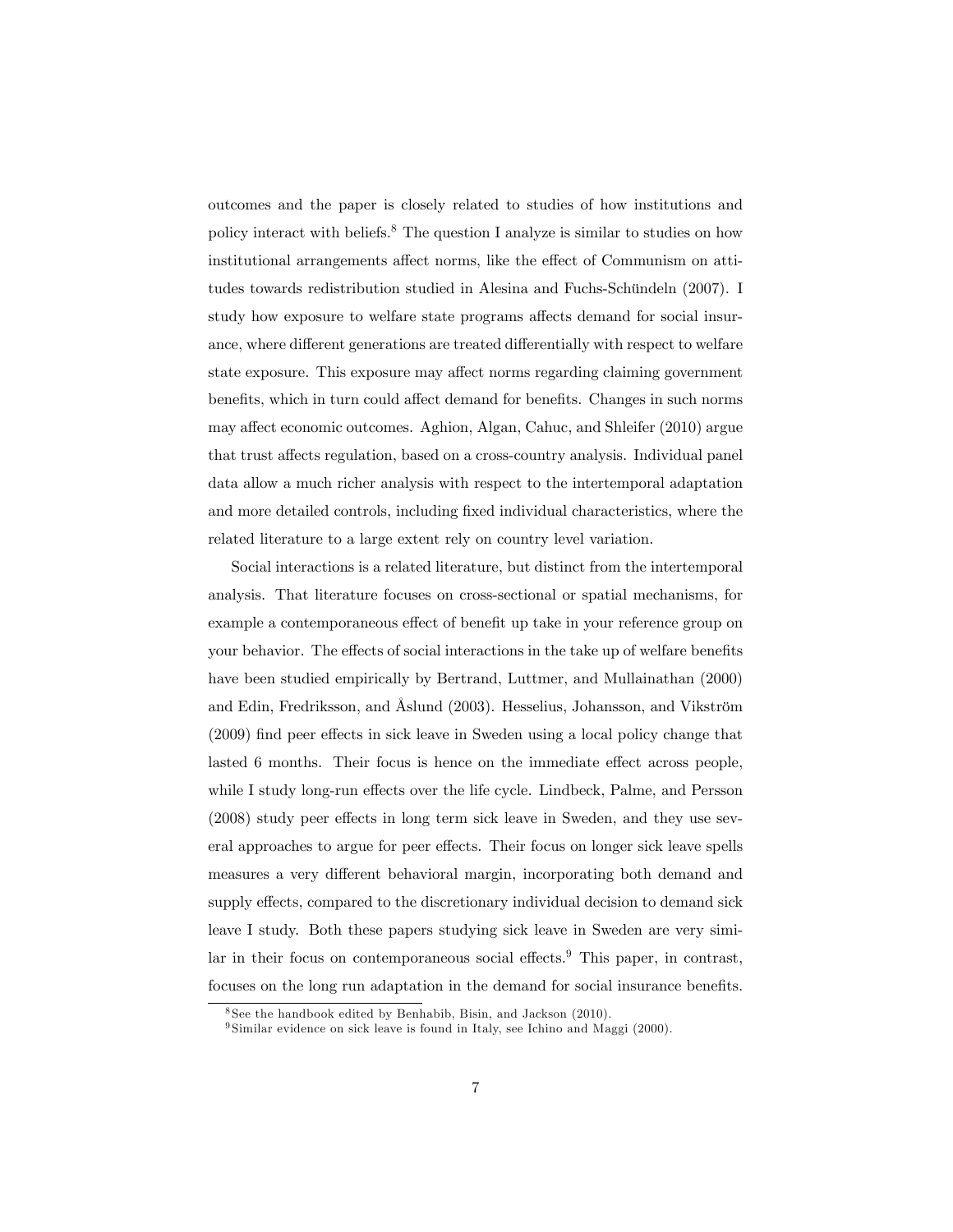Furthermore, the effects of social norms have been studied in the context of unemployment insurance, a related social insurance program, see Eugster, Lalive, and Zweimueller (2012), Stutzer and Lalive (2004), and Clark (2003). None of these studies of social interactions have analyzed the intertemporal adaptation process, which I do.

# 3 The Sick Leave Program

Sweden has a generous publicly run sick leave insurance program that covers lost earnings in the case of basically any injury or illness.<sup>10</sup> It is very easy to claim the benefits. For the first week of each spell, the law gives the individual the discretion to determine if he is Öt to work or not. If he wants to claim the sick leave benefits he makes two phone calls, one to the social insurance office and one to his employer.<sup>11</sup> There is no fixed allocation of sick leave days, you can use the insurance as long as your sickness requires and for as many spells as you like. For spells up to 7 days the individual himself determines if he is fit to work. For spells longer than 7 days it is required that a physician validates your condition.<sup>12</sup> Monitoring of actual sickness is very light, at least in part due to the difficulty in verifying conditions like stomach ache and back pain.

The program is similar to any social insurance. It pays out benefits if the individual is hit by some shock. In the sick leave program it is a health shock, while unemployment benefits cover unemployment shocks and pensions pay out based on age. What sets the sick leave program apart is the level of individual discretion with respect to claiming benefits. The decision to claim benefits rests entirely with the individual, and observed take up behavior is purely driven by the demand for benefits. This is the case for short spells, which do not require a doctor visit. By focusing on take up, rather than days of leave, I can measure

 $10 \text{ In a comparison to the U.S. the program encompasses both 'personal days' provided}$ in employment contracts (although restricted to sick leave) and the workers' compensation program.

 $11$  Benefits are paid by the social insurance office directly to the claimant.

<sup>12</sup> Since I analyze the extensive margin, the validation by the physician is not relevant in this study.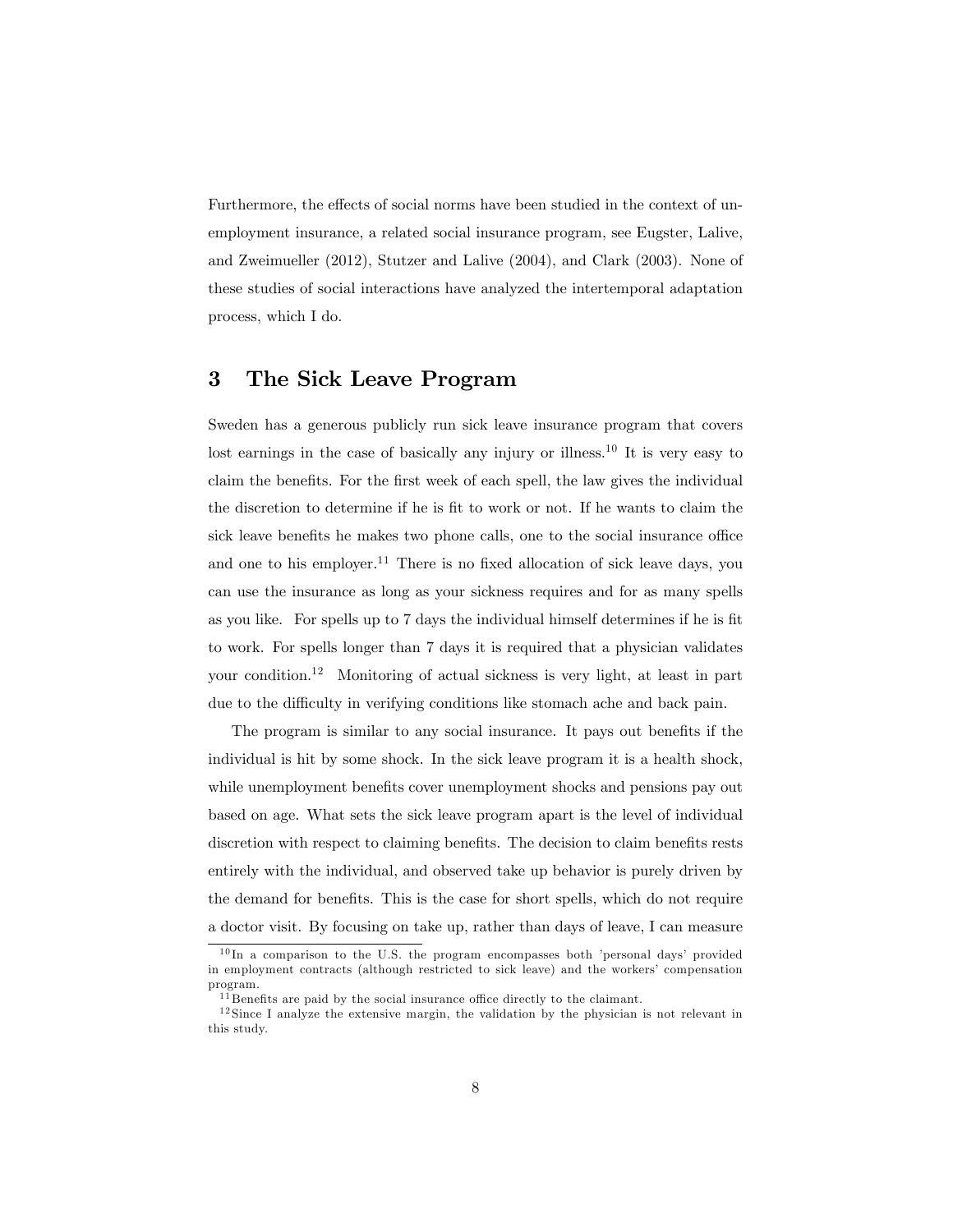a demand effect unaffected by supply factors like doctors.

The rules governing sick leave insurance have been remarkably constant over the 1974-1990 period. The sick leave program was first passed into law in 1962  $(SFS 1962:381)$  and it took effect in 1963. Data on sick leave are available from 1974, when sick leave benefits became taxable income.<sup>13</sup> The replacement rate for lost earnings due to sickness was set to 90 percent. The daily benefit is calculated as 90 percent of normal annual labor earnings divided by 365, up to a cap. The replacement cap is indexed to the so called base amount, which is related to inflation. About 93 percent of the incomes are below the cap, and 6 percent of the sick leave observations are above the cap.

Benefits can be claimed from the second day of the sickness spell. The definition of the second day is, however, quite generous. It is sufficient to call in sick before midnight and that day counts as the first day of the spell. If you think youíll be sick tomorrow you can always call in sick today and the first unpaid day is of no consequence, and if it turns out that you're fit for work tomorrow you can change your mind. This system was in place until 1987. From 1988 through 1990 the first day of no coverage was abolished.<sup>14</sup>

Most sick leave spells are short, about 95 percent are shorter than one month (Source: Fˆrs‰kringskassan). You need to have earnings for six months in order to qualify for the sick leave benefits and be less than 65 years of age. The program is universal and it is administered by the central government and does not depend on your employer. Benefits are financed through a flat pay roll tax.

# 4 Data

I use registry data on individual panels over the period 1974 to 1990 (from 1973 for lagged income).<sup>15</sup> I follow a random sample of the 1974 population for 17 years. The baseline regression has just short of 2 million observations based on

<sup>13</sup> The updates to the program are detailed in law SFS 1973:465.

<sup>14</sup> The updates to the program are detailed in law SFS 1987:223.

<sup>&</sup>lt;sup>15</sup> The analysis ends in 1990 since later reforms make the data hard to compare. The employers take over sick leave payments for the first two weeks of each spell, which is not observed in the data. Such longer term sick leave is very different from what is analyzed here.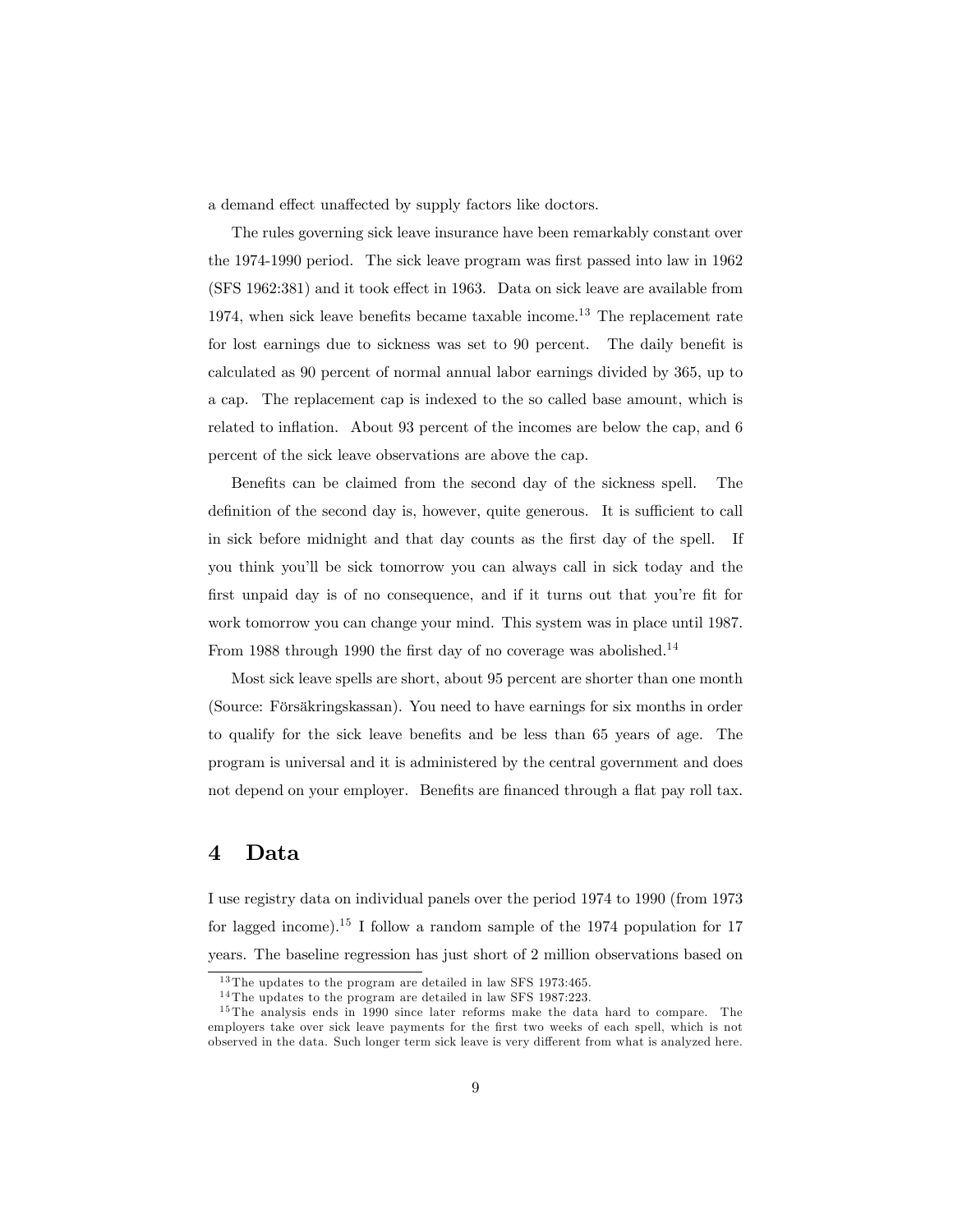the behavior of about 160,000 individuals. Birth cohorts from 1917 to 1963 are included. About 3 percent of the population is sampled.<sup>16</sup> Household members are included in the data, so I can control for the household composition and spousal income. The data draw information from several sources; demographic information from the population registry, income information from the tax authorities, and various public benefits from the social insurance administration. The main dependent variable, participation in the sick leave programs, is defined based on observing positive sick leave benefits during the year. Data on sector of work is available from 1979 and on.

| .                                 |        |           |       |              |         |
|-----------------------------------|--------|-----------|-------|--------------|---------|
|                                   | Mean   | Std. Dev. | Min   | Max          | Obs.    |
| Sick leave participation          | 0.637  | 0.481     | 0     | 1            | 1930462 |
| Year of birth                     | 41.9   | 11.3      | 17    | 63           | 1930462 |
| Earned income, lagged             | 127519 | 319262    | 0     | $1.99E + 08$ | 1929137 |
| Capital income, lagged            | 1748   | 57136     | 0     | $4.81E + 07$ | 1929137 |
| Age                               | 40.0   | 10.7      | 22    | 60           | 1930462 |
| Man                               | 0.525  | 0.499     | 0     | 1            | 1930462 |
| College, 3+ years                 | 0.113  | 0.316     | 0     | 1            | 1930462 |
| < 3 years college                 | 0.091  | 0.287     | 0     |              | 1930462 |
| High school                       | 0.380  | 0.485     | 0     |              | 1930462 |
| Married                           | 0.602  | 0.490     | 0     |              | 1930462 |
| Months with infant x Woman        | 0.101  | 0.757     | 0     | 7            | 1930462 |
| Children aged 7 months to 2 years | 0.064  | 0.249     | 0     | 4            | 1930462 |
| Children aged 3 to 6 years        | 0.131  | 0.341     | 0     | 3            | 1930462 |
| Children aged 7 to 15 years       | 0.286  | 0.460     | 0     | 3            | 1930462 |
| Husband's income, lagged          | 56178  | 288605    | 0     | $1.68E + 08$ | 1929137 |
| Wife's income, lagged             | 26976  | 57974     | 0     | 2.10E+07     | 1929137 |
| Employment rate, by county        | 0.870  | 0.021     | 0.807 | 0.912        | 1930462 |
| Average earnings, by county       | 130946 | 14071     | 94790 | 173337       | 1930462 |

Table 1. Summary statistics.

Sample: Labor force participants, 22-60 years old. Amounts in 1990 SEK.

Individuals are included in the analysis from ages 22 to 60. The age restrictions are due to the looser connection to the labor market of individuals at the tails of the life cycle. The young may still be studying and may not have a firm foot in the labor market. At ages close to retirement individuals face a number of incentives to leave the labor force that aren't modeled here, and those observations are excluded. Since the sick leave program is designed to replace lost labor earnings, the analysis is restricted to individuals who are labor force

<sup>16</sup> The only sampled individuals who disappear from the data are those who die or emigrate. For further details on sample selection and data coverage see Edin and Fredriksson (2000).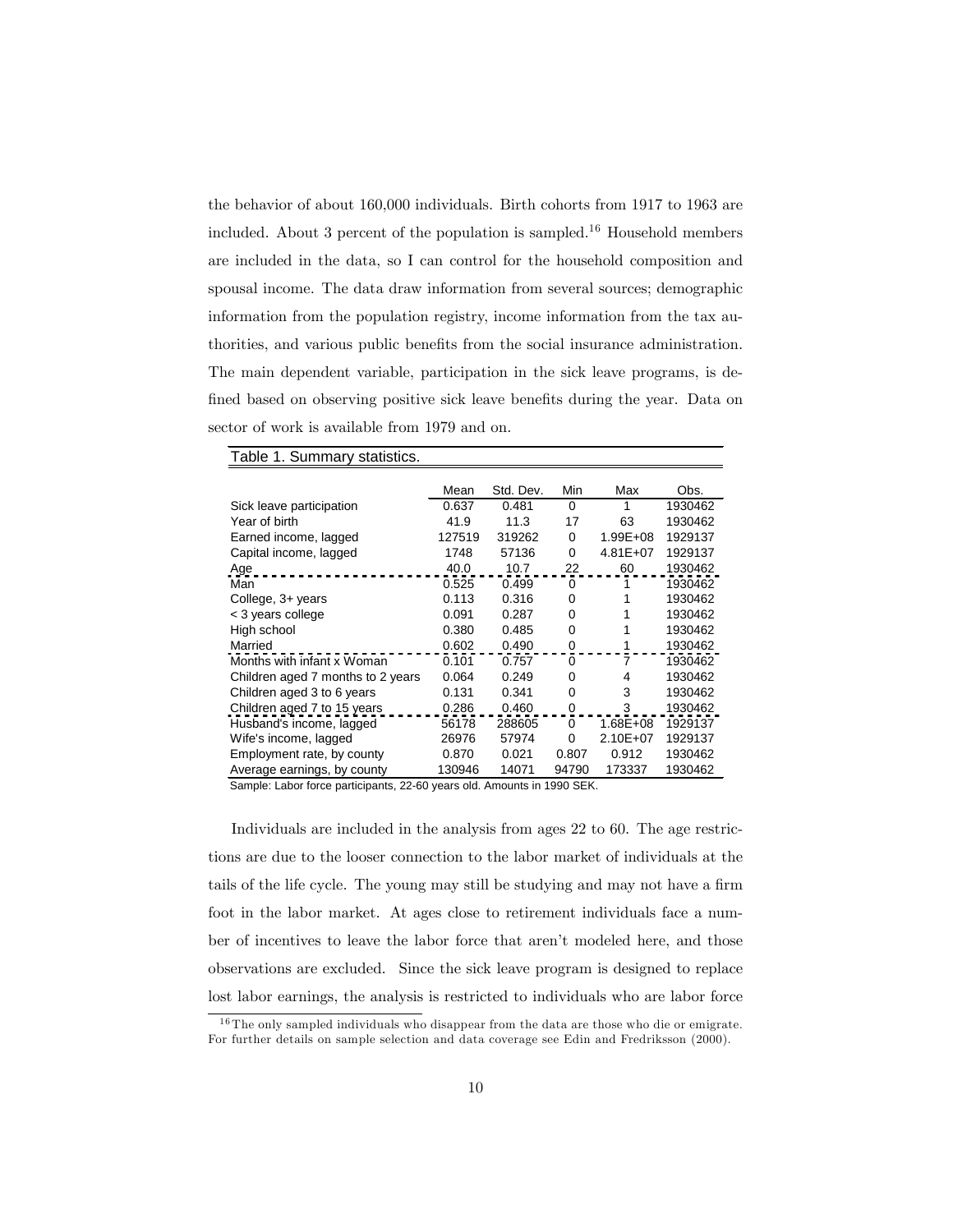participants.<sup>17</sup> Summary statistics are presented in Table 1.

# 5 Increased Demand For Social Insurance

### 5.1 Aggregate Trends

It is possible the raw averages in Figure 2 capture life cycle patterns, for example, young generations are observed when they have young children that may make them take more sick leave during those years.<sup>18</sup> Figure 3 plots the average take up by age for four different cohorts where cohorts can be compared at the same stage in the life cycle. Men are plotted in the left panel and women on the right. Across the entire life cycle, younger generations have higher take up. The pattern is particularly pronounced for women.<sup>19</sup>

There may be concerns that changes in labor force participation are behind the increasing sick leave take up across generations.<sup>20</sup> For women the labor force participation rates have increased across generations and the 1955 cohort of women have rates similar to men. Menís labor force participation rates have been constant across generations (along the life cycle paths), indicating that labor force participation changes don't explain the increased sick leave take up. This issue is examined further below.

Comparing the cohorts that are of age 25 and 45 in 1974, born in 1929 and 1949, I Önd that the share that never takes sick leave has dropped from 13.8 to 1.6 percent. Further evidence on this shift in the distribution of sick leave across cohorts is presented in Figure 4. The figure plots the distribution of how often individuals use the sick leave program across cohorts.<sup>21</sup> For the oldest cohort

 $17$ Labor force participation is defined as having positive labor earnings during the year.

<sup>18</sup> There are at least two causes for this. Parents may use the sick leave program to take care of sick children, or sick children make the parents sick.

 $19$ Note also that there is no drop off after the main child rearing ages, indicating that this factor does not drive the cohort trend.

<sup>20</sup> This would be a concern if the marginal labor force participants are more prone to use sick leave.

 $^{21}$  For each individual I've computed the number of years of sick leave participation when in the labor force, divided by the number of years in the labor force. The fraction has been scaled by multiplying by 17, so the histogram expresses what number of years out of 17 that individuals used the program.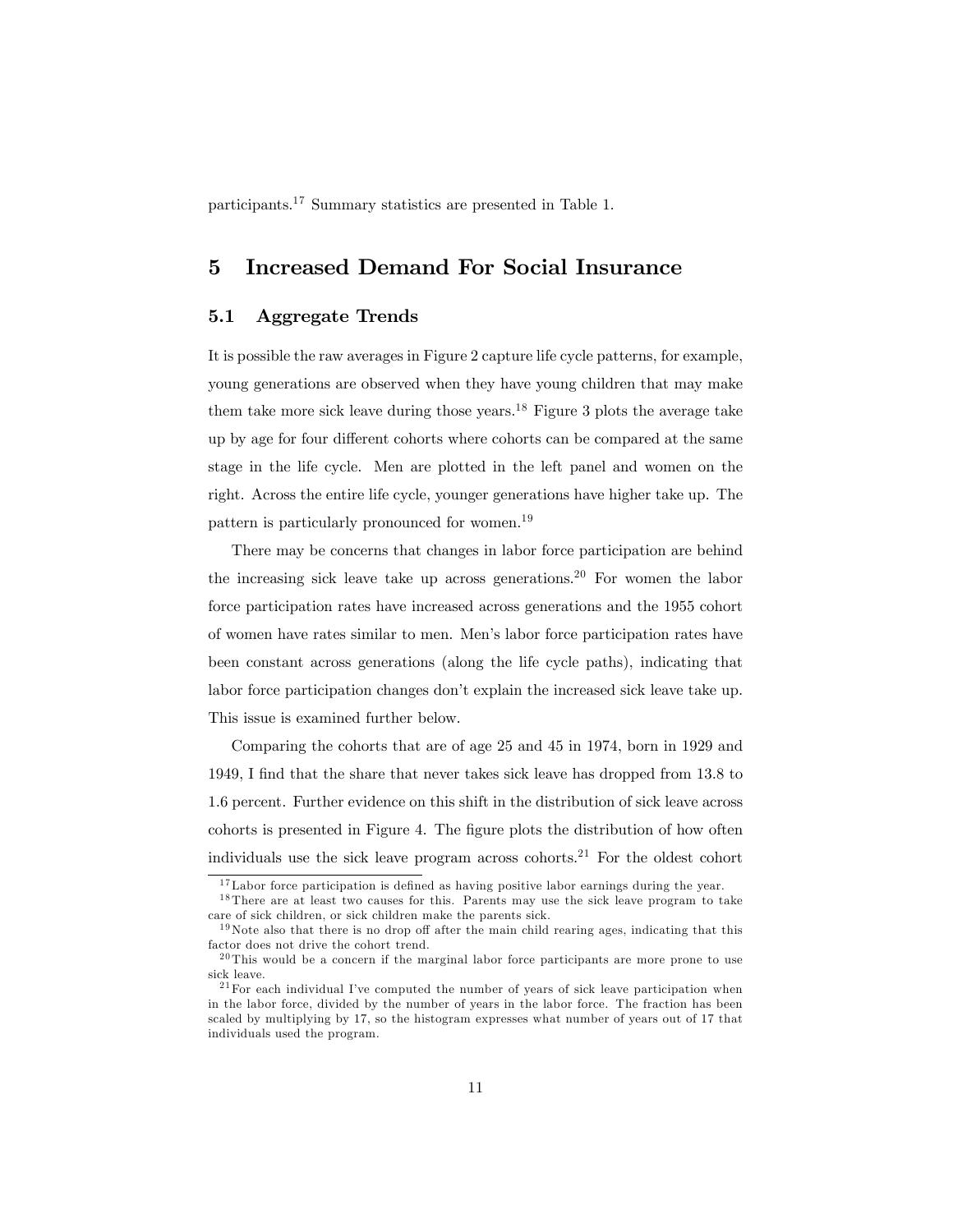

Figure 3: Sick Leave Participation for Men and Women. Sample: Labor force participants, ages 22-60.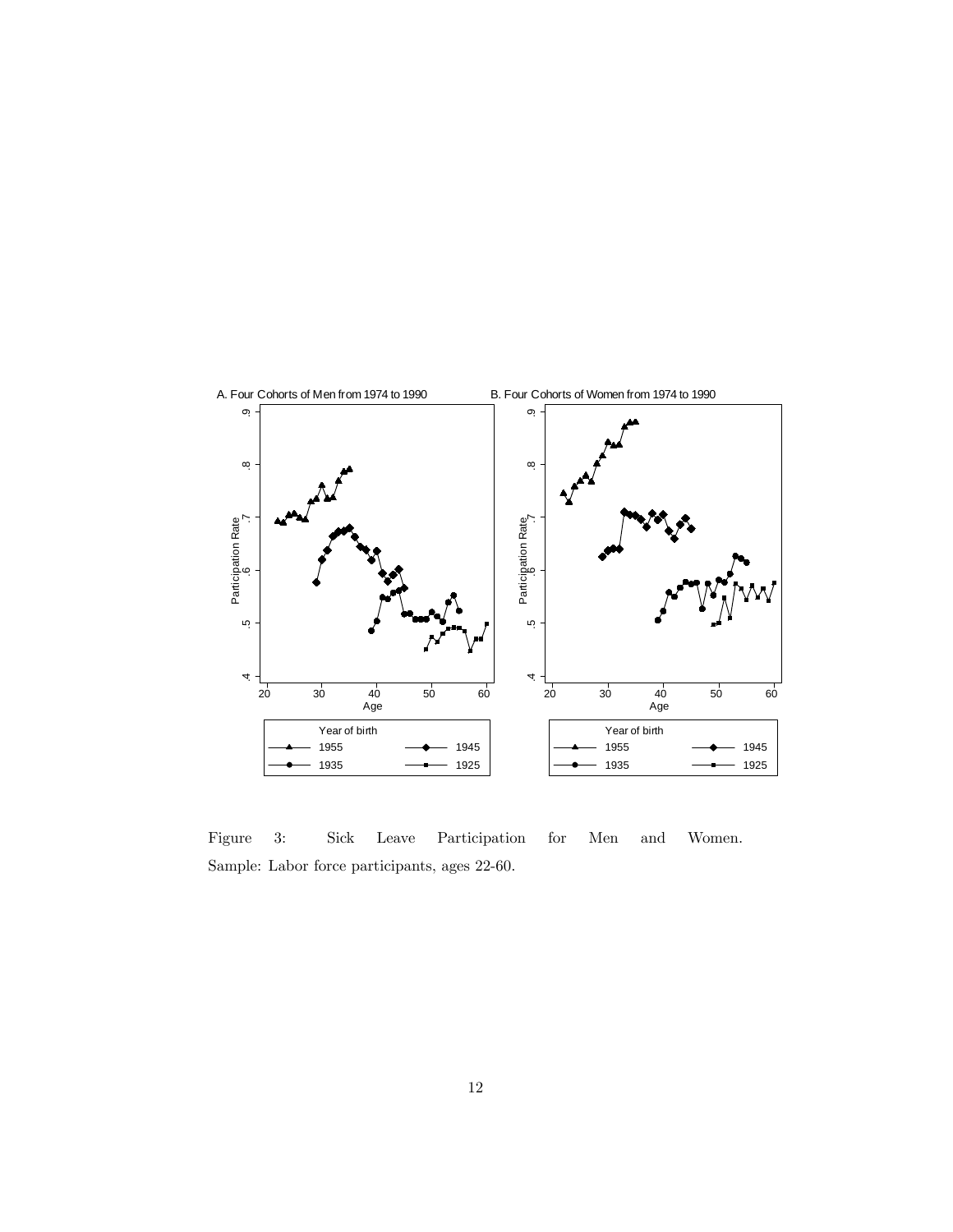

Figure 4: Distribution of Sick Leave Across Cohorts.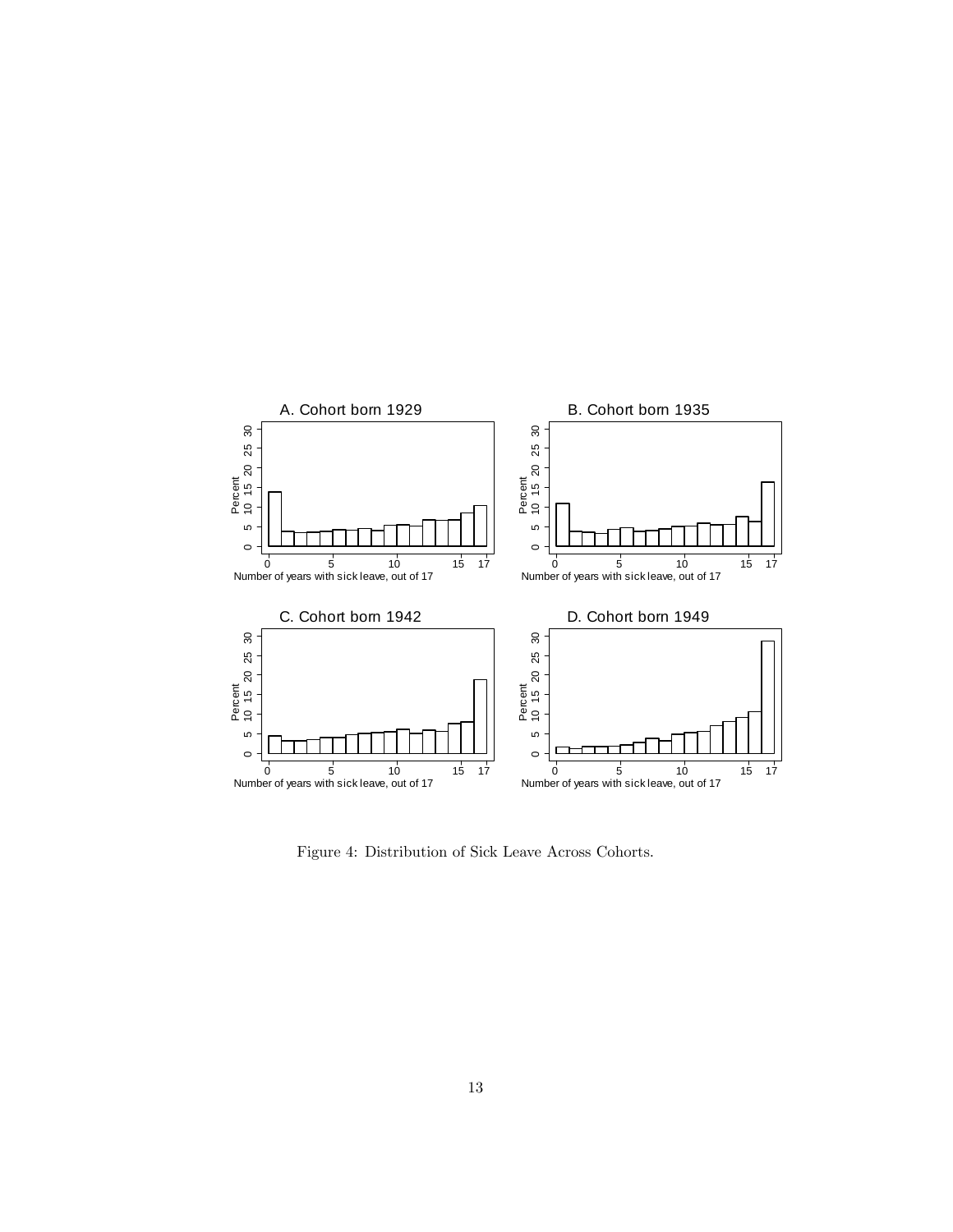born in 1929 the mode of the distribution is to never use the program. For the next cohort born in 1935 the mode has shifted to always using the program. The shift from infrequent to frequent use of the program continues for the cohort born in 1942, and it is most pronounced for the cohort born in 1949.

### 5.2 Baseline Regression

So far only raw averages have been presented. Column 1 of Table 2 presents the average slope of the cohort trend, 0.8 percentage point per year, which adds up to a 16 points higher take up rate for a cohort born 20 years later than the base cohort. The results are from using the pooled ordinary least squares (OLS) estimator. This estimator only uses the variation across individuals as the year of birth does not vary over the life cycle.

One concern may be that the raw average is confounded by life cycle patterns, which may vary by groups as seen in Figure 3. I include a full set of interactions between gender, the four education groups,  $2^2$  age and age squared. Including these controls raise the estimated cohort trend as seen in column 2, indicating that life cycle patterns mask an even stronger cohort trend.<sup>23</sup> If parents with young children take more sick leave, and these parents are mostly observed among the younger cohorts, it may bias the estimate of the cohort trend upwards. Detailed controls of the number of children at different ages are included in column 3, and the estimated cohort trend is similar to the previous specification.

Younger cohorts tend to have higher education and may have higher earnings (conditional on age) than older cohorts. If sick leave is a normal good, it could be that the higher take up rate is in part an income effect. I control for own earnings and capital income as well as the spouse's income (if present). The income variables are lagged one year since current income and sick leave take up may be jointly determined. I also control for regional business cycles (through

<sup>22</sup> The four education groups are 3 or more years of college, less than 3 years of college, high school degree, and less than a high school degree.

<sup>23</sup> The average age pattern of sick leave is increasing over the relevant working age range, albeit at a decreasing rate.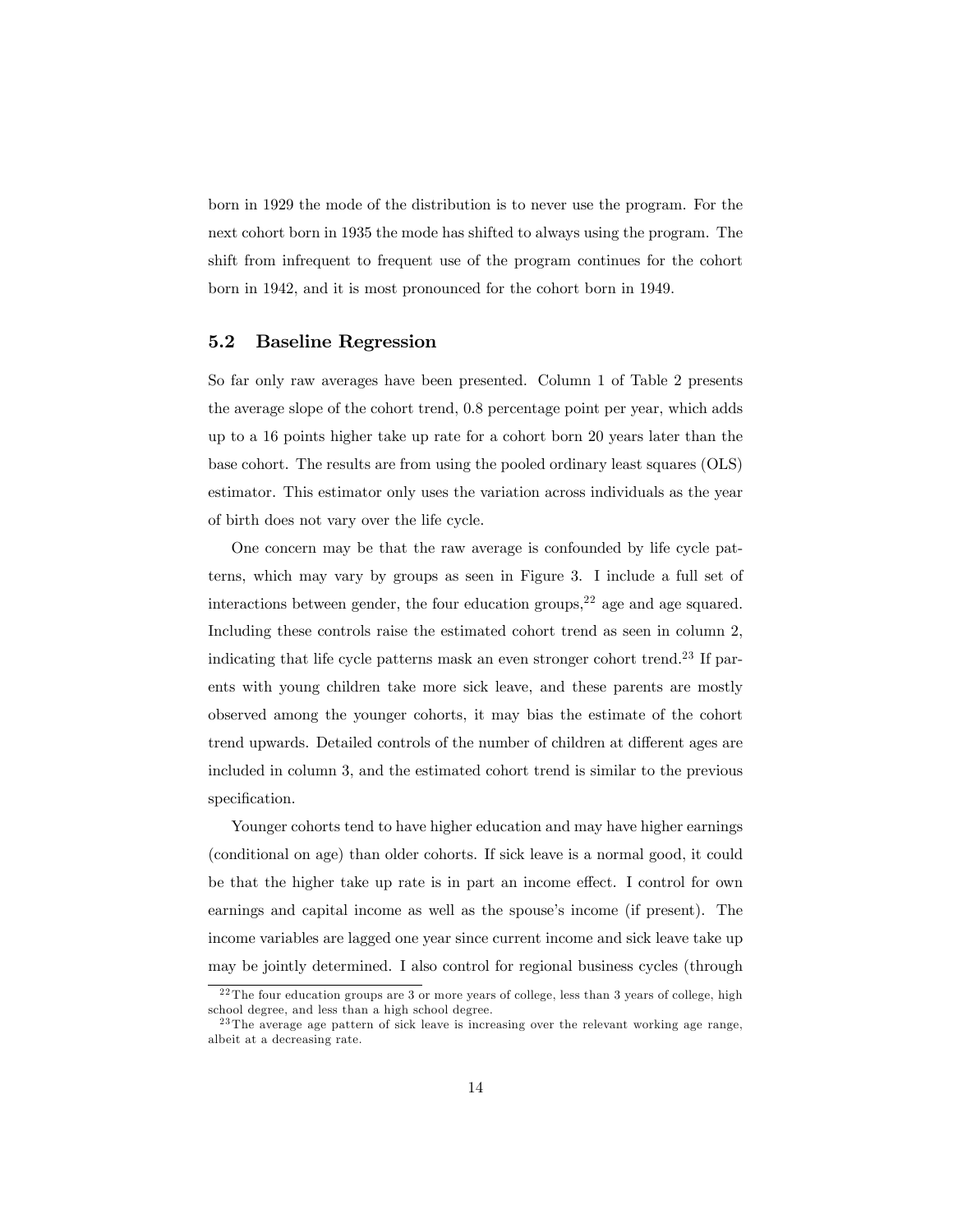the regional employment rate) and regional fixed effects.<sup>24</sup> These controls do not affect the cohort trend much, as seen in column 4.

| Dependent Variable: Indicator of Positive Sick Leave<br>Pooled OLS Estimator                           |                  |                  |                                 |                                        |                          |                          |  |  |
|--------------------------------------------------------------------------------------------------------|------------------|------------------|---------------------------------|----------------------------------------|--------------------------|--------------------------|--|--|
| Variable                                                                                               | (1)              | (2)              | (3)                             | (4)                                    | (5)                      | (6)                      |  |  |
| Year of birth                                                                                          | 0.008<br>(.0003) | 0.011<br>(.0005) | 0.011<br>(.0003)                | 0.010<br>(.0004)                       | 0.011<br>(.0004)         | 0.010<br>(.0004)         |  |  |
| Age, age sq interacted<br>with gender and education                                                    |                  | Yes              | Yes                             | Yes                                    | Yes                      | Yes                      |  |  |
| Months with Infant x Female<br>Child 7 months-2 years<br>Child 3-6, Child 7-15 years<br>Marital status |                  |                  | Yes<br><b>Yes</b><br>Yes<br>Yes | Yes<br><b>Yes</b><br><b>Yes</b><br>Yes | Yes<br>Yes<br>Yes<br>Yes | Yes<br>Yes<br>Yes<br>Yes |  |  |
| Income lag<br>Capital income lag<br>Spouse's income lag                                                |                  |                  |                                 | Yes<br>Yes<br>Yes                      | Yes<br>Yes<br>Yes        | Yes<br>Yes               |  |  |
| Business cycle control<br>Regional fixed effects                                                       |                  |                  |                                 | Yes<br>Yes                             | Yes<br>Yes               | Yes<br>Yes               |  |  |
| Permanent income<br>Permanent income spline<br>Income lag spline                                       |                  |                  |                                 |                                        | Yes                      | Yes<br>Yes               |  |  |

#### Table 2. Cohort trend in sick leave program participation.

Observations 1955691 1930462 1930462 1929137 1929137 1929137 Notes: Education is gouped into 3+ years of college, <3 years of college, high school, <high school. Months with infant counts the number of months there is a child of up to 7 months of age. Business cycle control is average regional employment rates.

Permanent income is an estimated individual fixed effect of earnings on demographic interactions and BC controls. Spline is 5 piece with knots at quintiles.

Individual panel data from 1974-1990, annually. Es tim ates of the pooled OLS es tim ator.

Standard errors, clustered by birth cohort, in parenthesis.

Sample: Labor force participants, 22-60 years old.

It is possible that not only current earnings but lifetime earnings affect the sick leave choice. Using the panel data, I run an individual fixed effect (within) regression of individual earnings on the age-gender-education interactions mentioned above and business cycle controls. The individual fixed effect from that

 $^{24}$ The objective is not to explain regional differences in take up. There are 8 regions.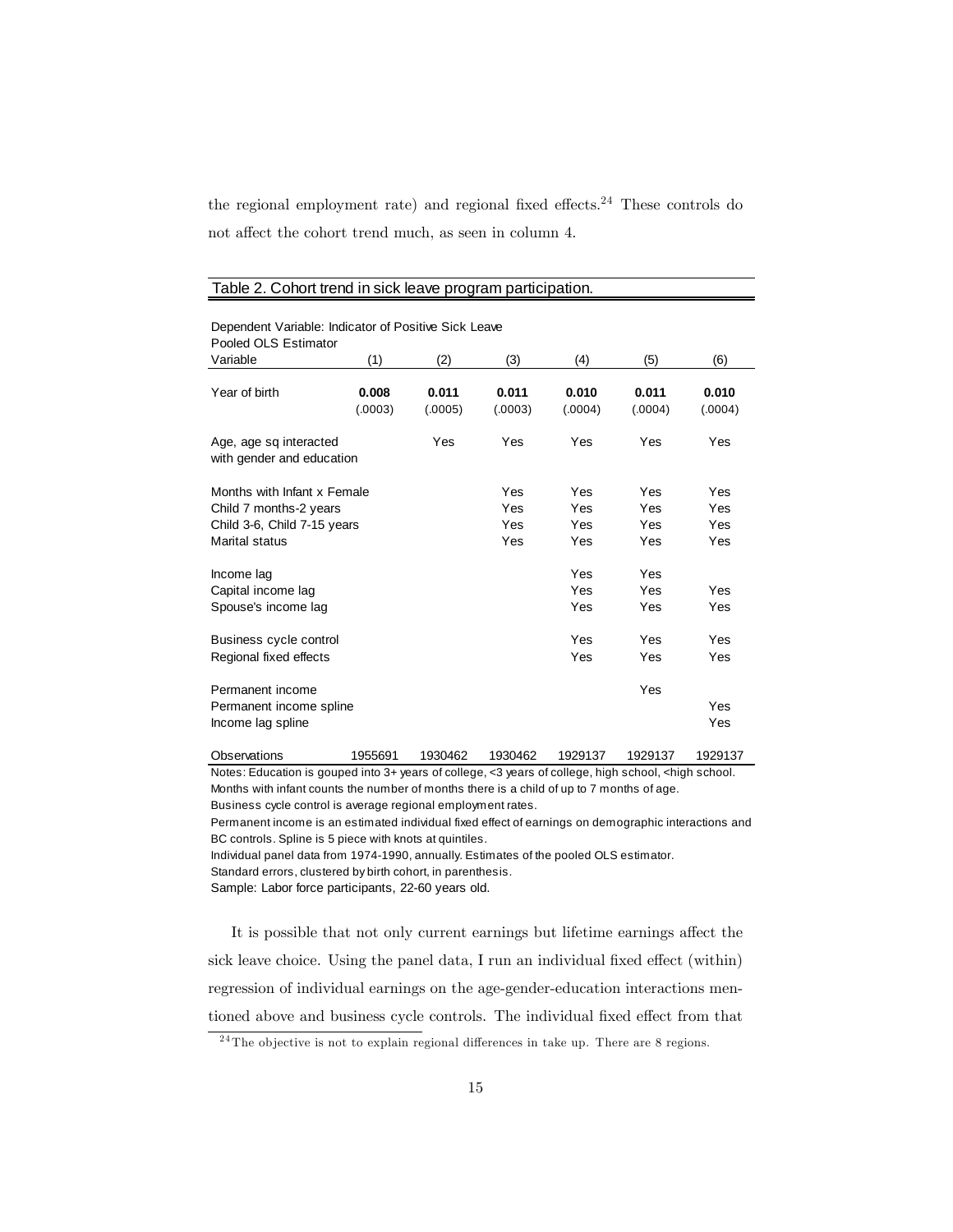regression is the measure of permanent income, which I include in the regression in column 5. Permanent income has little impact on the cohort trend.

Linearity of the income effects may be a strong assumption that is relaxed in column 6. I construct five piece splines of both permanent income and lagged income.<sup>25</sup> This allows the income effects to differ across quintiles both for permanent and lagged income. The estimated cohort trend remains stable at 1 percentage point per birth cohort. The specification in column 6 is the baseline in the analysis below.

#### 5.2.1 Non-Linearity

I replace the linear cohort trend assumed in Table 2 with fixed effects for each cohort. The estimated coefficients, after having accounted for all the controls in specification 6, are plotted in Figure  $5.^{26}$  The cohort effects are quite close to a linear trend, so the linearity assumption does not seem to drive the result.

#### 5.2.2 Health Trends

Deteriorating health for younger cohorts could be an explanation for the cohort trend. Measures of health outcomes, however, paint a different picture. Younger cohorts have improved health along objective measures. Expected remaining longevity at age 20 increased by 1.76 years for men and 2.16 years for women between the early 1970's and the late 1980's. The occurrence of heart problems has decreases as well. For the 45-64 age group the average rate of heart problems during 1980-1982 was 5.0 percent. These problems had decreased to 3.2 percent in the 1990-1992 period (Source: Statistics Sweden). The fraction of the population 16-84 that report that their health status is generally good has increased slightly from 74 to 75 percent between 1980 and 1990. Cancer mortality has decreased across cohorts. Among 30-34 year old women in the late 1960's the mortality of cancer was 21 per 100 000 persons. In the early 1990's the rate had dropped to 13.5. The corresponding rates for men

<sup>25</sup> The results are robust to using 10-piece splines.

<sup>26</sup> Being born in 1917 is the omitted category.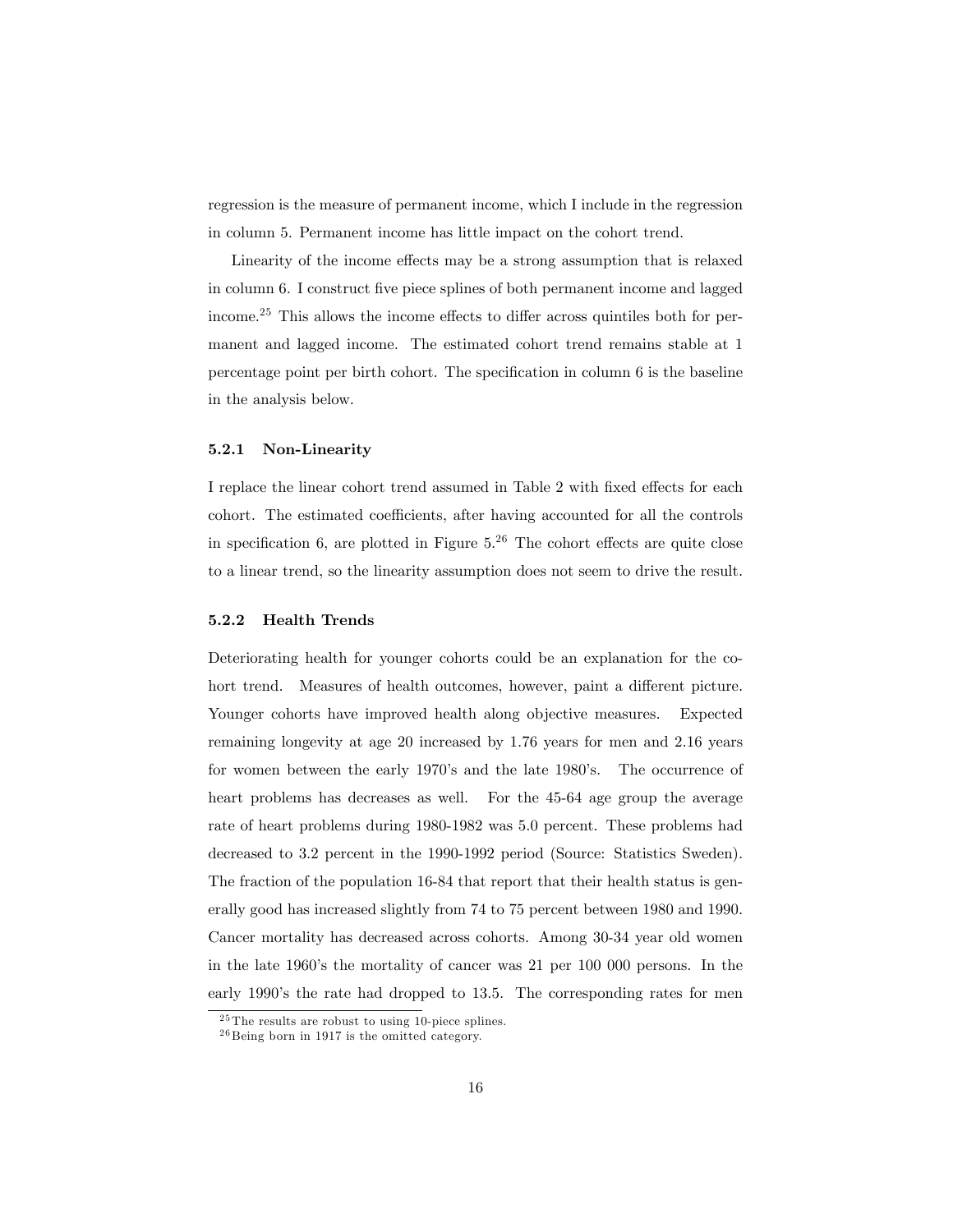

Figure 5: Cohort Fixed Effects for Sick Leave Participation. Note: Estimated cohort effects after controlling for demographics, income, etc.

were 16.7 and 11.2. Reductions in mortality rates are seen at most points in the age distribution across cohorts (Source: NORDCAN). Improvements in health conditions across cohorts make the sick leave trends more surprising.

### 5.3 Robustness

Even though a host of factors were controlled for above there may still be alternative explanations to the trend. One concern may be the measurement of sick leave benefits. Up until 1983 maternity leave was included in sick leave benefits but starting in 1984 the parental leave in connection to the birth of a child was reported separately. In addition, care for sick child was reported separately from 1987. The sick leave variable is redefined as take up of any of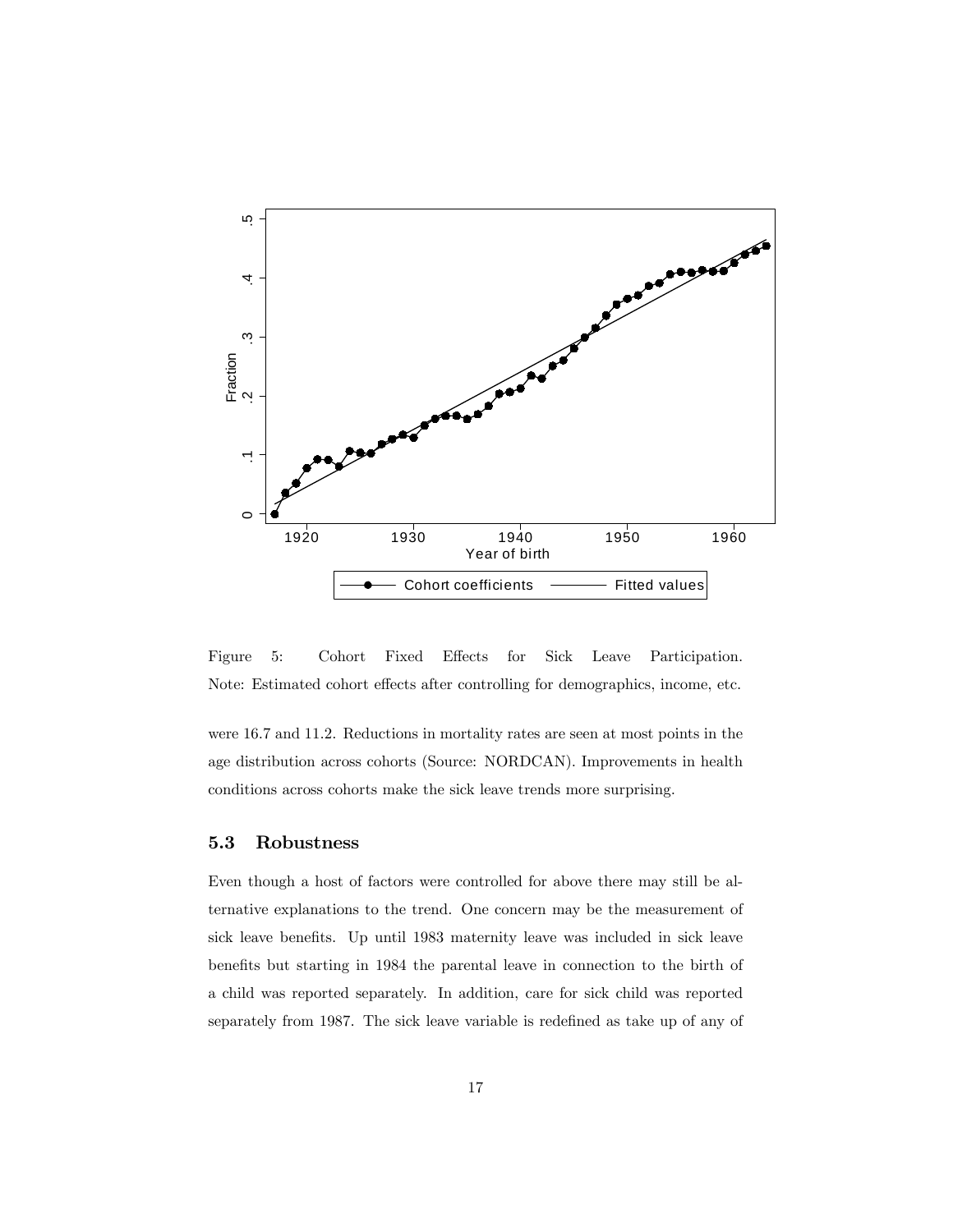the three programs (sick leave, parental leave, and care for sick child), but it does not affect the estimated cohort trend as seen in specification 1 in Table 3.<sup>27</sup>

Since sick leave is not the only program individuals may use it is possible that there is some shifting across programs, which could influence the estimate. To examine the sensitivity to the use of other programs I exclude individuals who have taken up either unemployment benefits or welfare payments during the year. The estimated cohort trend in specification  $2$  in Table  $3$  is slightly lower with this sample restriction, indicating a stronger trend among individuals that use other programs.<sup>28, 29</sup>

As the main regressions condition on being in the labor force there may be concerns that individuals that have left the labor force would have been on sick leave if they had remained in the labor force. In particular, there may be concerns that among the older people only the healthy remain in the labor force, which could drive the finding. To address this concern the sample is restricted to those between 22 and 45 years of age, where there is little exit from the labor force. This restriction does not affect the cohort trend as seen in specification 3 in Table 3.<sup>30</sup>Another approach is to assume that everyone outside the labor force would have been on sick leave had they been in the labor force. I redefine sick leave such that all individuals outside the labor force are added to the sick leave rolls (and there is no longer a sample requirement on being in the labor force). The estimated trend is similar also in this specification. Changes in

 $27$ It's possible that young children are not appropriately controlled for by the linear controls. To address this I exclude women with children between the ages 0 and 2 (only women since care of young children were mostly done by women during the period we study). Excluding this group does not affect the cohort trend.

<sup>&</sup>lt;sup>28</sup>Employers do not seem to collude with young workers. During slow times there may be an incentive for the employer to reduce cost by inducing employees to take sick leave (paid by the government). Younger workers with less job protection may be more likely to enter into such an arrangement, which potentially could explain the cohort trend. I include sector fixed effects interacted with an indicator if the person is less than 30 years old. It does not have a large impact on the cohort trend.

 $2\overline{9}$  The cohort trend is also robust to controlling for tax rates. Ljunge (2012b) finds that tax rates affect sick leave, but tax rates don't vary systematically across cohorts in a way that can explain the take up trend across cohorts.

<sup>30</sup>Another compositional story relates to immigrants. I include an indicator of being born outside Sweden as well as the fraction of the working age population in your community that is born outside Sweden. Including these controls increase the cohort trend somewhat.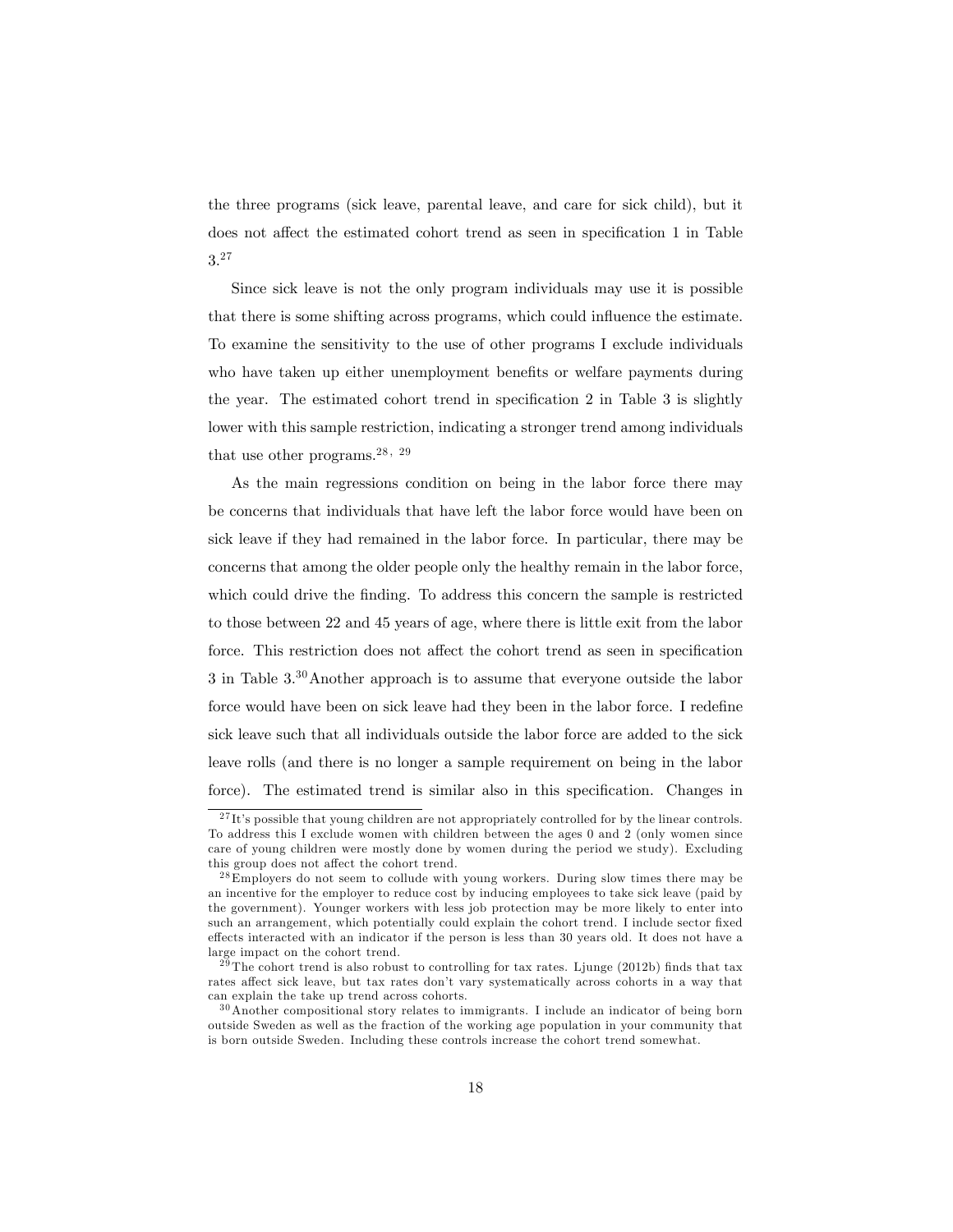labor force composition can't explain the cohort trend.

The fifth specification examines if the cohort trend could be explained by different take up rates across time by including year fixed effects. In this specification the age controls have to be excluded in order to identify the cohort trend (but the gender-education interactions are included). The estimated cohort trend is still large and significant indicating that the cohort trend can't be explained by generally rising demand for benefits.

### Table 3. Alternative explanations of cohort trend in participation.

| Alternative explanation:<br>Specification | Program<br>definition<br>(1) | Use of<br>other programs composition 1<br>(2) | Labor force<br>3) | Labor force<br>composition 2<br>(4) | Secular<br>drift<br>(5) |
|-------------------------------------------|------------------------------|-----------------------------------------------|-------------------|-------------------------------------|-------------------------|
|                                           |                              |                                               |                   |                                     |                         |
| Year of Birth                             | 0.0099                       | 0.0094                                        | 0.0105            | 0.0102                              | 0.0062                  |
|                                           | (.0004)                      | (.0004)                                       | (.0003)           | (.0004)                             | (.0002)                 |
|                                           |                              |                                               |                   |                                     |                         |
| Additional controls                       | <b>Broader</b>               | Exclude people                                | Include only      | Redefine all                        | Year fixed              |
| or sample restrictions                    | sick leave                   | with UI                                       | ages 22-45        | outside labor                       | effects.                |
|                                           | measure                      | benefits,                                     |                   | force as on                         | age terms               |
|                                           |                              | welfare.                                      |                   | sick leave                          | excluded                |
| Observations                              | 1929137                      | 1820117                                       | 1292152           | 2183324                             | 1929137                 |

Dependent Variable: Indicator of Positive Sick Leave

Notes: All controls used in Table 2, column (6), are included if applicable.

Individual panel data from 1974-1990, annually. Estimates of the pooled OLS estimator.

Standard errors, clustered by birth cohort, in parenthesis. Sample: Labor force participants, 22-60 years old.

The model has been estimated for men and women separately. The cohort trend is a bit stronger for women, and in particular unmarried women.<sup>31</sup> Estimating cohort fixed effects by gender also show a close to linear cohort trend, and women on average have higher take up rates than men across birth cohorts.<sup>32</sup>

 $31$ Part of this difference could be due to women working more in the public sector, where take up rates are higher.

 $32$  The average take up rates by cohort, for women and men separately, are plotted in Ljunge (2011).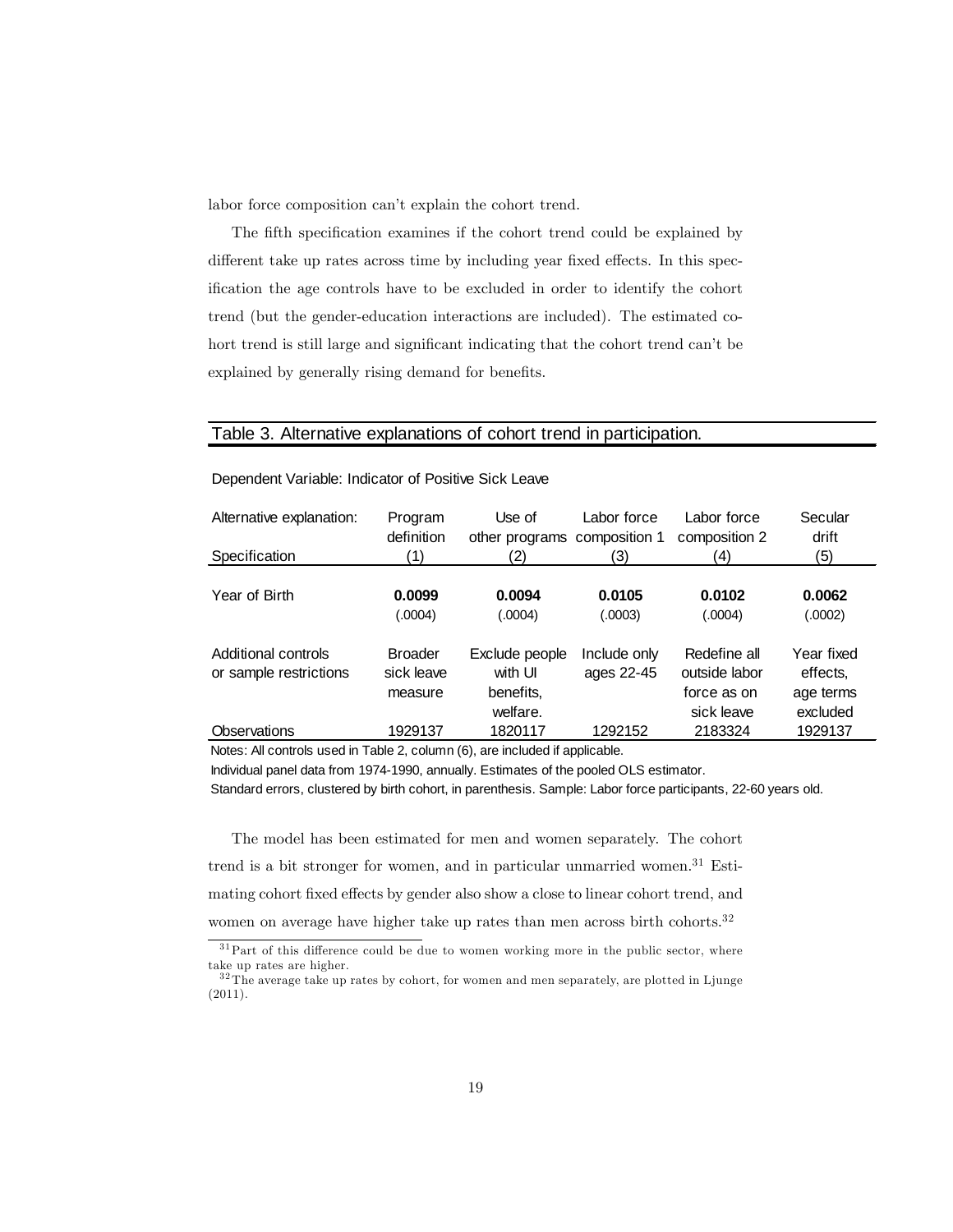#### 5.3.1 Unemployment Insurance

Running the baseline regression with unemployment insurance take up, rather than sick leave, as the dependent variable produces a significant cohort trend towards higher take up rates for younger cohorts. $33$  The finding supports the hypothesis that the cohort trend is prevalent more generally. Unemployment insurance is a social insurance program just like the sick leave program. Unemployment insurance is, however, different in several respects. There are some supply side restrictions like verification that the beneficiary is not employed and that the beneficiary is required to register with the unemployment office.<sup>34</sup>

# 6 A Mechanism: Reference Group Influence

The decision to claim social insurance benefits may be influenced by a nonmonetary cost (Moffitt, 1981). The more common it is to claim social insurance benefits among your reference group, the lower may be the non-monetary cost. In particular, following Lindbeck, Nyberg, and Weibull (2003), reference group influence may not adjust instantaneously to behavior in the reference group but with a lag. If the non-monetary cost changes slowly, behavior may adapt for a long time before reaching a steady state.

#### 6.1 Model

Consider a simple model of individual choice similar to Lindbeck, Nyberg, and Weibull  $(2003)$ , where individuals can choose to claim benefits or not. If benefits aren't claimed individuals consume their labor earnings.<sup>35</sup> If benefits are claimed the worker consumes a fraction  $\rho$  of his earnings ( $\rho$  represents the replacement rate), enjoys some extra leisure, and suffers non-monetary cost  $\gamma$ .

 $^{33}\mathrm{The}$  finding of a significant cohort trend is robust to a specification with year fixed effects. <sup>34</sup>Lemieux and MacLeod (2000) examines the long run increase in unemployment insurance take up in Canada.

<sup>&</sup>lt;sup>35</sup>Earnings may be after tax, where the tax revenues not used for the social insurance program are used for government consumption that may be valued by individuals but it is separable from private consumption and independent of social insurance take up.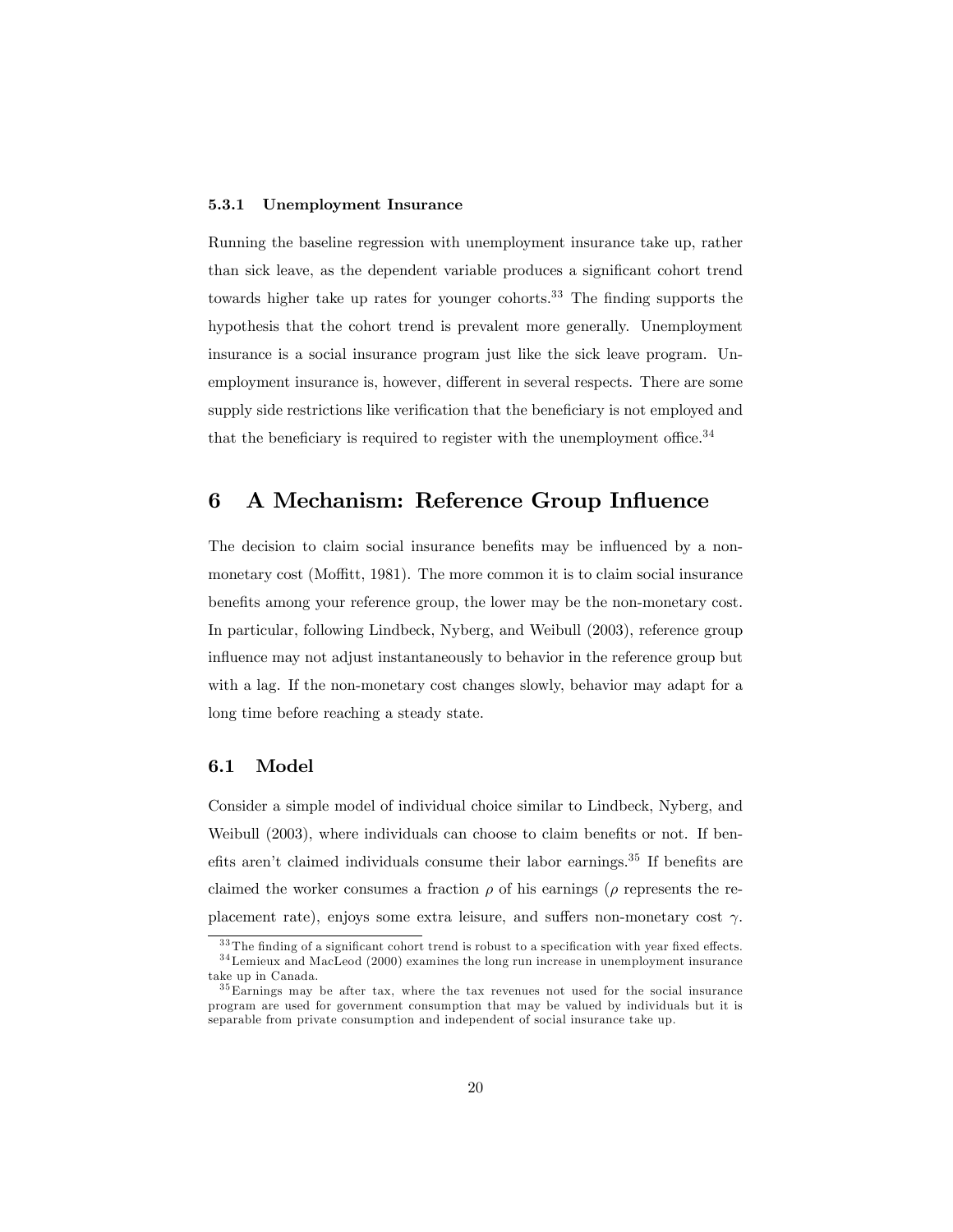The preferences of individuals are represented by

$$
u = \begin{cases} \ln w - \beta & \text{if no take up} \\ \ln \rho w - \gamma & \text{if take up} \end{cases}
$$
 (1)

where  $w > 0$ ,  $0 < \rho \le 1$ , and  $\gamma \ge 0$ .  $\beta$  is the valuation of leisure (it may be negative or positive) that varies between individuals.<sup>36</sup> The valuation of leisure is distributed according to cumulative distribution function  $\Phi$ , with positive density on the whole real line. I may also allow for heterogeneity in  $w$  across individuals and time.

There is a valuation of leisure that makes an individual indifferent between taking up benefits or not. Denote this valuation of leisure by  $\beta^* = -\ln \rho + \gamma$ . The take up rate of the social insurance benefit in the economy, call it  $z$ , corresponds to the fraction with  $\beta > \beta^*$ , that is,

$$
z = 1 - \Phi(\beta^*)
$$
 (2)

The current non-monetary cost depends on the share of transfer recipients in group m in the previous time period;  $\gamma_t = h(z_{m,t-1})^{37}$  Furthermore, h:  $[0,1] \to \mathbb{R}_+$  and h is continuously differentiable with  $h' \leq 0$ .

Individuals take prices, preference parameters, and  $z_{m,t-1}$ , and hence the non-monetary cost, as given. The equilibrium outcome in period  $t$  is a take up rate for each group n,  $z_{n,t}$ , who is influenced by past behavior of group m, such that

$$
z_{n,t} = 1 - \Phi \left[ -\ln \rho + h \left( z_{m,t-1} \right) \right]. \tag{3}
$$

In a steady state (3) holds for any  $n, m, t$ .

I assume that the parametric specification for the non-monetary cost is

$$
h(z_{m,t-1}) = s_0 - sz_{m,t-1}
$$
\n(4)

where  $s_0 > s > 0$ . This model is taken to the data on sick leave take up in Sweden. An individual will take up the benefits if  $\ln \rho + \beta - s_0 + sz_{m,t-1} > 0$ .

 $36$  In the estimation below there aren't any parameter restrictions imposed.

<sup>37</sup> The non-monetary cost may be internal or external stigma, which depend on the reference group's behavior. Another interpretation is that  $\gamma$  is an information cost and reference group behavior lead to social learning about the program that affects the cost.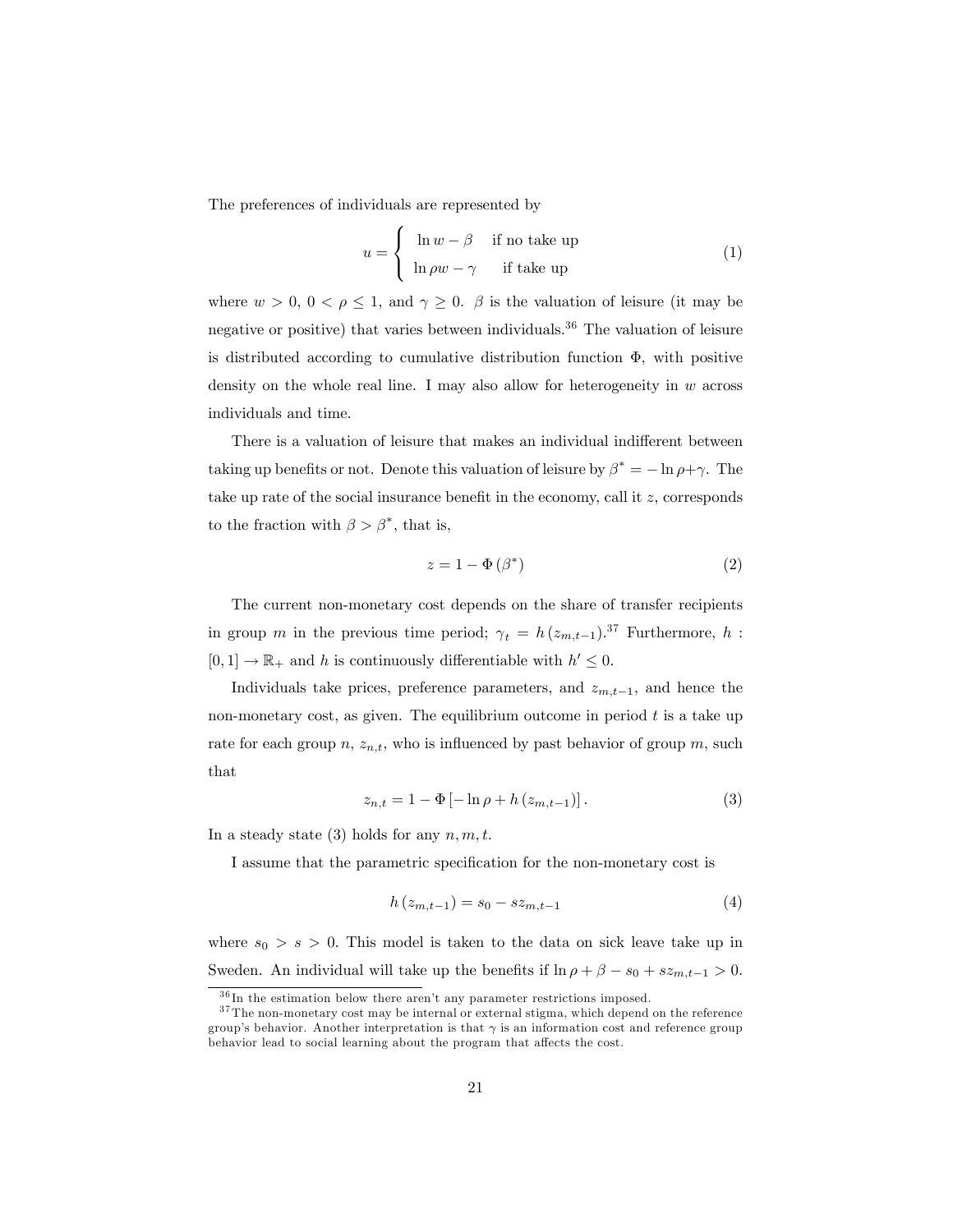Factors that may be allowed to influence the sick leave choice are captured by a vector  $x_{i,t}$  for individual i in period t with an associated parameter vector  $\delta$ . These factors may be interpreted as capturing differences in the valuation of leisure.

This results in an empirical model of sick leave for individual  $i$ , a member of group n, in period t,  $SL_{i,n,t}$ , which takes on the value 1 if any sick leave benefits are claimed during the period and 0 otherwise. Define the latent variable  $SL_{i,n,t}^*$ such that

$$
SL_{i,n,t}^* = \alpha + x_{i,t}\delta + sz_{m,t-1} - \epsilon_{i,t}
$$
\n<sup>(5)</sup>

$$
SL_{i,n,t} = \begin{cases} 1 & \text{if } SL_{i,n,t}^* \ge 0 \\ 0 & \text{if } SL_{i,n,t}^* < 0 \end{cases}
$$
 (6)

 $\alpha$  captures all constant parts of the model. It is possible to recover the slope coefficient in  $(4)$  from the data. Unobserved influences, assumed to be i.i.d., are captured by  $\epsilon_{i,t}$ . The generosity of the program, captured by the replacement rate  $\rho$ , does not affect the influence of reference group behavior. The replacement rate is part of the constant which only affects average take up.

In this model the expectation might have been to see an S-shaped curve in Figure 2 as would happen in a standard adoption model, see for example Fernandez (2011).<sup>38</sup> These models do, however produce a long straight segment just like in Figure 2. For even younger cohorts one would expect a tapering off of the curve as take up get closer to 1. There is at least a hint of this as the cohorts from the early 1950ís are above the regression line in Figure 5 while the cohorts from the late 1950's and 1960's are below the line. For the oldest cohorts there is no exponential take-off from very low levels. It may be that the increasing demand trend started before 1974 during the less generous program and that it would be observed it if data from the earlier period was available. It could also be that the underlying distribution of preferences is not symmetric, which could produce a more linear shape also for the oldest cohorts.

<sup>38</sup> The S-shaped curve is similar to the cumulative density function of a Normal distribution.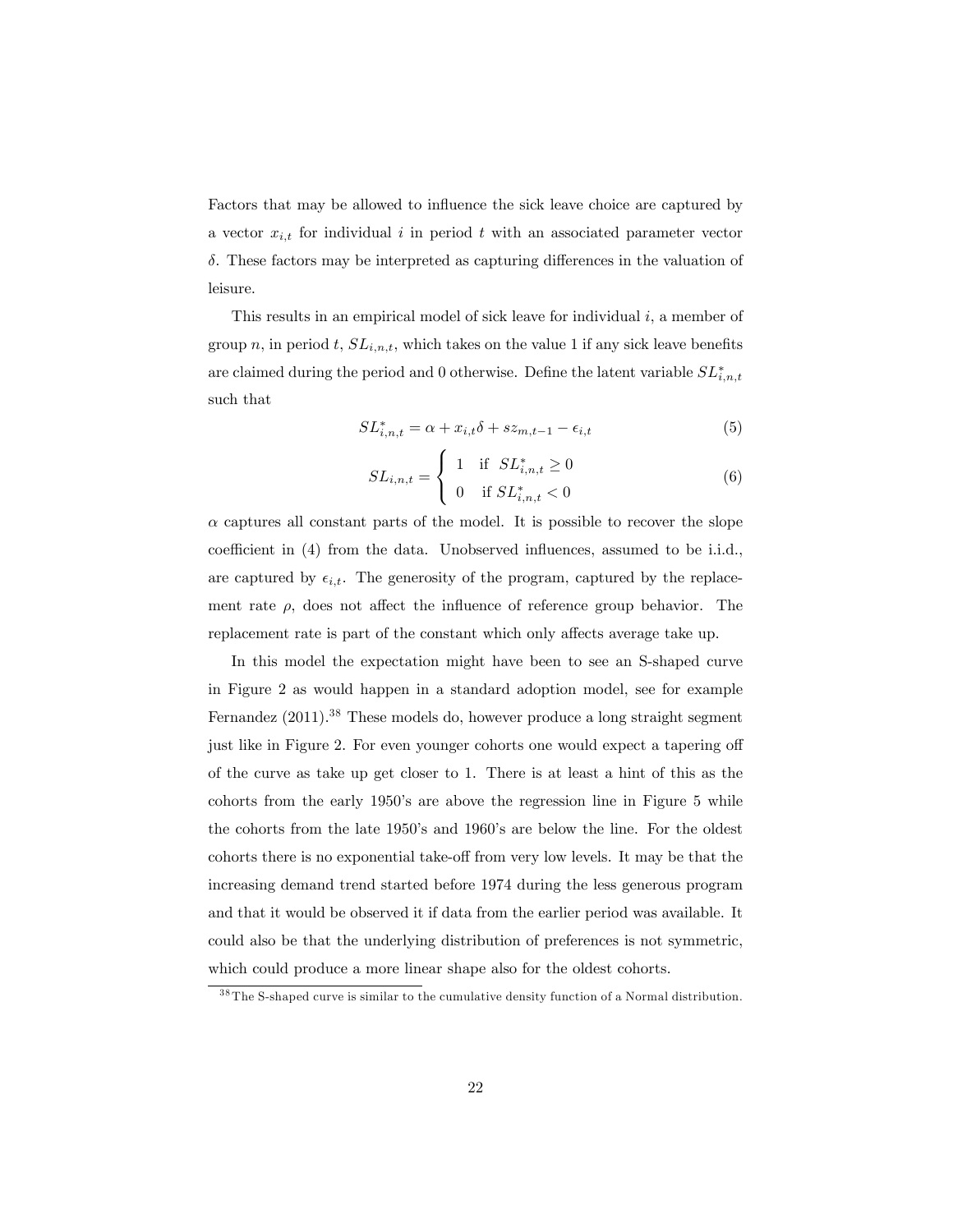### 6.2 Reference groups

Role models set a standard for acceptable behavior. Such mechanisms have been discussed in the developmental psychology literature, see for example Harris (1995, 1998).<sup>39</sup> Anthropologists who have studied sick leave in Sweden point to the influence of the behavior of other individuals in the community as determinants of individual sick leave behavior, see Frykman and Hansen (2005, 2009) as well as Frykman et al (2009). These anthropologists stress how individuals respond to changes in social influences and that communities adapt to welfare state institutions at different speed.

The reference groups are intended to capture 'synthetic colleagues,' as the most direct influence may be from colleagues who share the same professional characteristics, who live and work in the same area. $^{40}$  Individuals who are a few years older and a bit ahead in their careers may serve as role models for the individual's current decision. To capture the idea that colleagues influence individual's sick leave decisions I define the reference groups based on age, education, sector, geographic area, and birth cohort. In the reference group definitions I distinguish between two education groups, some college or none, and two sectors, private or public. This definition of the reference group as colleagues can't make use of the first few years of the sample period since the information on sector is not available.

In line with the model I allow for the reference group influence to be affected by the fraction of the reference group that takes up the social insurance benefits.<sup>41</sup> I assume that individuals may be influenced by the behavior of older cohorts in a past year. When studying individual sick leave behavior I relate it to the reference group m's average sick leave take up denoted by  $z_m$ . Reference group  $m$  is the cohort born 2-4 years earlier than the individual in question

 $39$  There is also quantitative evidence that individuals are affected by people in their environment, see for example Bertrand et al (2000) and others discussed above.

<sup>40</sup>Matched worker-employer data are not available for this period when the sick leave program rules are constant and take up captures demand for the benefits.

 $41$  There is no a priori restriction of a positive relationship between the subject and the role model. I allow for a negative relationship between the role models and the individual. Role models would then provide 'cautionary tales.'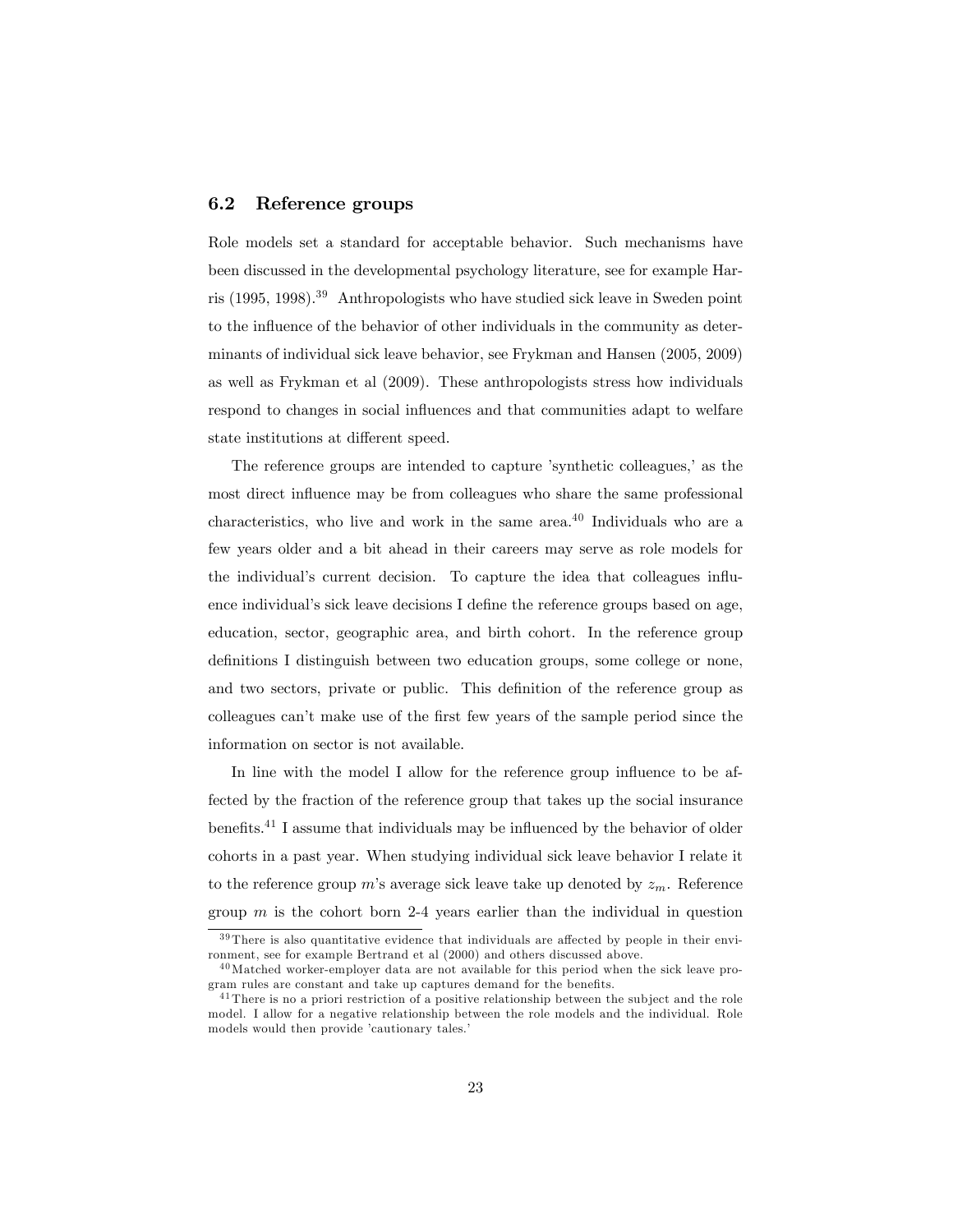in the same education and sector group living in the same county.<sup>42</sup> The time lag is  $3$  years.<sup>43</sup> The adjustment of reference group influence is hence slow in two dimensions, through the influence of older cohorts on younger cohorts, and through the time lag. The cross cohort lag is motivated by the influence of role models, that individuals are influenced by those a few years ahead on the career ladder. The time lag captures that the non-monetary cost may not adjust instantaneously but with a lag; it could for example take a few years for individuals to observe the impact of sick leave on their role models' careers.

The results don't rely on the exact definition of the reference group or the time lag. I allow for reference groups that do not differentiate by education and sector, which corresponds closer to reference groups as neighbors. The results are also similar with alternative specifications of which cohorts are in the reference group and for alternative time lags as discussed below. I don't interpret the specification to be the one and only social influence on individual behavior. Rather, the specification captures, in an empirically tractable way, an intergenerational spillover that is essential in the model to explain the behavior across generations in Figure  $2^{44}$  The average size of the reference group corresponding to colleagues is 56 and for neighbors the average size is 269 individuals.

# 7 Results

The model postulates a direct relationship between reference group behavior and individual behavior. This relationship can be estimated in the data. Under the assumption that the model is an accurate depiction of the real world (conditional

<sup>42</sup> I choose the county level for two reasons. The county is an area within which most people live, work, and socialize. For practical reasons, there is also the need for a sufficient number of individuals of each age to compute reference group behavior. Lower levels than the county may be problematic for this reason.

<sup>43</sup>For example, the reference group behavior in the year 1985 for an individual born 1955 is the average of the sick leave take up in 1982 of those born between 1951 and 1953 who live in the same county and belong to the same education-sector group. There are 24 counties in Sweden.

 $44$  For example, I don't necessarily believe that all social effects relate to only those born 2-4 years earlier. However, looking at those 2-4 years older is sufficient to capture an important mechanism that has not been studied before.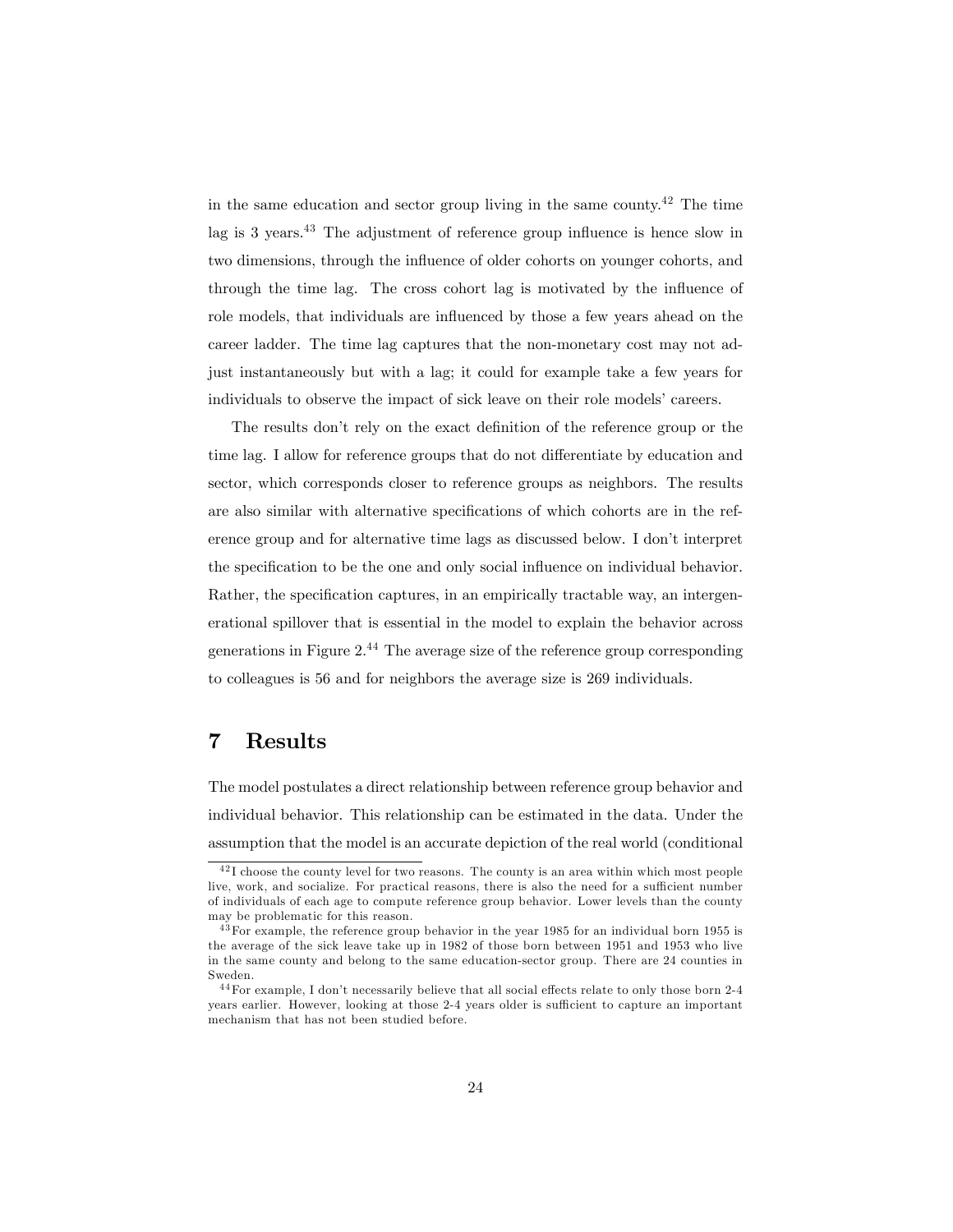on the control variables) the slope parameter in the reference group influence function (4) is estimated, which has a structural interpretation. This would provide a clear insight for policy design by quantifying the multiplier effect of an increased take up rate of the social insurance benefits for some age group. All else equal, program expenditures may increase for a long time due to the effect on reference group influence, which induce other individuals to take up the benefits, and so on.<sup>45</sup> It also implies that the long-run behavioral response to a change in program generosity may be much larger than the short-run response.

If the real world is more complex than the model then the interpretation of the estimates may change. It is possible that the true reference group influence is unobserved, that is, the non-monetary cost is an omitted variable like attitudes and beliefs of the reference group that in turn affect individual behavior.<sup>46</sup> Reference group behavior may then capture these attitudes and beliefs, but the estimated slope parameter in (4) would not have a structural interpretation if the non-monetary cost function is not correctly specified. An increase in benefit take up of the reference group would not necessarily have a multiplier effect on other's take up. The multiplier effect would in this case only materialize if the increased benefit take up in the reference group is caused by a change in underlying attitudes and beliefs in the reference group.

### 7.1 Colleagues

Table 4 presents estimates using both the pooled OLS and the within estimators.<sup>47</sup> The estimates from the two methods have distinct interpretations, which are explored. The first three specifications use the pooled OLS estimator. $48$  The estimate on the reference group behavior is to a large extent identified from variation across individuals. The reference groups are based on the mea-

<sup>45</sup> The intergenerational mechanism has the potential of explaining the pattern in Figure 2, in contrast to a purely spatial mechanism since generations are not systematically separated spatially.

<sup>46</sup> In this case we would not be able to distinguish exogenous social interactions from correlated effects as discussed by Manski (1993).

 $47$  Included are the same individual and aggregate controls as in specification 6 in Table 2, except for year of birth.

 $^{48}{\rm The\;estimator}$  assumes that individual effects are randomly distributed.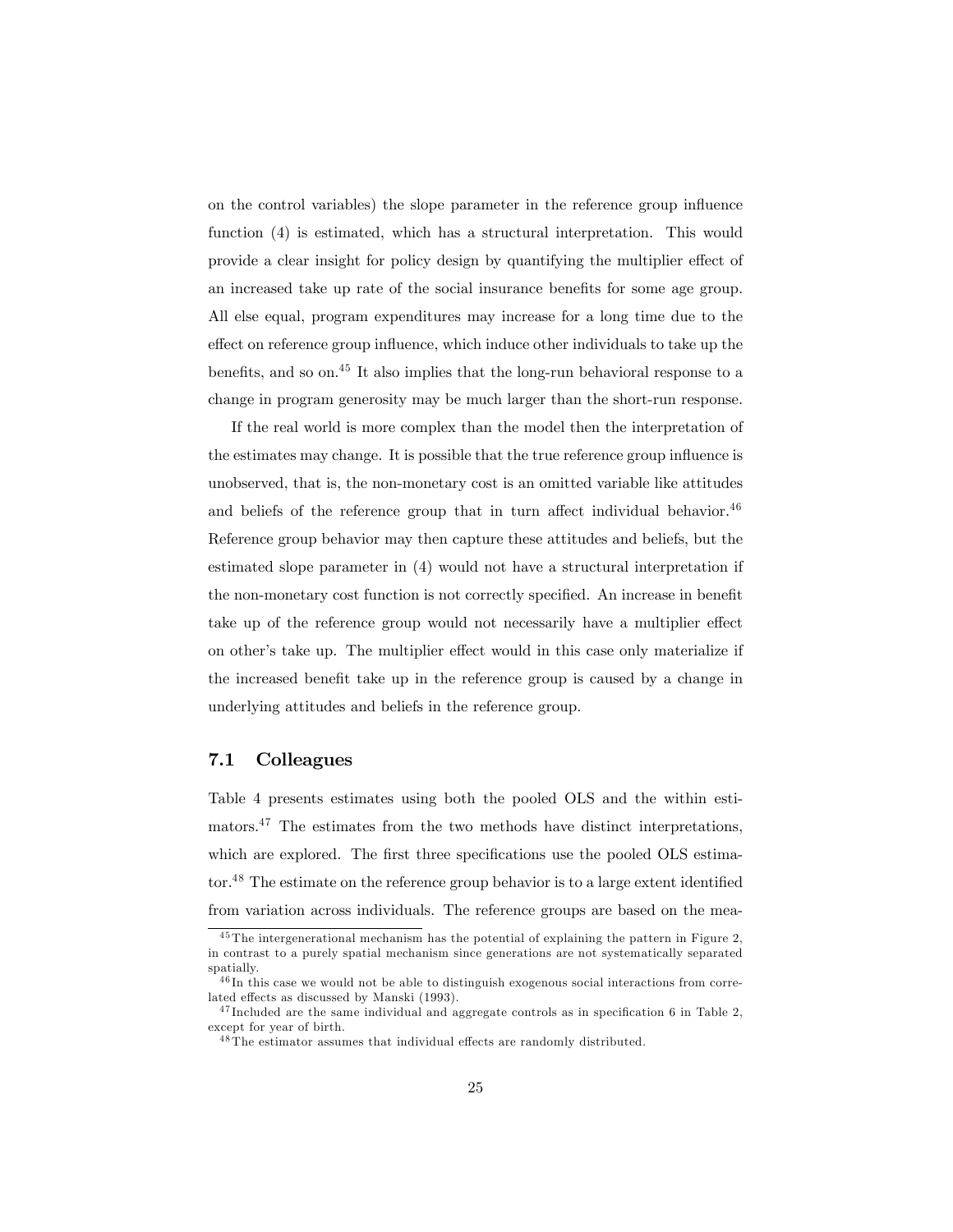sure of colleagues, which exhibit variation across 41 birth cohorts, 4 skill-sector groups, and 24 counties. The coefficient on reference group behavior is positive if individuals whose reference group have relatively high sick leave take up (3 years earlier) themselves have relatively high sick leave take up. The estimate is 0.47 as seen in the first specification in Table 4. Under the strict assumptions of the model (no omitted variables that affect the estimate) the slope estimate captures the influence of the reference group  $(s \text{ in the model}).$ 

However, if unobservables are allowed, for example initial individual conditions like work norms instilled by parents, which are correlated with average reference group behavior, then the estimate picks up both effects. Then the estimate is a combination of reference group influence and individual fixed characteristics. To examine if the pooled OLS estimate of the reference group influence is picking up some unobserved characteristic of individuals that differs across generations I proceed in two steps. First, I account for a time invariant reference group influence in the pooled model. Second, I estimate the model accounting for unobserved fixed characteristics using the within estimator. In specification  $4$  in Table  $4$  I include the reference group sick leave behavior in the first period observed, which is a constant value for each reference group.<sup>49</sup> This value is a parameterization of the initial influence of the reference group that stays constant across the life cycle. The value of the reference group behavior in year t-3 varies across time within each reference group and capture the time varying influences. The estimate on the time varying influence is approximately reduced by a third in specification 4 compared to specification 1, and the time invariant influence comes in positive and strongly significant. The relative magnitudes of the estimates in column 4 indicates the relative importance of time varying versus time invariant influences.

Including individual fixed effects is a non-parametric way of accounting for all fixed influences on sick leave behavior, compared to the parametric approach just discussed. In the within case the estimate is identified from variation in

<sup>&</sup>lt;sup>49</sup> This is the value observed in year 1979 for most reference groups, and a later year for a few cohorts that enter the sample after 1982.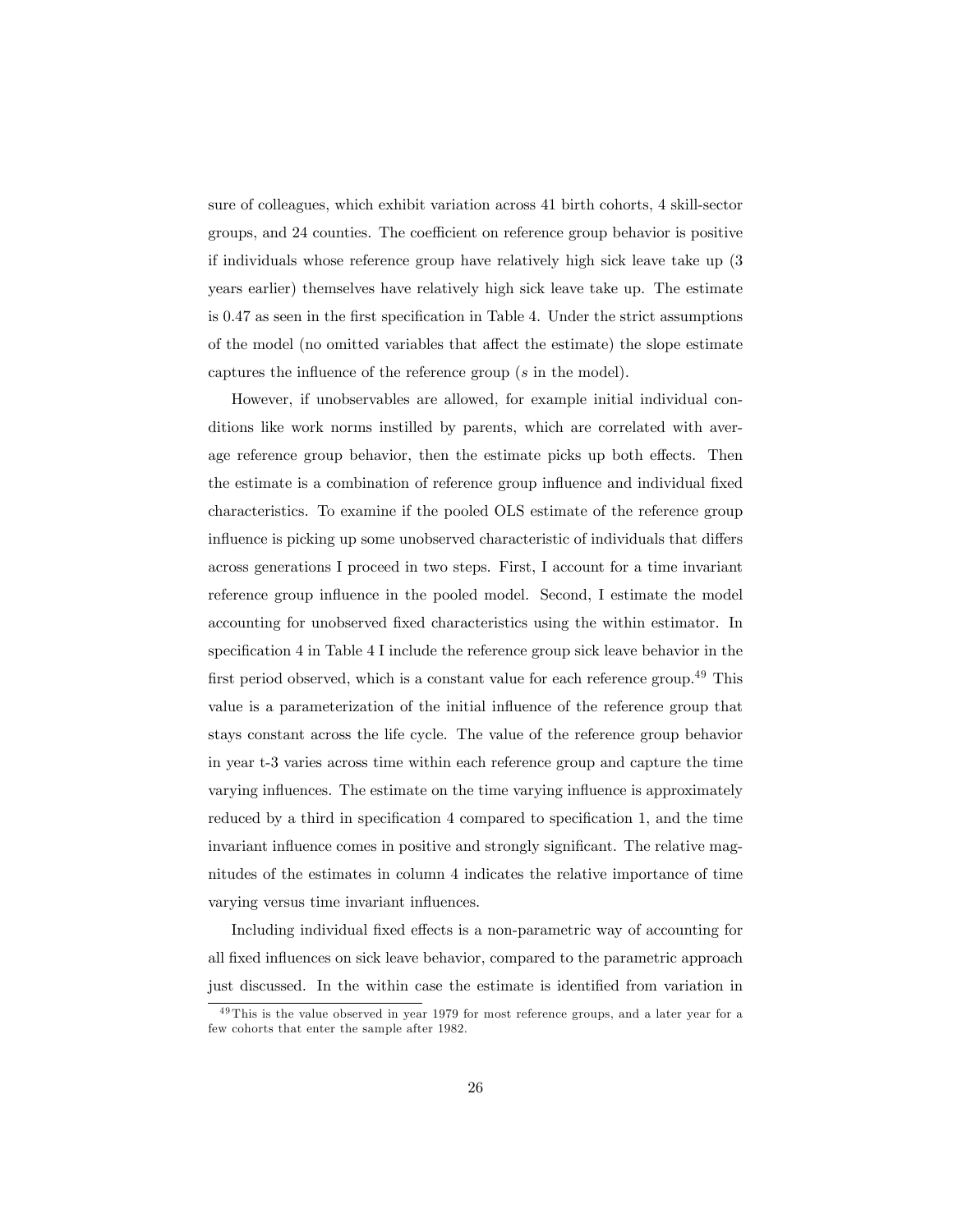reference group behavior within the same individual.<sup>50</sup> The individual fixed effect would capture any influence of work norms instilled by parents and any time invariant influence from the reference group.<sup>51</sup> A significant estimate of reference group behavior would support the presence of time varying influences, that there is an influence of the non-monetary cost on individual behavior within the life-cycle while accounting for unobserved individual characteristics. The estimate of  $0.12$  is obtained with the within estimator as seen in specification  $5$ in Table 4, and the estimate is strongly significant.<sup>52</sup>

<sup>50</sup> The estimate is positive if the individual is more likely to take up sick leave in periods when the reference group of older people's lagged take up is relatively high.

 $51$  The fixed effect also captures for example labor market turbulence, which may affect cohorts differentially. Younger generations, who tend to have less job tenure and employment protection may be more subject to this turbulence. Ichino and Riphahn (2005) find that workers increase their sick leave substantially when employment protection kicks in. I find that young generations use sick leave more than the older in spite of these effects.

 $52$  Standard errors are adjusted for clustering on birth cohort. This level of clustering allows for arbitrary correlations of error terms across years, skill groups, and counties within each birth cohort.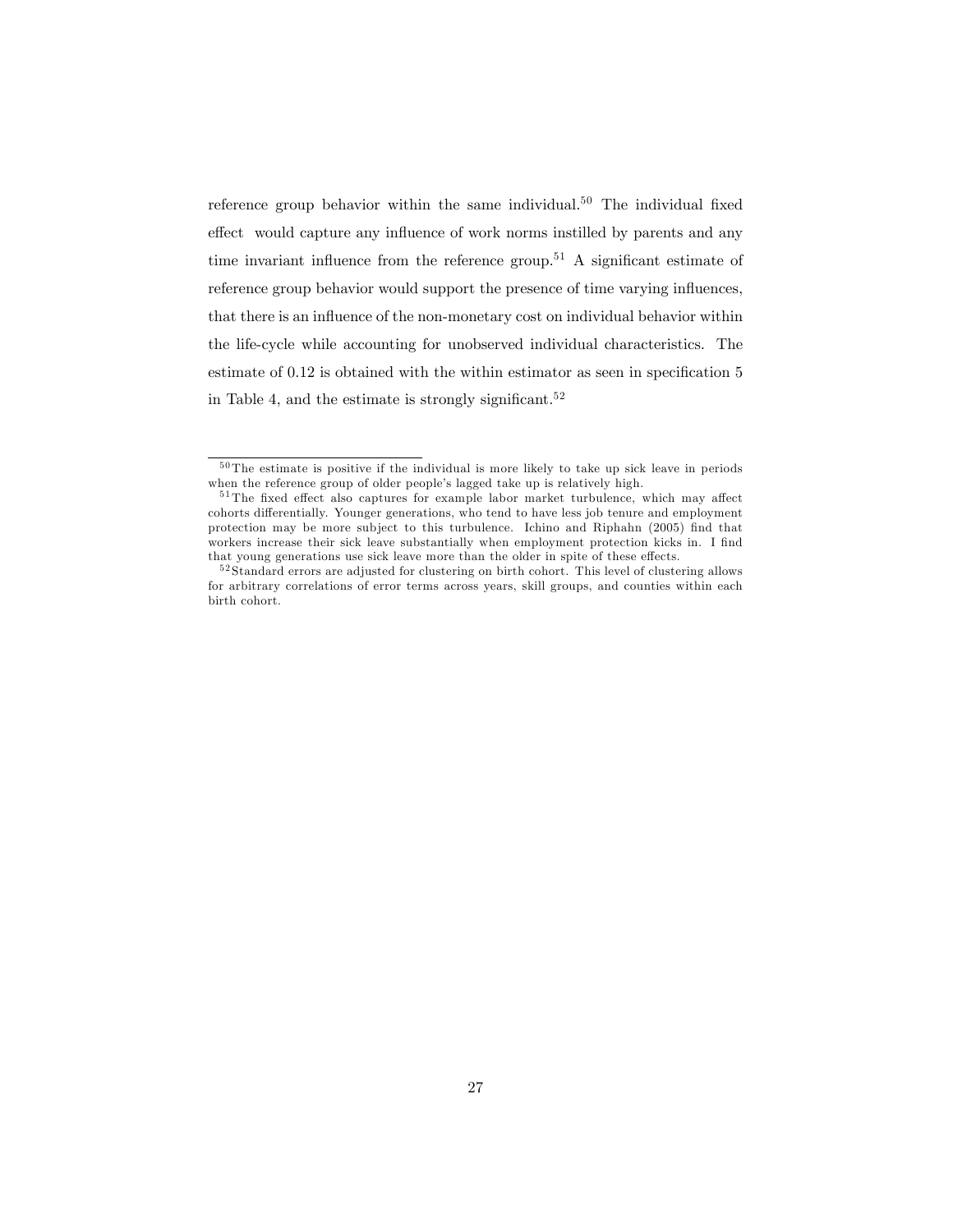### Table 4. Reference group behavior (colleagues) and sick leave participation.

Reference group Colleagues: Cohorts born 2-4 years earlier in individual's sector and

Dependent Variable: Indicator of positive sick leave benefits Linear probability model regressions

| Reference group<br>Colleagues. Conorts born 2-4 years earlier in individuals sector and |         |                   |                                            |        |        |            |
|-----------------------------------------------------------------------------------------|---------|-------------------|--------------------------------------------|--------|--------|------------|
|                                                                                         |         |                   | skill group, living in individual's county |        |        |            |
| Time lag                                                                                | 3 years |                   |                                            |        |        |            |
| Estimator                                                                               | Pooled  | Pooled            | Pooled                                     | Pooled | Within | Within     |
| Specification                                                                           | (1)     | $\left( 2\right)$ | (3)                                        | (4)    | (5)    | (6)        |
|                                                                                         |         |                   |                                            |        |        |            |
| Reference group                                                                         | 0.468   | 0.457             | 0.458                                      | 0.333  | 0.123  | 0.124      |
| sick leave behavior                                                                     | (.016)  | (.016)            | (.016)                                     | (.016) | (.01)  | (.01)      |
| in year t-3                                                                             |         |                   |                                            |        |        |            |
| Reference group                                                                         |         |                   |                                            | 0.215  |        |            |
| sick leave behavior                                                                     |         |                   |                                            | (.015) |        |            |
| in first year observed                                                                  |         |                   |                                            |        |        |            |
| Controls                                                                                | Yes     | Yes               | Yes                                        | Yes    | Yes    | <b>Yes</b> |
| Year trend                                                                              |         | Yes               |                                            |        |        |            |
| Year fixed effects                                                                      |         |                   | Yes                                        | Yes    |        | <b>Yes</b> |
| Observations                                                                            | 932917  | 932917            | 932917                                     | 932917 | 928312 | 928312     |

Notes: Controls include age and age sq interacted with gender and education, household composition, marital status, capital income and spousal income, average county earnings, and regional fixed effects. 5 piece splines of lagged income and permanent income included. Splines have knots at quintiles. Individual panel data from 1979-1990, annually. Estimates of the pooled and within estimators. Standard errors, adjusted for clustering on birth cohort, in parenthesis.

Sample: Labor force participants, 22-60 years old. There are 24 counties.

There is a significant impact of reference group behavior on sick leave take up in the estimation across individuals also after accounting for áexible time effects. In specification 2 in Table 4 a linear time trend is included in the pooled OLS estimation, which controls for a linear increase in the demand for sick leave over time. The coefficient estimate on reference group behavior remains similar in magnitude and significance. I also allow for non-linearities in the time effects by including time fixed effects, which account for any aggregate influences on sick leave, in specification 3 in Table  $4<sup>53</sup>$  Again, the coefficient estimate on the

 $53$  The time effects are in part identified from the fact that not all individuals are in the analysis all years, for example, the youngest cohorts are not observed in the 1970's. The time effects hence mechanically absorb some of the variation across cohorts.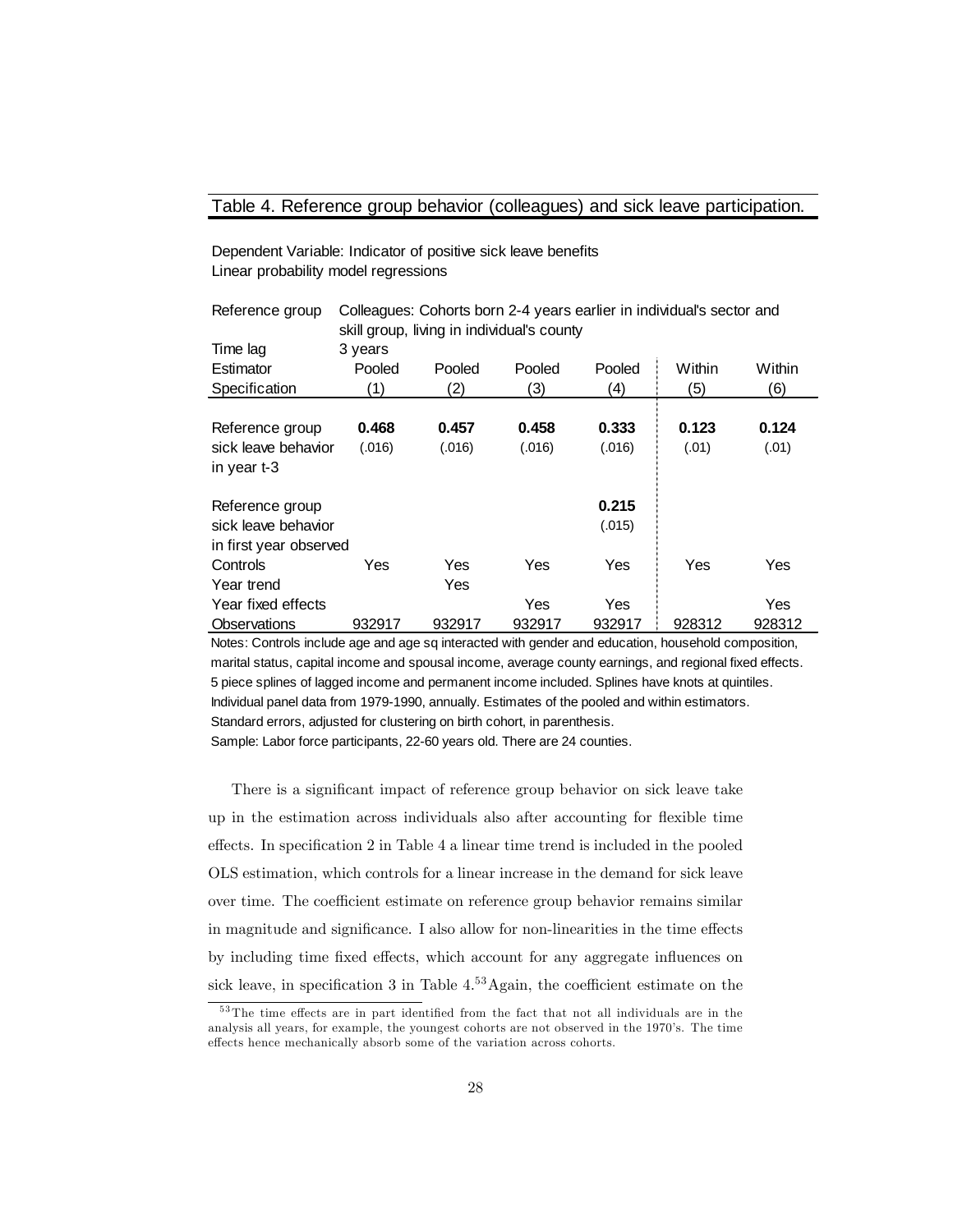reference group behavior remains similar to the previous specifications. An alternative approach to account for changes over time and generations is to include cohort fixed effects rather than the time effects. Such a specification also produces a positive and highly significant estimate on the influence of the reference group's behavior.

The influence of older generations account for between two-fifths and half of the increasing demand across generations, depending on the specification. The average reference group take up for the cohort born in 1930 is 52.0 percent. For the cohort born in 1950 the corresponding take up is 68.9 percent. By multiplying the difference with the pooled estimate of  $0.46$  in column 1 of Table 4 the reference group's influence increases the younger cohort's take up rate by 7.8 percentage points, which is about 40 to 50 percent of what was estimated in Table  $2.54$ 

Including year fixed effects in the within estimator alters the interpretation on the estimated coefficient of reference group behavior.<sup>55</sup> Without year fixed effects the coefficient is identified from mean deviations of reference group behavior. With year fixed effects the within coefficient estimate is identified from mean deviations of reference group behavior and mean deviations from the national average take up, basically a double difference. The estimated coefficient in specification 6 of Table 4 indicates that the influence of reference group behavior conditional on national behavior is similar to not conditioning on national behavior.<sup>56</sup>

#### 7.1.1 Instrumenting for reference group behavior

To further examine the hypothesis an instrument is used to produce exogenous shifts in sick leave behavior of the reference group. I use mortality rates cor-

<sup>54</sup> The raw average in column (1) of Table 2 indicates a 16 percentage point higher take up rate for the cohort born 20 years later. The estimate in column (6) of Table 2 produces a 19.6 percentage point higher take up rate for the younger cohort.

<sup>&</sup>lt;sup>55</sup> Introducing a linear time trend is not meaningful in the within context since age is already controlled for, which contains the same variation as a time trend.

 $56$  The estimate in specification (6) is not directly comparable to specification (3) since the pooled estimate does not have a similar double difference interpretation.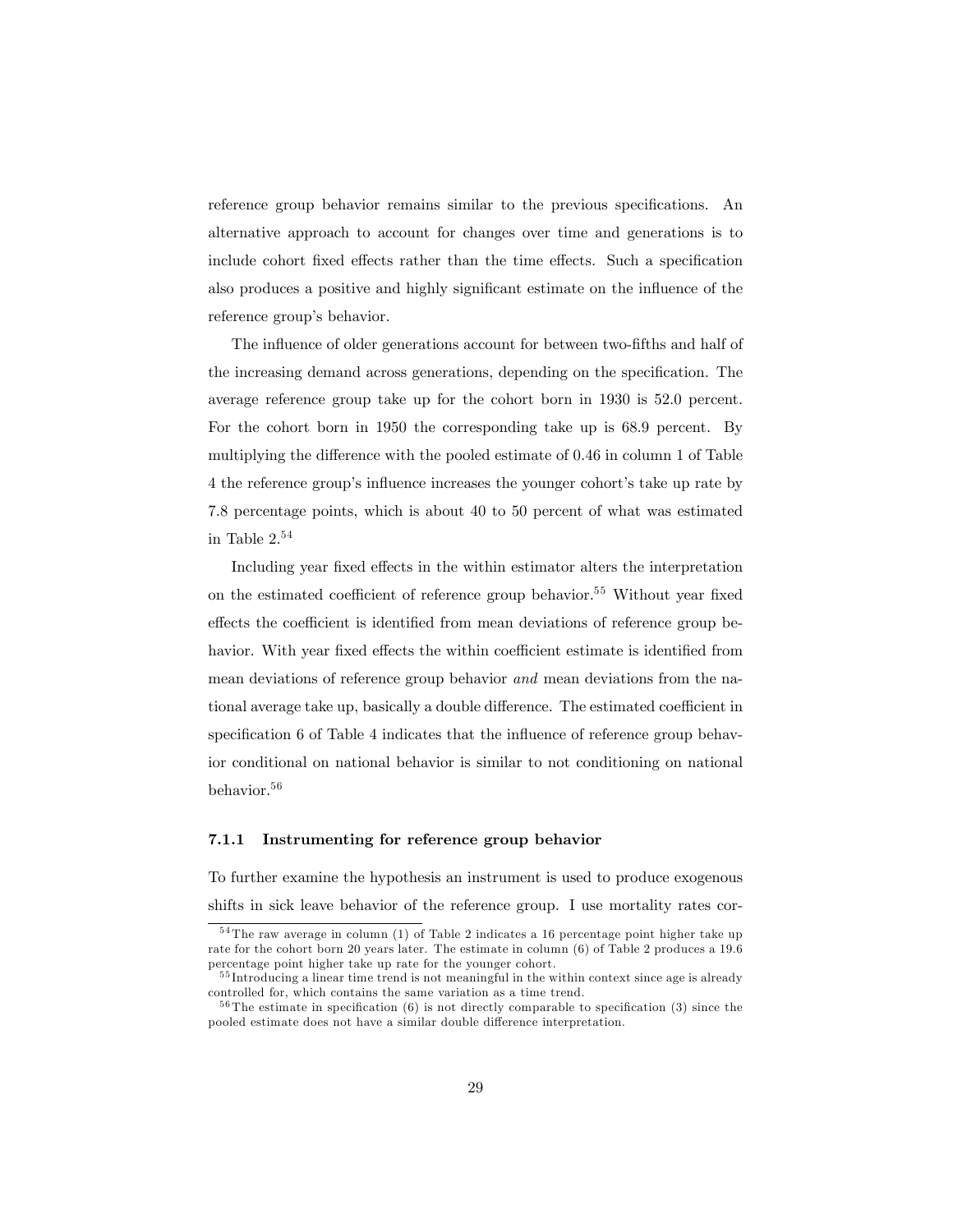responding to the cohorts and locations of the reference groups to instrument for reference group behavior.<sup>57</sup> The idea is that mortality rates are the result of serious health shocks, which also affect sick leave take up. Implicitly, I only consider variation in reference group behavior that is correlated with these serious health shocks.<sup>58</sup> Mortality rates are decreasing across cohorts while sick leave is increasing across cohorts. The aggregate trends are hence stacked against finding a positive influence of mortality on sick leave, as I hypothesize.

I observe mortality rates per 1000 population by year, age and county. Mortality rates are assumed to follow a simple model with a second order polynomial in age and a random shock. Denote the mortality rate in county  $c$ , for the generation born in year g, in year t by  $MR_{c,q,t}$  then

$$
MR_{c,g,t} = \alpha_0 + \alpha_1 Age_t + \alpha_2 Age_t^2 + \varepsilon_{c,g,t}
$$
\n<sup>(7)</sup>

Mortality shocks are assumed to be i.i.d. across counties, generations, and years. The model explains about 85 percent of the variation in the data. As the main regression includes controls for age and its square itís only the remaining variation in the error term that is used to provide exogenous variation in reference group behavior. I could also allow more complex models of mortality, for example with year fixed effects<sup>59</sup> but it would not affect the analysis in the specifications that control for year fixed effects.

The mortality rates used as instruments are defined as far as possible in the same way the reference group behavior is defined. Since mortality data is not available by education-sector groups, corresponding to the reference group icolleagues, the instrument is computed at a higher level. That is, the mortality rate per 1000 of those born 2-4 years earlier by county, lagged 3 years, is used to instrument for the sick leave take up by those born 2-4 years earlier by county

<sup>&</sup>lt;sup>57</sup> The instrument is not intended to explain the cohort trend in sick leave, the mortality rate just provides exogenous variation in the reference group's behavior.

<sup>&</sup>lt;sup>58</sup> These serious health shocks contrast with arguably less serious shocks to the value of leisure such as big athletic events, see Skogman-Thoursie (2004).

 $59$ Adding year fixed effects to the model increases the explanatory power by about 1 percentage point. In a model with year effects I could relax the assumption that health shocks are independent across counties and allow for common time trends.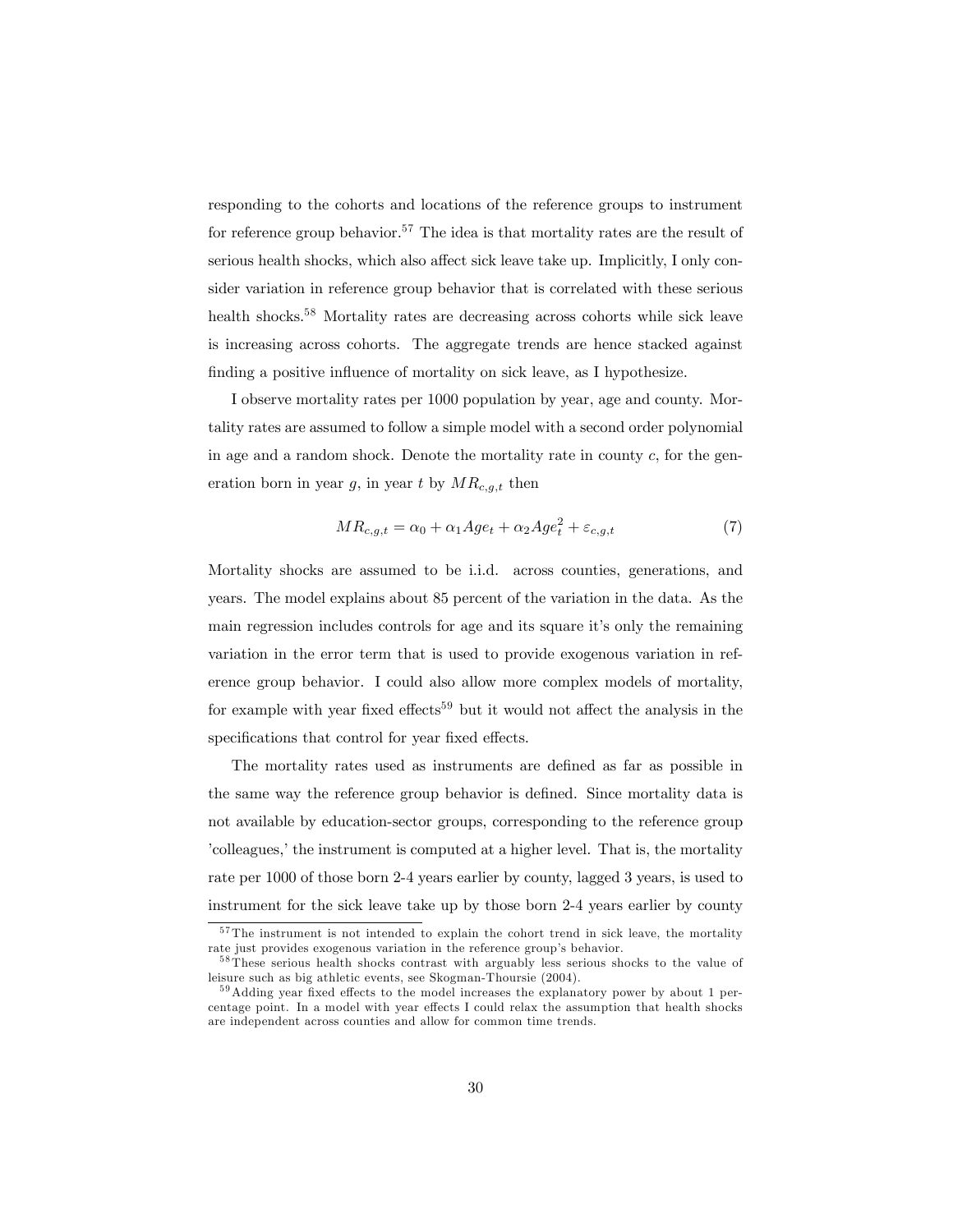and education-sector group, lagged  $3$  years.<sup>60</sup> The identifying assumption for this approach is that older cohorts' mortality rates have no direct impact on individual sick leave decisions three years later. The only impact comes through the older cohorts' behavior.<sup>61</sup>

The models are estimated by two stage least squares (2SLS). The instrument exhibits variation across counties, generations, and years. The first stage regressions show a positive relationship between mortality rates and sick leave up take as hypothesized. The instrument is not weak.<sup>62</sup> The first stage results are reported in Table A1 in the appendix.

The second stage results are presented in Table 5. The first estimate from the pooled 2SLS estimate is 0.72. Including a year trend produces an estimate of 0.79, larger than without the instrument. The pooled estimate with fully flexible year effects is 0.76, again a bit larger than the OLS estimate. Instrumenting has a big impact on the within estimates, which are now larger in magnitude compared to the results without instruments. The within estimate is 0.79 in column four.<sup>63</sup> With year fixed effects the estimated coefficient is 0.66, as seen in specification 5 in Table  $5^{64}$ 

 $60$  In the case of the reference group 'neighbors,' which does not distinguish between education-sector groups, the instrument is computed for exactly the same level as the reference group.

 $61$  More formally, the assumption is that the mortality shocks in (7) for the generations 2-4 years older in year t-3 are uncorrelated with the leisure shocks to the current generation in year t in the main model (5).

 $62$  The instrument has t-values of at least 5 in first stage regressions, and tests based on Kleibergen-Paap statistics reject the hypotheses of weak instruments and underidentification. The results are robust to including county fixed effects rather than regional fixed effects.

 $63$  The demographic interactions can be seen as controlling for learning over the life cycle, where the learning follows a second order polynomial for each of the demographic groups.

 $64$ Pooled and within estimates are very similar, indicating that the estimates are identified from time varying influences. Including the reference group behavior in the first year observed produce similar estimates as reported in the table.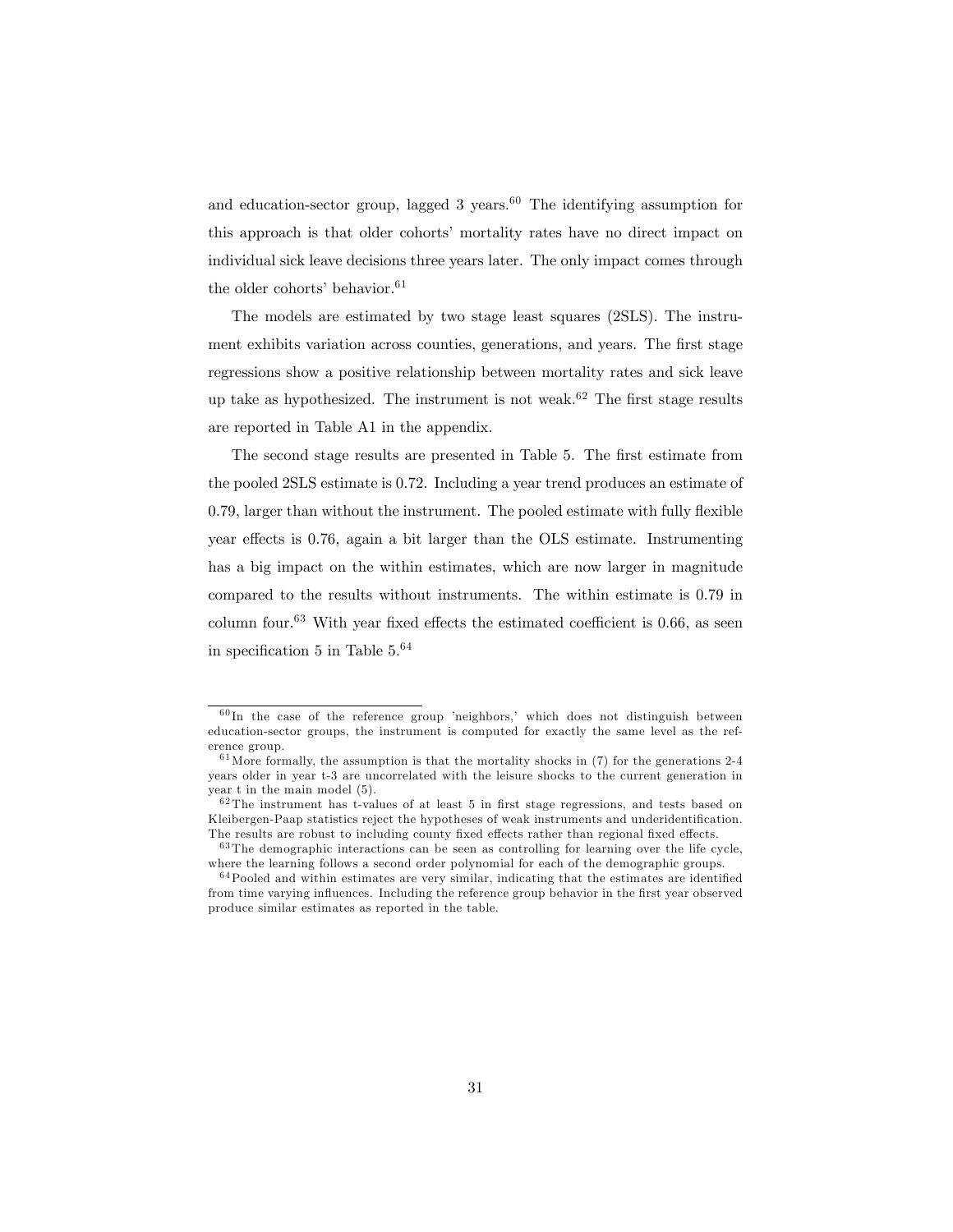#### Table 5. Instrumental variable estimates of reference group influence (colleagues).

Dependent Variable: Indicator of positive sick leave benefits Instrumental Variable/2SLS regressions Instrument: Mortality per 1000 population for cohorts born 2-4 years earlier by county in year t-3

| Reference group     | Colleagues: Cohorts born 2-4 years earlier in individual's sector and<br>skill group, living in individual's county |        |        |        |        |  |  |
|---------------------|---------------------------------------------------------------------------------------------------------------------|--------|--------|--------|--------|--|--|
| Time lag            | 3 years                                                                                                             |        |        |        |        |  |  |
| Estimator           | Pooled                                                                                                              | Pooled | Pooled | Within | Within |  |  |
| Specification       | (1)                                                                                                                 | (2)    | (3)    | (4)    | (5)    |  |  |
|                     |                                                                                                                     |        |        |        |        |  |  |
| Reference group     | 0.724                                                                                                               | 0.796  | 0.759  | 0.795  | 0.659  |  |  |
| sick leave behavior | (.083)                                                                                                              | (.079) | (.075) | (.206) | (.177) |  |  |
| in year t-3         |                                                                                                                     |        |        |        |        |  |  |
| Controls            | Yes                                                                                                                 | Yes    | Yes    | Yes    | Yes    |  |  |
| Year trend          |                                                                                                                     | Yes    |        |        |        |  |  |
| Year fixed effects  |                                                                                                                     |        | Yes    |        | Yes    |  |  |
| Observations        | 932917                                                                                                              | 932917 | 932917 | 928312 | 928312 |  |  |

Notes: Controls include age and age sq interacted with gender and education, household composition, marital status, capital income and spousal income, average county earnings, and regional fixed effects. 5 piece splines of lagged income and permanent income included. Splines have knots at quintiles. Mortality rates computed as number of deaths divided by population by age and county cell. Individual panel data from 1974-1990, annually. Es tim ates of the pooled and within es tim ators .

Standard errors, adjusted for clustering on birth cohort, in parenthesis.

Sample: Labor force participants, 22-60 years old. There are 24 counties.

Overall, the estimated influence of role model behavior is larger when instrumenting with mortality rates. $65$  Role model behavior shifted by these health shocks has a substantial influence on individual behavior. It indicates that the individuals in the reference groups whose sick leave is shifted by the instrument have a large influence on the behavior of younger cohorts compared to the average behavior of the group. The marginal individuals shifted by the mortality shock could hence have a large effect on the non-monetary cost. It is also possible that instrumenting has removed bias due to mismeasurement of role model influence, which would lead to higher estimates. The estimates in Table 5 are fairly similar across specifications. That the pooled and within estimates

 $65$  The magnitudes are similar to the effects on high school graduation in Cipollone and Rosolia (2007). Those authors use an earthquake to get exogenous variation in the reference group's behavior.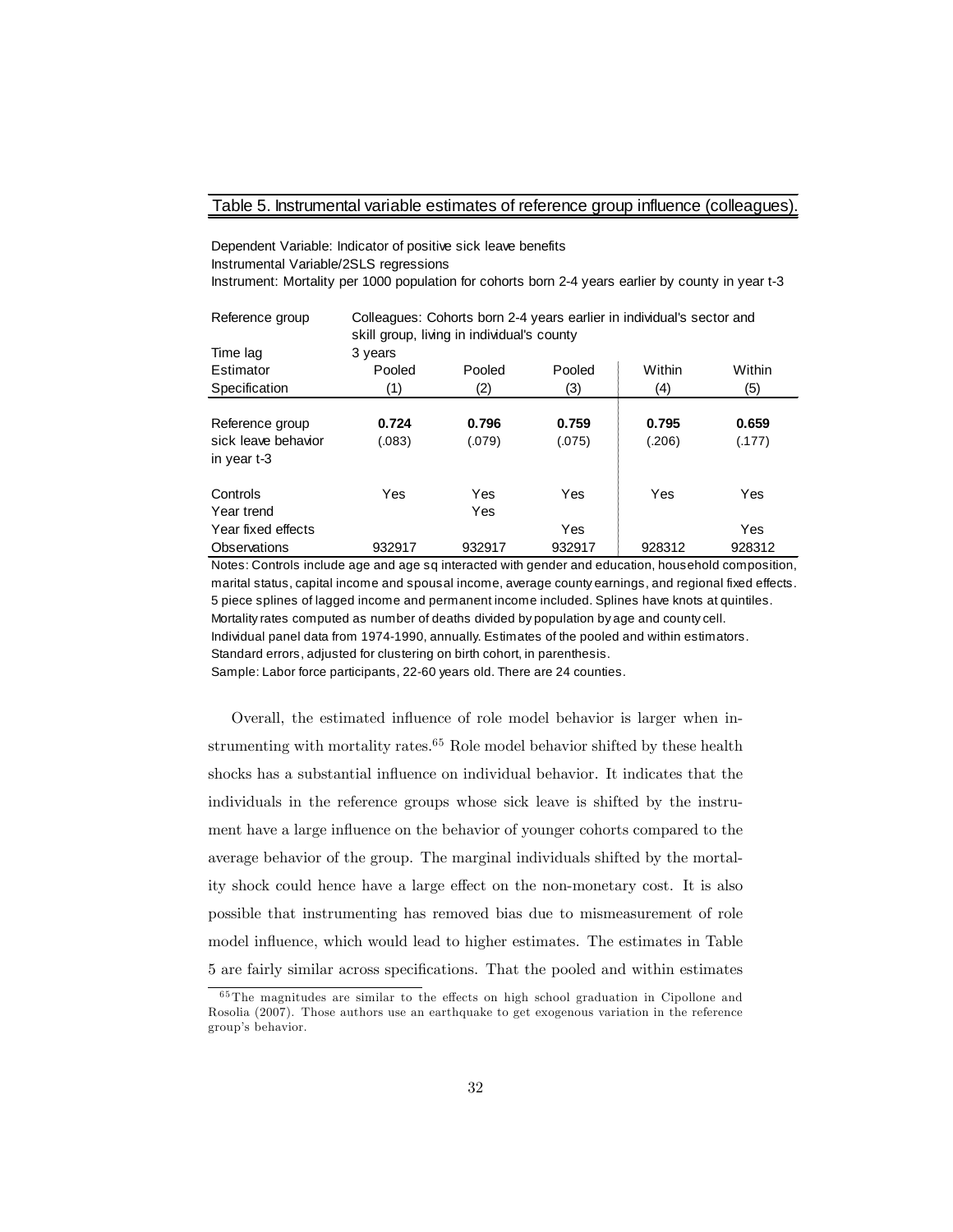aren't substantially different would indicate that there aren't omitted variables correlated with sick leave behavior that drive the result as the omitted factors controlled for by the individual fixed effect doesn't affect the estimates.

Challenges to the identification include omitted time trends at the county level that correlate with both reference group mortality and behavior. One candidate may be differential trends in productivity across counties, as individuals in counties with low productivity growth may find it increasingly beneficial to take sick leave relative to counties with high productivity growth. If these productivity trends were correlated with mortality rates it may confound the results. Average labor earnings by county are controlled for to capture such  ${\rm trends.}^{66}$ 

The mortality shocks used as instruments could capture health shocks that are common to all cohorts. Examples could be a contaminated water supply or pollution from a factory. It may be important to account for health shocks that affect the individual studied as well as his reference group. The results are robust to including the current mortality rate of the individual's own cohort as a control variable, as seen in Table  $6^{67,68,69}$  This control captures local trends that affect the mortality shocks of both the own cohort and the reference group. I am hence controlling for common influences on mortality and only variation in mortality specific to the reference group is used to identify the influence of reference group behavior. The results in Table 6 are very similar to Table 5, indicating that common shocks to mortality across cohorts do not drive the results. Omitted trends that would challenge the identification would not only have to correlate with the reference group's mortality and sick leave across

 $66$  The results are also robust to controlling for county level fixed effects.

 $^{67}\mathrm{The}$  results are also robust to controlling for the own cohort's mortality rate lagged 3 years (rather than the current rate). In all cases these mortality rates are measured at the county level just like the reference group's mortality rates.

<sup>68</sup> This may be interpreted as relaxing the assumption that the health shocks in (7) are independent across generations and time.

 $69$  The relatively weak influence of the own cohorts mortality rate in table 6 may seem at odds with the Örst stage results. However, one may separate the mortality shocks into one part related to sick leave and one part that is unrelated to sick leave. The part that is unrelated to sick leave only produces noise in the estimation, and the results indicate that this noise is cancelled out when averaged across cohorts.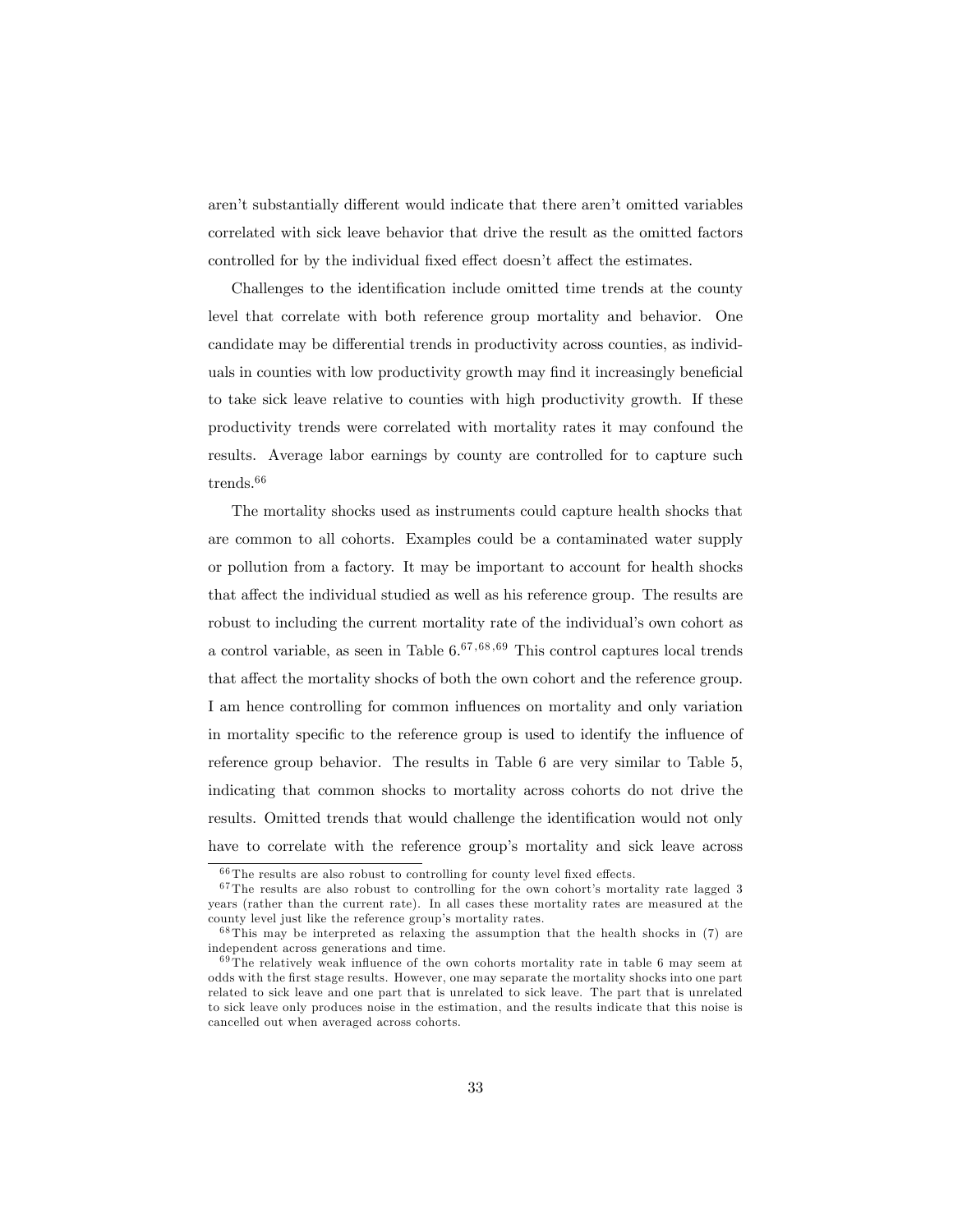counties, cohorts, and time; the trends would also have to be uncorrelated with the own cohort's mortality rate. Hence, these county level trends would have to differ in a very particular way for generations born a few years apart.

#### Table 6. Instrumental variable estimates, with control for own cohort's mortality rate.

Dependent Variable: Indicator of positive sick leave benefits Instrumental variables (2SLS) regressions Instrument: Mortality per 1000 population for cohorts born 2-4 years earlier by county in year t-3

| Reference group        | Colleagues: Cohorts born 2-4 years earlier in individual's sector and<br>skill group, living in individual's county |         |         |         |         |  |  |
|------------------------|---------------------------------------------------------------------------------------------------------------------|---------|---------|---------|---------|--|--|
| Time lag               | 3 years                                                                                                             |         |         |         |         |  |  |
| Estimator              | Pooled                                                                                                              | Pooled  | Pooled  | Within  | Within  |  |  |
| Specification          | (1)                                                                                                                 | (2)     | (3)     | (4)     | (5)     |  |  |
|                        |                                                                                                                     |         |         |         |         |  |  |
| Reference group        | 0.699                                                                                                               | 0.770   | 0.726   | 0.796   | 0.652   |  |  |
| sick leave behavior    | (.0913)                                                                                                             | (.0858) | (.0786) | (.2107) | (.1792) |  |  |
| in year t-3            |                                                                                                                     |         |         |         |         |  |  |
| Own cohort's mortality | 0.0019                                                                                                              | 0.0015  | 0.0018  | 0.0010  | 0.0015  |  |  |
| rate in year t         | (.001)                                                                                                              | (.001)  | (.0008) | (.0009) | (.0008) |  |  |
| Controls               | Yes                                                                                                                 | Yes     | Yes     | Yes     | Yes     |  |  |
| Year trend             |                                                                                                                     | Yes     |         |         |         |  |  |
| Year fixed effects     |                                                                                                                     |         | Yes     |         | Yes     |  |  |
| Observations           | 923672                                                                                                              | 923672  | 932917  | 920487  | 920487  |  |  |

Notes: Controls include age and age sq interacted with gender and education, household composition, marital status, capital income and spousal income, average county earnings, and regional fixed effects. 5 piece splines of lagged income and permanent income included. Splines have knots at quintiles. Mortality rates computed as number of deaths divided by population by age and county cell. Individual panel data from 1974-1990, annually. Estimates of the pooled and within estimators. Standard errors, adjusted for clustering on birth cohort, in parenthesis. Sample: Labor force participants, 22-60 years old. There are 24 counties.

The instrumental variables approach deals with potential sorting, for example that individuals with a high valuation of leisure could move to places where the non-monetary cost of claiming sick leave benefits is low. First, the individual fixed effect accounts for that individuals differ in their valuation of leisure in unobservable ways wherever they reside. Second, in the within specifications unexplained mortality shocks are used to get exogenous variation in reference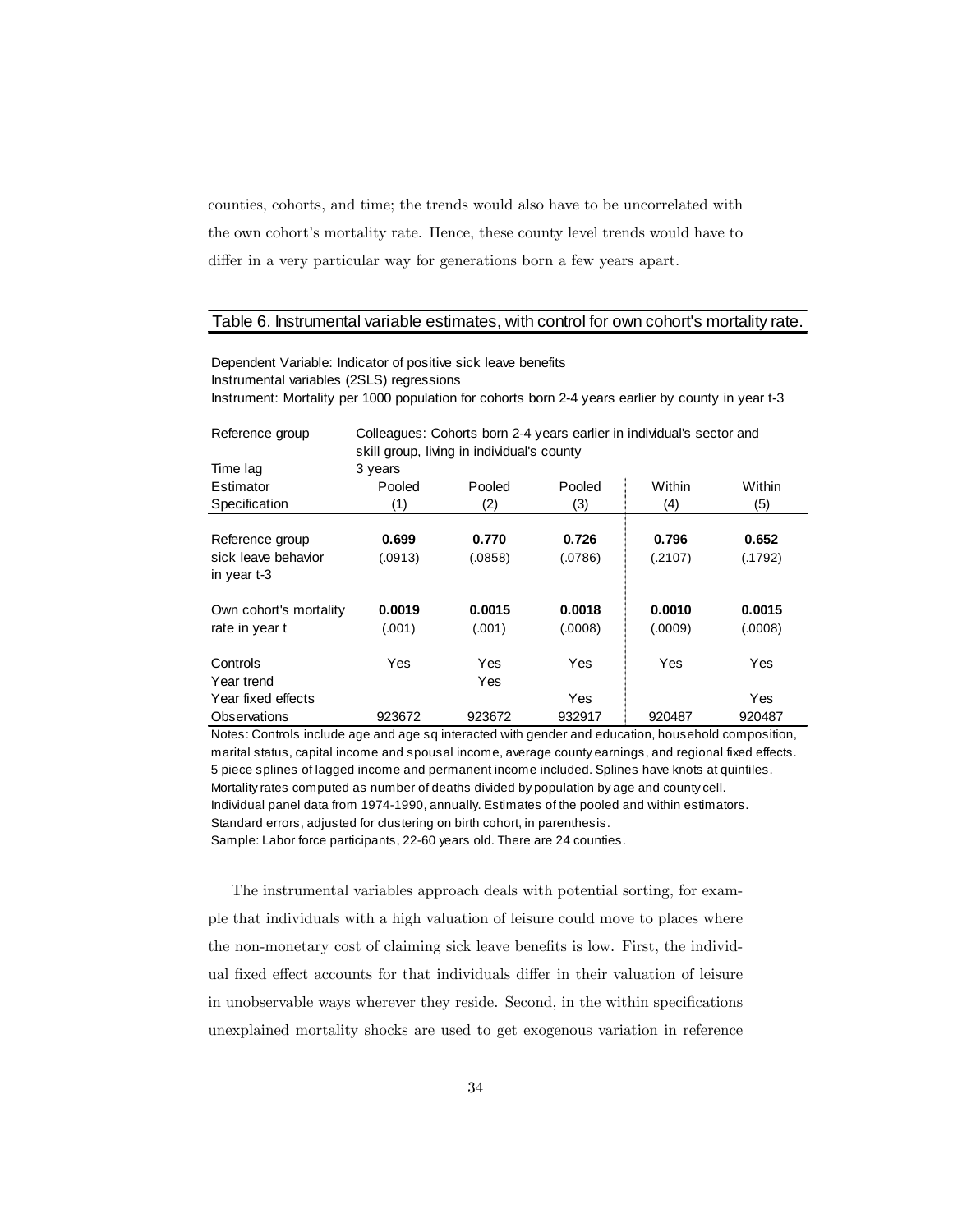group behavior. The mortality shocks are hence positive some years, and for some cohorts, and negative in other periods. Migration flows don't match the patterns of unexplained mortality shocks.

### 7.2 Neighbors

In this section I turn to an alternative specification of the reference group. The approach is intended to capture the influence of neighbors, who may provide an influence beyond the colleagues studied above. The reference group is defined as those cohorts born 2-4 years earlier who live in the individual's county.<sup>70</sup> The same 3 year time lag is used as above. With the reference group labeled neighbors there is variation across 41 birth cohorts and 24 counties.

Table 7 presents the estimates based on the pooled OLS and within estimators in specifications that mirror Table 4. The pooled OLS estimates are similar with and without a year trend, as well as when year fixed effects are included. The specification in column 4 provides an intermediate step between the pooled and within estimates, incorporating both time varying and time invariant reference group influences.<sup>71</sup> The estimates again indicate that the time invariant influence accounts for at least one third of the reference group influence. The within estimate in column 5 of Table 7 is a bit larger than the estimate based on colleagues. Including the year fixed effects in specification 6 produces a larger estimate of 0.28. It indicates that conditioning on the average national behavior may be important when neighbors are considered as the reference group.

 $70$  This definition of reference groups have more observations as it is possible to use more years of the sample where sector information is not available.

 $71$  The first year sick leave behavior is observed is year 1974 for most reference groups, and a later year for a few cohorts that enter the sample after 1977.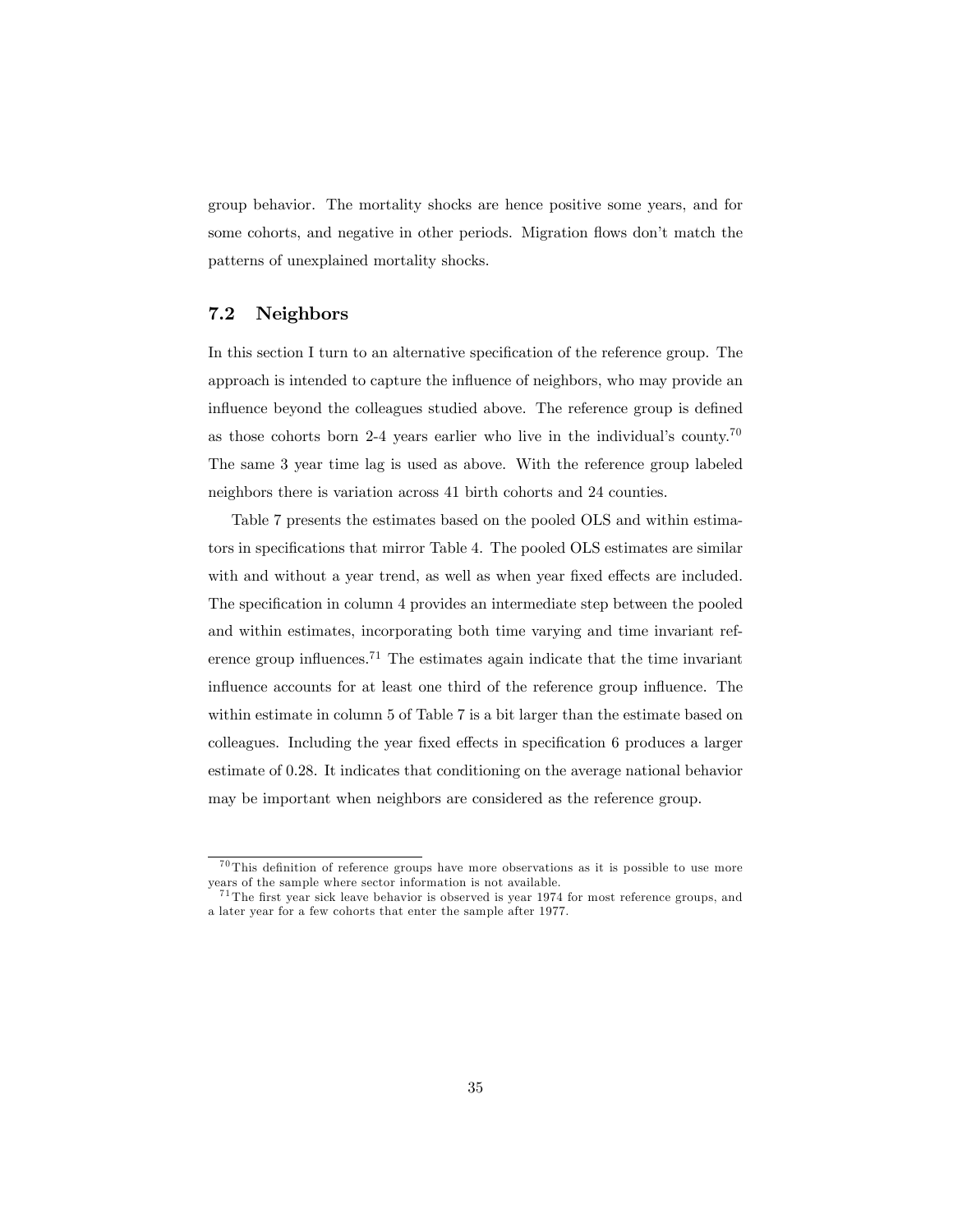### Table 7. Reference group behavior (neighbors) and sick leave participation.

Dependent Variable: Indicator of positive sick leave benefits Linear probability model regressions

Reference group Neighbors: Cohorts born 2-4 years earlier, living in individual's county Time lag 3 years

| Estimator              | Pooled  | Pooled  | Pooled  | Pooled  | Within  | Within  |
|------------------------|---------|---------|---------|---------|---------|---------|
| Specification          | (1)     | (2)     | (3)     | (4)     | (5)     | (6)     |
|                        |         |         |         |         |         |         |
| Reference group        | 0.470   | 0.406   | 0.461   | 0.361   | 0.182   | 0.278   |
| sick leave behavior    | (.019)  | (.021)  | (.022)  | (.022)  | (.019)  | (.018)  |
| in year t-3            |         |         |         |         |         |         |
| Reference group        |         |         |         | 0.170   |         |         |
| sick leave behavior    |         |         |         | (.018)  |         |         |
| in first year observed |         |         |         |         |         |         |
| Controls               | Yes     | Yes     | Yes     | Yes     | Yes     | Yes     |
| Year trend             |         | Yes     |         |         |         |         |
| Year fixed effects     |         |         | Yes     | Yes     |         | Yes     |
| Observations           | 1510026 | 1510026 | 1510026 | 1510026 | 1505686 | 1505686 |

Notes: Controls include age and age sq interacted with gender and education, household composition, marital status, capital income and spousal income, average county earnings, and regional fixed effects. 5 piece splines of lagged income and permanent income included. Splines have knots at quintiles. Individual panel data from 1974-1990, annually. Estimates of the pooled and within estimators. Standard errors, adjusted for clustering on birth cohort, in parenthesis.

Sample: Labor force participants, 22-60 years old. There are 24 counties.

#### 7.2.1 Instrumenting

There may be concerns that the estimates on Table 7 don't capture a causal effect. An instrumental variables approach is applied where the mortality rate for cohorts born 2-4 years earlier who reside in the same county is used to instrument for the reference groups behavior. The groups for which the instrument is computed match the reference groups. Both the pooled and the within models are estimated by 2SLS. The first stage estimates, which are positive as hypothesized, are reported in Table A2. The first stages are not weak.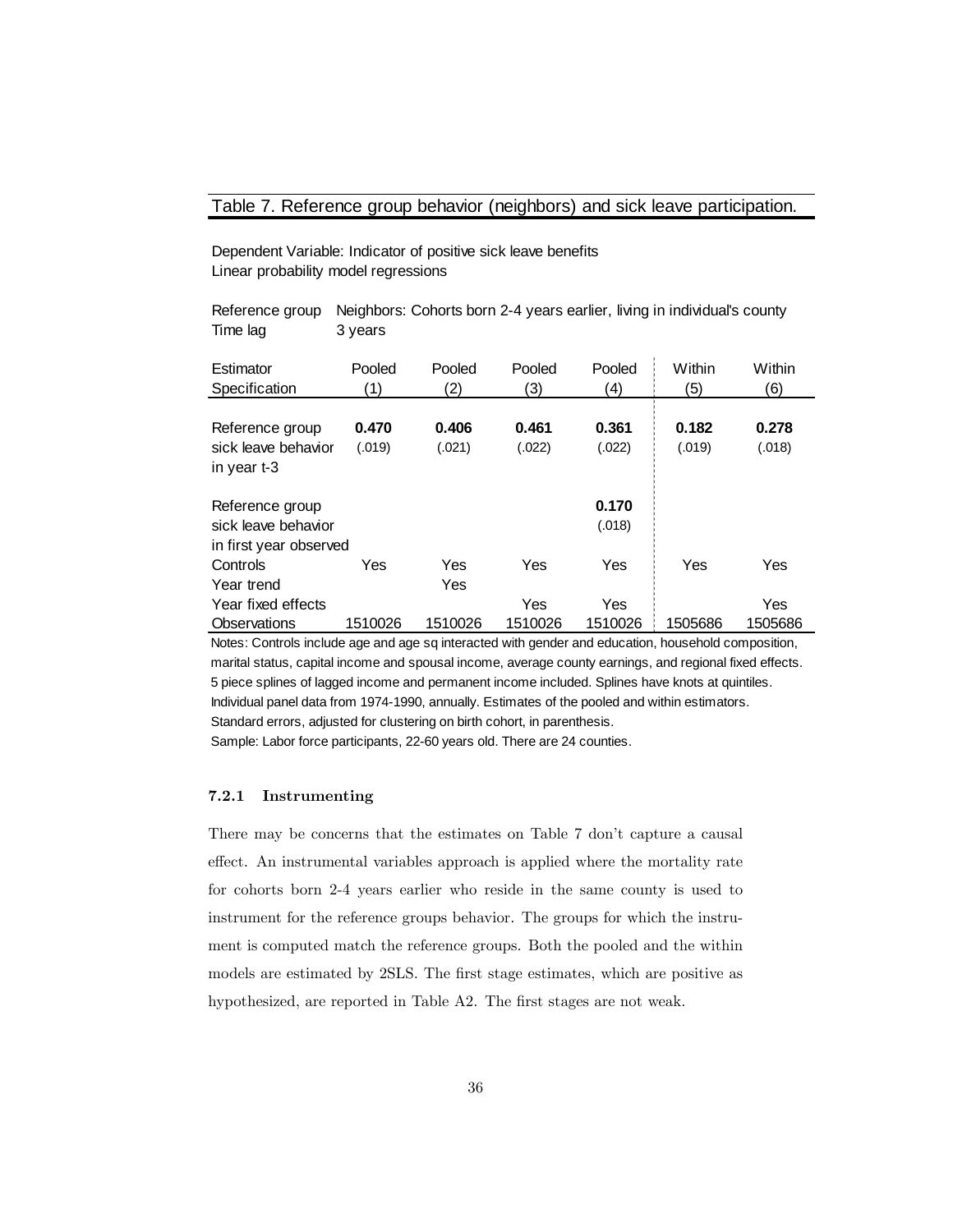#### Table 8. Instrumental variable estimates of reference group influence (neighbors).

Dependent Variable: Indicator of positive sick leave benefits Instrumental Variable/2SLS regressions Instrument: Reference group mortality rate per 1000 population by county in year t-3

| Reference group | Neighbors: Cohorts born 2-4 years earlier, living in individual's county |
|-----------------|--------------------------------------------------------------------------|
| Time lag        | 3 years                                                                  |

| Estimator           | Pooled  | Pooled  | Pooled  | Within  | Within  |
|---------------------|---------|---------|---------|---------|---------|
| Specification       | (1)     | (2)     | (3)     | (4)     | (5)     |
|                     |         |         |         |         |         |
| Reference group     | 0.813   | 0.775   | 0.861   | 0.785   | 1.038   |
| sick leave behavior | (.088)  | (.061)  | (.071)  | (.135)  | (.146)  |
| in year t-3         |         |         |         |         |         |
|                     |         |         |         |         |         |
| Controls            | Yes     | Yes     | Yes     | Yes     | Yes     |
| Year trend          |         | Yes     |         |         |         |
| Year fixed effects  |         |         | Yes     |         | Yes     |
| Observations        | 1510026 | 1510026 | 1510026 | 1505686 | 1505686 |

Notes: Controls include age and age sq interacted with gender and education, household composition, marital status, capital income and spousal income, average county earnings, and regional fixed effects 5 piece splines of lagged income and permanent income included. Splines have knots at quintiles. Mortality rates computed as number of deaths divided by population by age and county cell.

Individual panel data from 1974-1990, annually. Es tim ates of the pooled and within es tim ators .

Standard errors, adjusted for clustering on birth cohort, in parenthesis.

Sample: Labor force participants, 22-60 years old. There are 24 counties.

The estimates of the pooled model are about 0.8 as seen in the first three specifications in Table 8. The estimates are a bit higher than the 0.7 estimated in Table 5. The results indicate that the influence of the reference group could be a bit stronger when looking at the broader group of neighbors rather than colleagues, although the confidence intervals overlap. The estimate of 0.79 in the within specification in column 4 in Table 8 is almost exactly the same as in Table 5. The estimate in column  $5$  of Table 8, where the year fixed effect are included, are higher than the previous estimate and follow the same pattern as without instrumenting in Table  $7<sup>72</sup>$  The estimates in Table 8 are fairly

 $^{72}$ The estimated coefficient is now 1.04, although it should not be interpreted literally. A large part of the confidence interval is still below unity. It indicates a very strong influence of reference group behavior when we condition on the national average behavior through the year effect.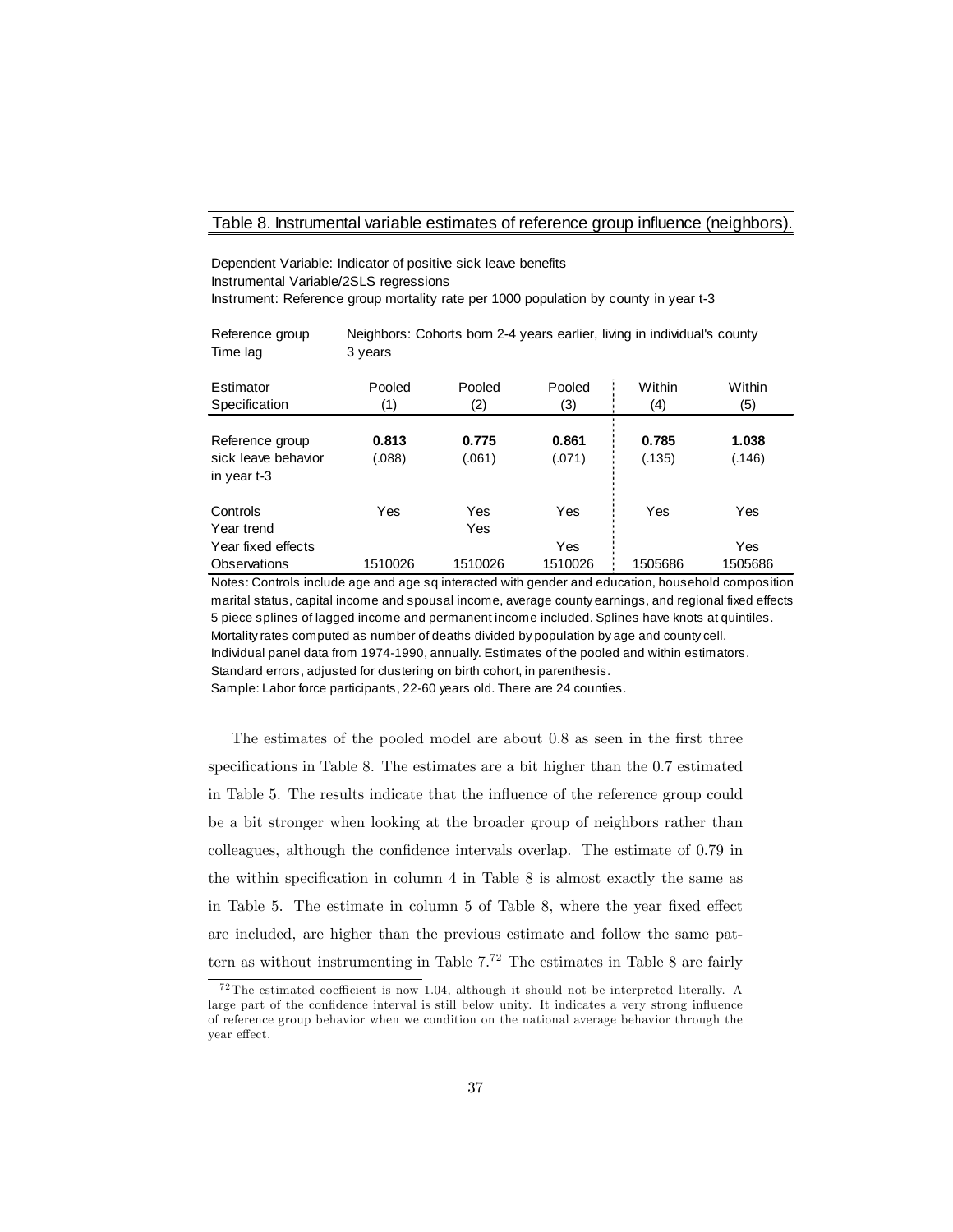similar across specifications.<sup>73</sup> The range  $0.75$  to  $0.78$  is within the 95 percent confidence intervals of all the estimates. The similarity between the pooled and within estimates indicates that unobserved fixed characteristics correlated with sick leave behavior have little effect on the estimated effect of reference group behavior when the instrumental variables approach is used.

#### Table 9. Instrumental variable estimates, with control for own cohort's mortality rate.

Dependent Variable: Indicator of positive sick leave benefits Instrumental variables (2SLS) regressions Instrument: Reference group mortality rate per 1000 population by county in year t-3

Reference group Neighbors: Cohorts born 2-4 years earlier, living in individual's county

| Time lag                                              | 3 years           |                   |                   |                   |                   |
|-------------------------------------------------------|-------------------|-------------------|-------------------|-------------------|-------------------|
| Estimator<br>Specification                            | Pooled<br>(1)     | Pooled<br>(2)     | Pooled<br>(3)     | Within<br>(4)     | Within<br>(5)     |
| Reference group<br>sick leave behavior<br>in year t-3 | 0.769<br>(.084)   | 0.746<br>(.061)   | 0.845<br>(.072)   | 0.758<br>(.138)   | 1.019<br>(.152)   |
| Own cohort's mortality<br>rate in year t              | 0.0019<br>(.0008) | 0.0017<br>(.0008) | 0.0008<br>(.0008) | 0.0014<br>(.0007) | 0.0008<br>(.0007) |
| Controls<br>Year trend                                | Yes               | Yes<br>Yes        | Yes               | Yes               | Yes               |
| Year fixed effects                                    |                   |                   | Yes               |                   | Yes               |
| Observations                                          | 1510026           | 1510026           | 1510026           | 1505686           | 1505686           |

Notes: Controls include age and age sq interacted with gender and education, household composition, marital status, capital income and spousal income, average county earnings, and regional fixed effects. 5 piece splines of lagged income and permanent income included. Splines have knots at quintiles. Mortality rates computed as number of deaths divided by population by age and county cell. Individual panel data from 1974-1990, annually. Estimates of the pooled and within estimators. Standard errors, adjusted for clustering on birth cohort, in parenthesis. Sample: Labor force participants, 22-60 years old. There are 24 counties.

There may be a concern that the mortality shocks are driven by a factor common to all generations, as discussed above. Including the mortality rate of the own cohort in the county accounts for mortality shocks common across

 $^{73}$ The results are robust to controlling for county fixed effects.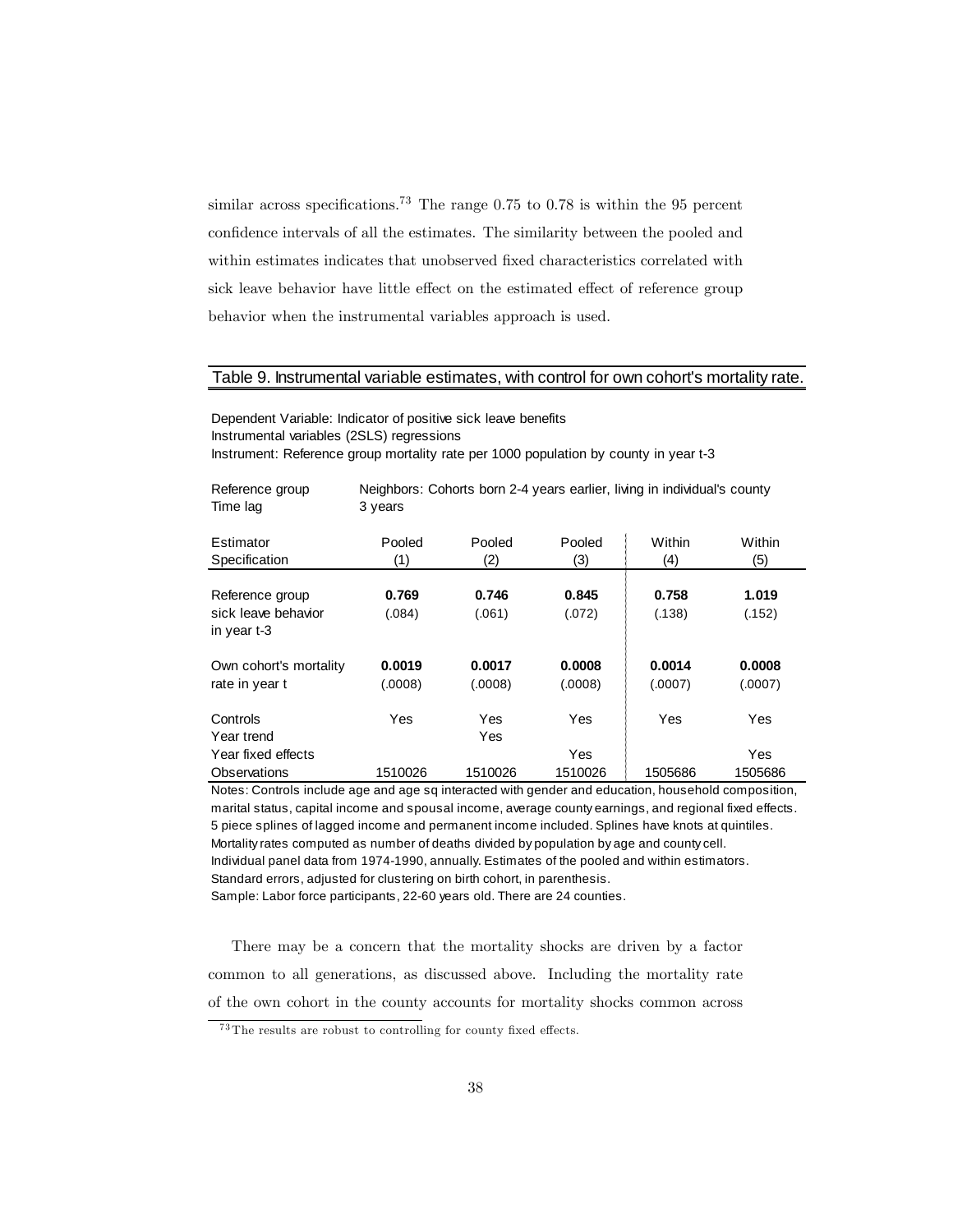cohorts. Results are presented when including the current mortality rate of the individual's own cohort in Table 9. Results are very similar if also the mortality rate lagged 3 years is included. The estimates in Table 9 are very similar to Table 8, only slightly smaller in magnitude.

# 7.3 Robustness: Additional controls, different cohorts and time lags, placebo

To account for individual work habits I have included 4 lags of labor earnings and 4 lags of labor force participation as controls. I have also restricted the sample to individuals who have been in the labor force all of the past 5 years (year t through year  $t-4$ ). The estimated reference group influence is robust to these alternative specifications, indicating that individual work habits don't affect the estimate of reference group influence.

The results don't rely on the particular reference group or the time lag. I find similar results when the time lag is 1 year or 5 years. The results are also similar if I redefine the reference group to those 2-6 years older, or those 1-3 years older (and these changes are also robust to changing the time lag).<sup>74</sup> As a falsification test I have also estimated a model where I use the 3 year lead of the 2-4 years older cohorts' behavior. The lead should not have an impact on current behavior according to the hypothesis. The estimated effect is insignificant at conventional levels, in line with the hypothesis.<sup>75</sup> In an additional test I create reference groups in a faraway county. I assign the individual a county that corresponds to a faraway county, and match it with the corresponding reference group behavior and instrument. Adding the faraway reference group to the model returns an insignificant estimate on the reference group's behavior in the

<sup>74</sup> I have also estimated a model where the reference group is 2-4 year younger, which would correspond to a model with young 'trend setters'. I find a significant effect, although its significance is much lower than for the model with older reference groups. For this reason I prefer the model with older reference groups.

 $^{75}$ Note that the lead of the reference group's behavior is the valid 'placebo' treatment in this setting. As individuals may be influenced by several other cohorts it would not be valid to use some different cohorts as placebos. I don't claim that the estimated reference group is the one and only influence. I do claim to find one channel of reference group influence that captures one important intertemporal channel of behavior.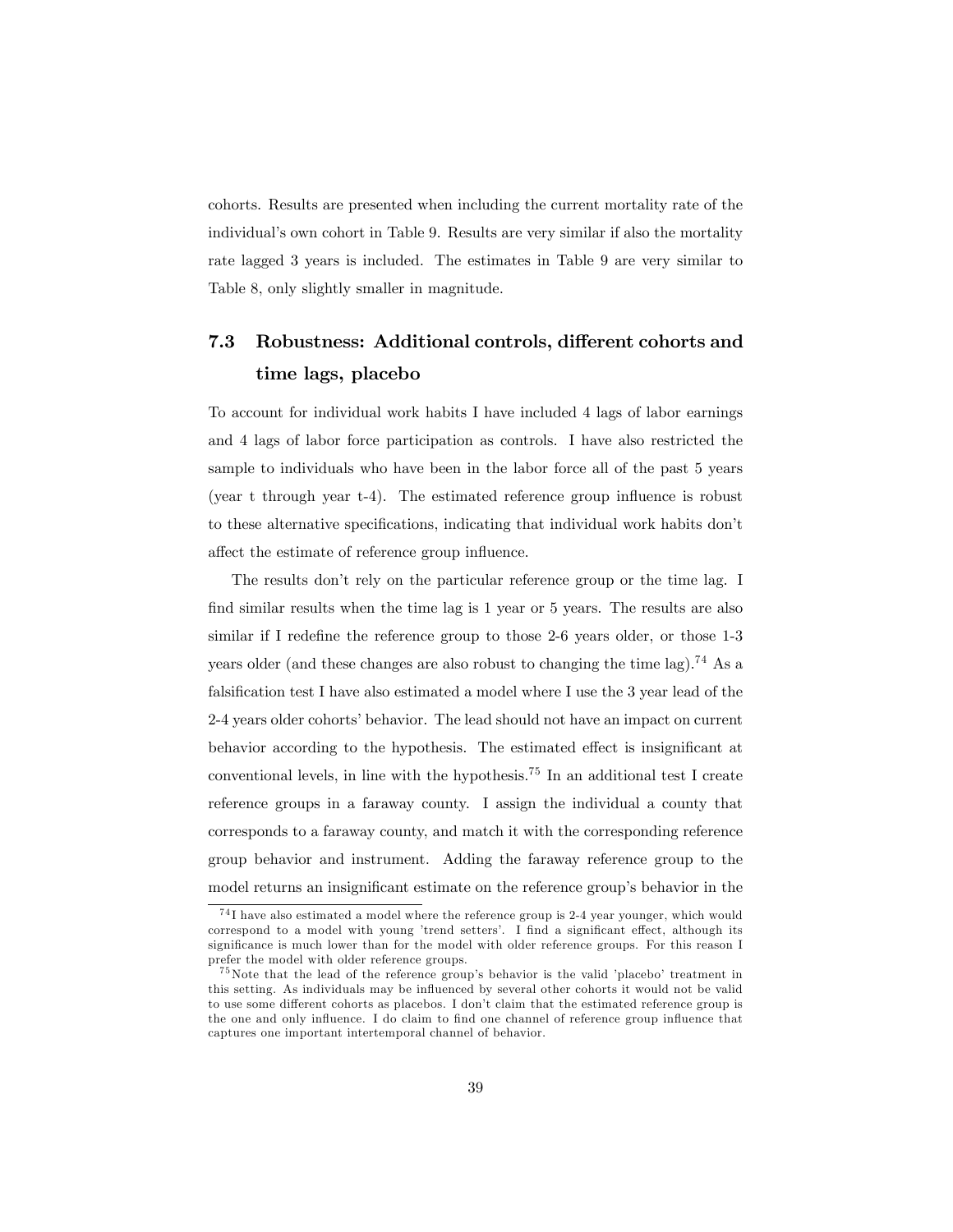faraway county.

### 7.4 Interpretations of Reference Group Influence

#### 7.4.1 Psychic cost

I have estimated a significant reference group influence on individual decisions. The theoretical literature has hypothesized that the influence works through a psychic cost, which could be understood as internal or external stigma towards using social insurance benefits (see for example Lindbeck, Nyberg, and Weibull, 1999). The empirical literature has also favored such an interpretation, while recognizing that it is difficult to pin down the exact mechanism (see for example Moffitt 1983 and Bertrand et al 2000). Anthropological studies support the interpretation that the psychic cost of taking sick leave is decreasing with how common it is among colleagues and neighbors (Frykman and Hansen, 2005 and 2009). I believe the interpretation of the reference group influence through reducing the psychic cost is the most attractive.

#### 7.4.2 Health consciousness

Younger generations could have a greater awareness of how their actions affect their health along the lines of Ehrlich and Chuma (1990) and Ehrlich (2000). The young cohorts could hence use sick leave based on a pre-cautionary motive where they invest in their health by taking sick leave.<sup>76</sup> Such behavior could explain at least part of the increasing take up across generations in Figure 2. To the extent this health consciousness differ systematically across cohorts and individuals it is captured by the individual fixed effects in the within regressions. An additional issue is if the health consciousness responds to the mortality shocks for the reference groups (lagged 3 years) used in the regressions above. Such an interpretation is possible. However, it is a bit surprising, from this perspective, that the effect through the reference group is so strong relative to

<sup>76</sup>Ehrlich and Yin (2005) present a quantitative exercise on the importance of such precautionary actions. Sick leave could be a dimension of "life protection" as explored there.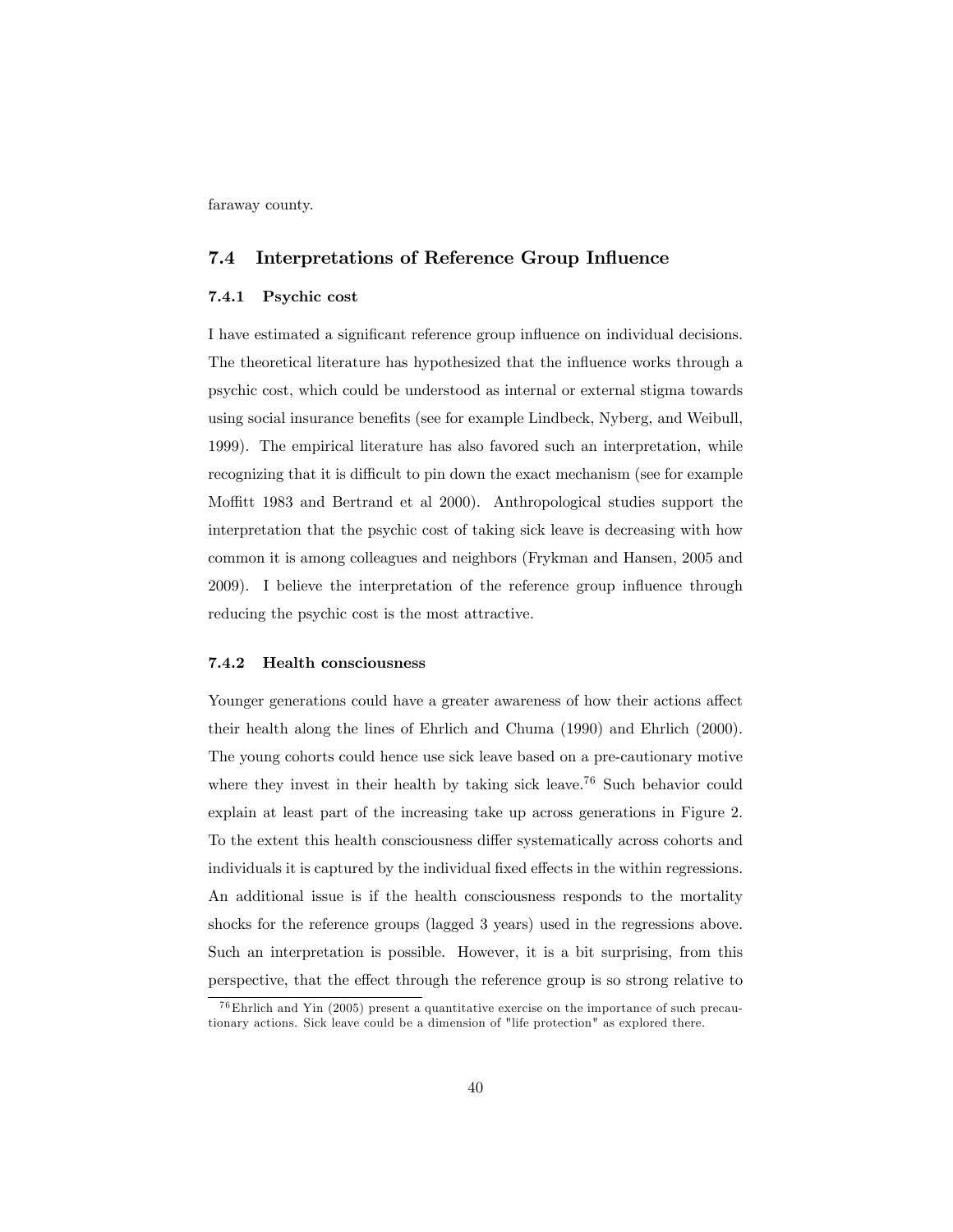the effect of the own cohort's mortality rate (both the current and past rates), which arguably would have a larger and direct effect on the individual's health consciousness. Yet, with such a health consciousness difference across cohorts it may be expected that the influence of reference group behavior differs across cohorts. I have estimated a model where the reference group influence is allowed to differ between older and younger cohorts. The point estimate for reference group influence is lower for the older cohorts compared to the younger cohorts but the difference is not significant. While the point estimates are consistent with this interpretation, the evidence does not support significant differences in reference group influence across cohorts.

#### 7.4.3 Monitoring

It could be possible that different generations are subject to different monitoring or punishment. If older generations are punished more severely for using the sick leave program it could lead to lower take up among these generations. Employers would be the ones delivering the punishments since the monitoring by the social insurance administration is basically non-existent during the period. Any systematic differences across individuals would be captured by the individual fixed effects. The remaining concern is that monitoring would covary with reference group behavior and mortality rates across individual life cycles. Given that the reference group's mortality rate is lagged three years there is no obvious reason to expect the current monitoring of the own cohort to depend on these factors, in particular since the own cohort's mortality shocks are controlled for. However, if such differences exist they may be expected to differ by sector. Private profit maximizing firms may have a stronger incentive to punish potential shirkers compared to public sector employers. Estimating the model for public and private employees separately do not reveal any significant differences between the reference groups influences, indicating that differential monitoring across generations does not affect the estimated effects.

Colleagues could be monitors. One way this could work is that there are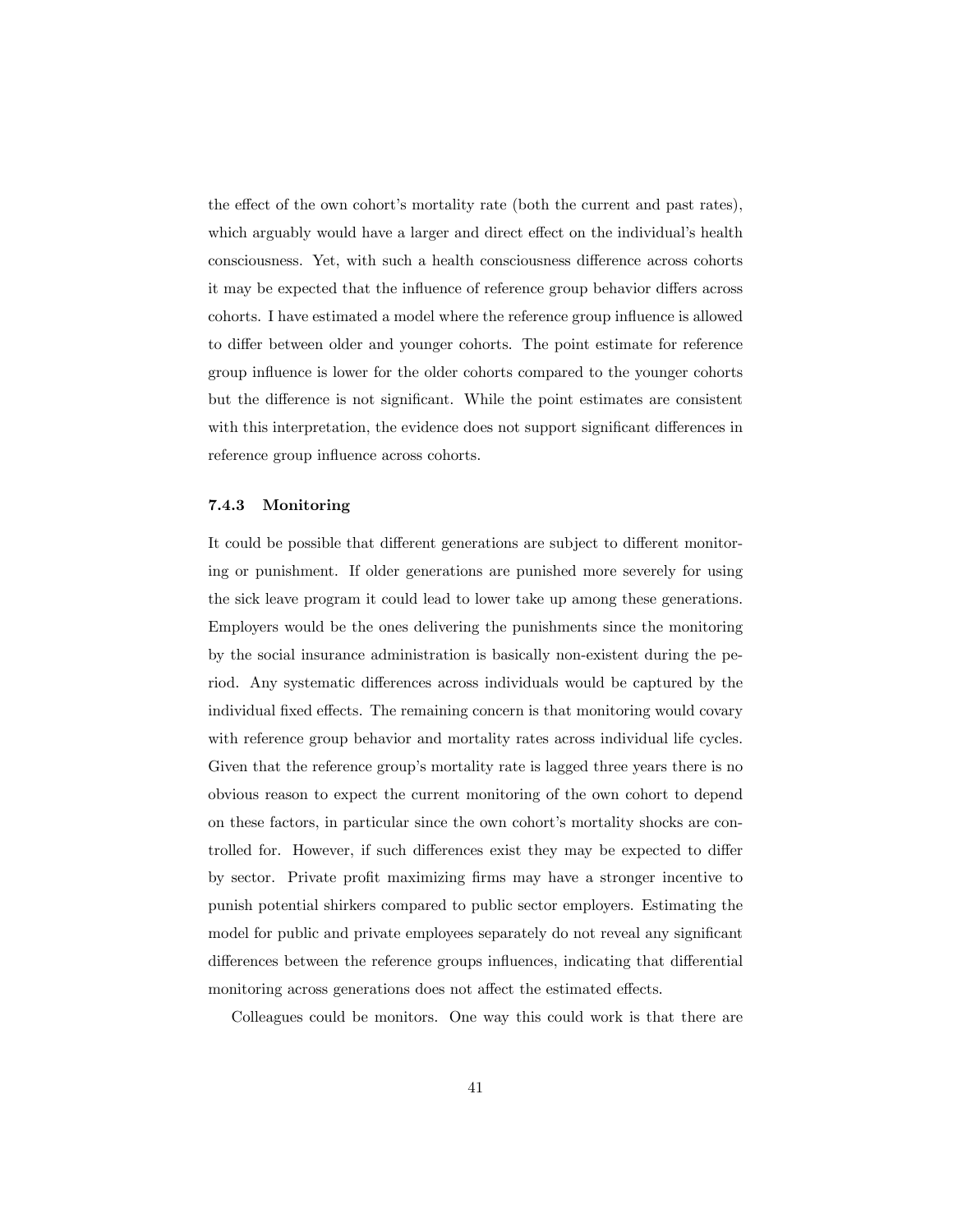few colleagues around to monitor if they are on sick leave themselves, but it is not clear that their absence three years ago would have an effect on current sick leave. Another channel is if a larger absence among colleagues would make the individual care less about any potential punishment from the colleagues, but this channel would be one example of the non-monetary cost hypothesized in the model above and hence fit well with the main interpretation of the results.

### 7.5 Taking Stock

Reference group behavior, as shifted by mortality shocks, has a direct influence on individual sick leave decisions. The identifying assumption is that there arenít omitted local trends that correlate with reference group mortality and behavior but are uncorrelated with the mortality of those a couple of years younger. I may entertain stories that there are local trends in for example drug abuse (or pollution) that affect both sick leave and mortality. Such trends could potentially challenge the identification since both reference group sick leave and mortality as well as individual sick leave could be affected by the same drug abuse trend. It is reassuring that the influence of role model behavior is robust to including the own cohort's mortality rate, as the own group's mortality would capture the drug abuse trend.<sup>77</sup> Using reference group mortality as an instrumental variable, and controlling for the mortality of the individual's own cohort, makes a compelling case that one channel of intertemporal influence in sick leave choices has been identified.

# 8 Conclusion

This is the first paper to estimate the long-run dynamic adaptation of individual behavior in the welfare state. Although the underlying mechanism I model

 $^{77}$  If the drug abuse trend did not affect mortality it would not be a challenge in the first place since it would be uncorrelated with reference group mortality, and hence not part of the variation used to identify the estimate.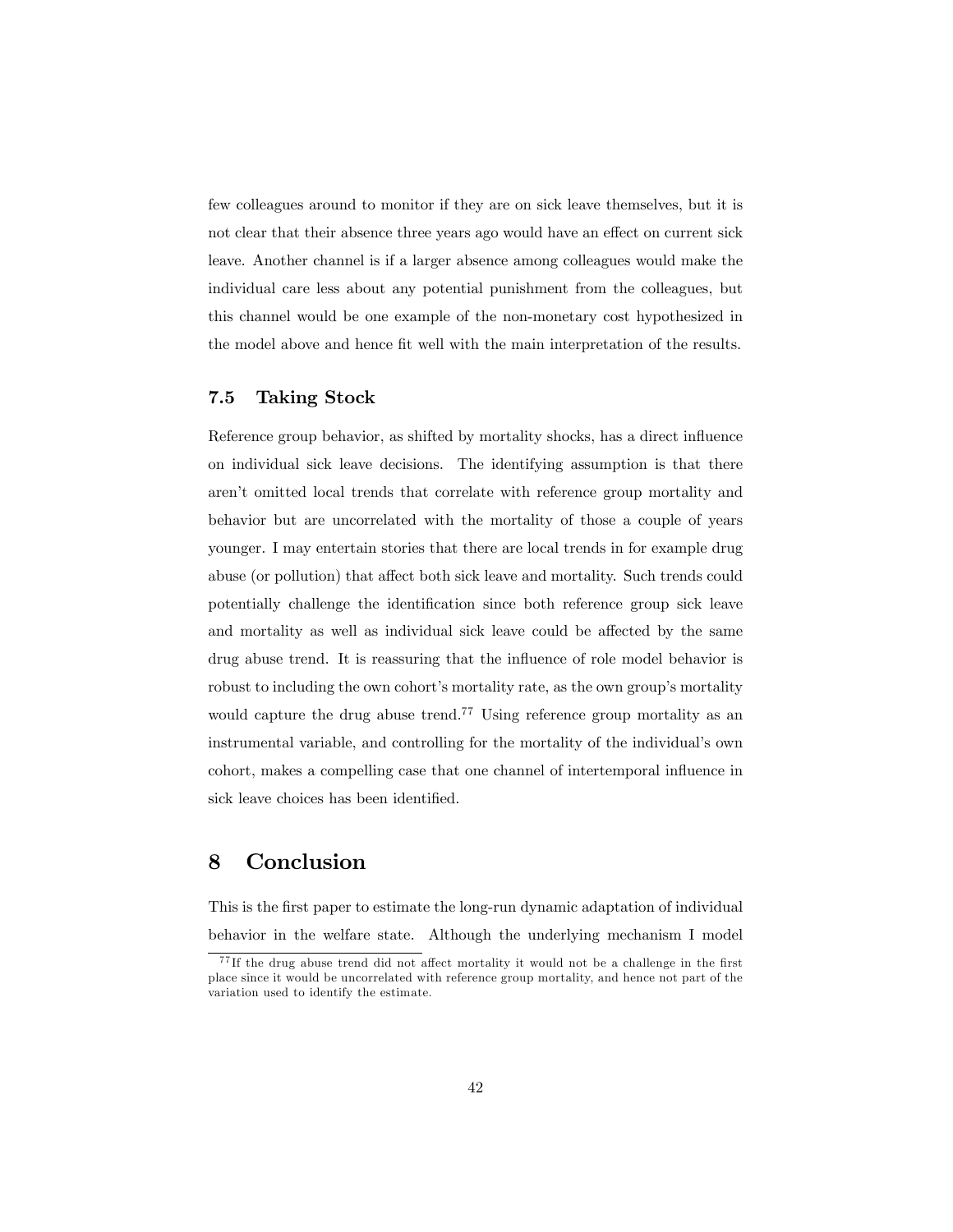has been discussed in several literatures<sup>78</sup> few papers *empirically* evaluate how institutions and economic outcomes affect preferences over time. While many have shown how institutions shape outcomes across locations little evidence exists on how different outcomes come about.

I provide evidence on how norms evolve and affect behavior using a large individual panel data set. Variation across generations and over time within individuals is used to estimate a model where the benefit take up decision depends on the past behavior of role models.<sup>79</sup> I find that being exposed to older generations that used the sick leave program more is associated with higher individual demand for benefits. This mechanism can account for a majority of the behavioral differences across cohorts. Mortality rates are used to instrument for reference group behavior to address concerns that omitted variables, such as local health or productivity trends, may drive the results. The instrumented results point to a strong and robust intertemporal influence of reference group behavior on individual decisions.

The adaptation mechanism I estimate could apply to other welfare state programs and in other settings. $80$  The findings, that younger generations use social insurance more than the older generations, correspond with survey evidence on attitudes towards claiming public benefits among the young. Younger generations have a higher acceptance of claiming public benefits one is not entitled to according to the World Values Survey.<sup>81</sup> This is a consistent finding across countries, not only Sweden, indicating that the intertemporal mechanism I estimate could be at work elsewhere.<sup>82</sup>

Furthermore, social insurance programs may influence family formation and fertility as studied by Ehrlich and Zhong (1998) and Ehrlich and Kim (2007).

 $78$  The program participation literature talks about stigma affecting choices. The literature on culture asks how beliefs affect economic outcomes, see for example Bisin and Verdier (2010) and Fernandez (2010). Doepke and Zilibotti (2008) model the evolution of work norms.

 $^{79}$ Preferences are modeled such that the threshold for claiming benefits depends on your experience with role model behavior.

 $80$  The intertemporal mechanism does not depend on the particulars of the program.

 $81$  The wording of the question is 'Do you think it can always be justified, never be justified. or something in between, to claim government benefits to which you are not entitled.

<sup>82</sup> This pattern is robust to controlling for gender, education, employment status, marital status, income, country fixed effects, and survey wave effects. See Ljunge  $(2011)$  for details.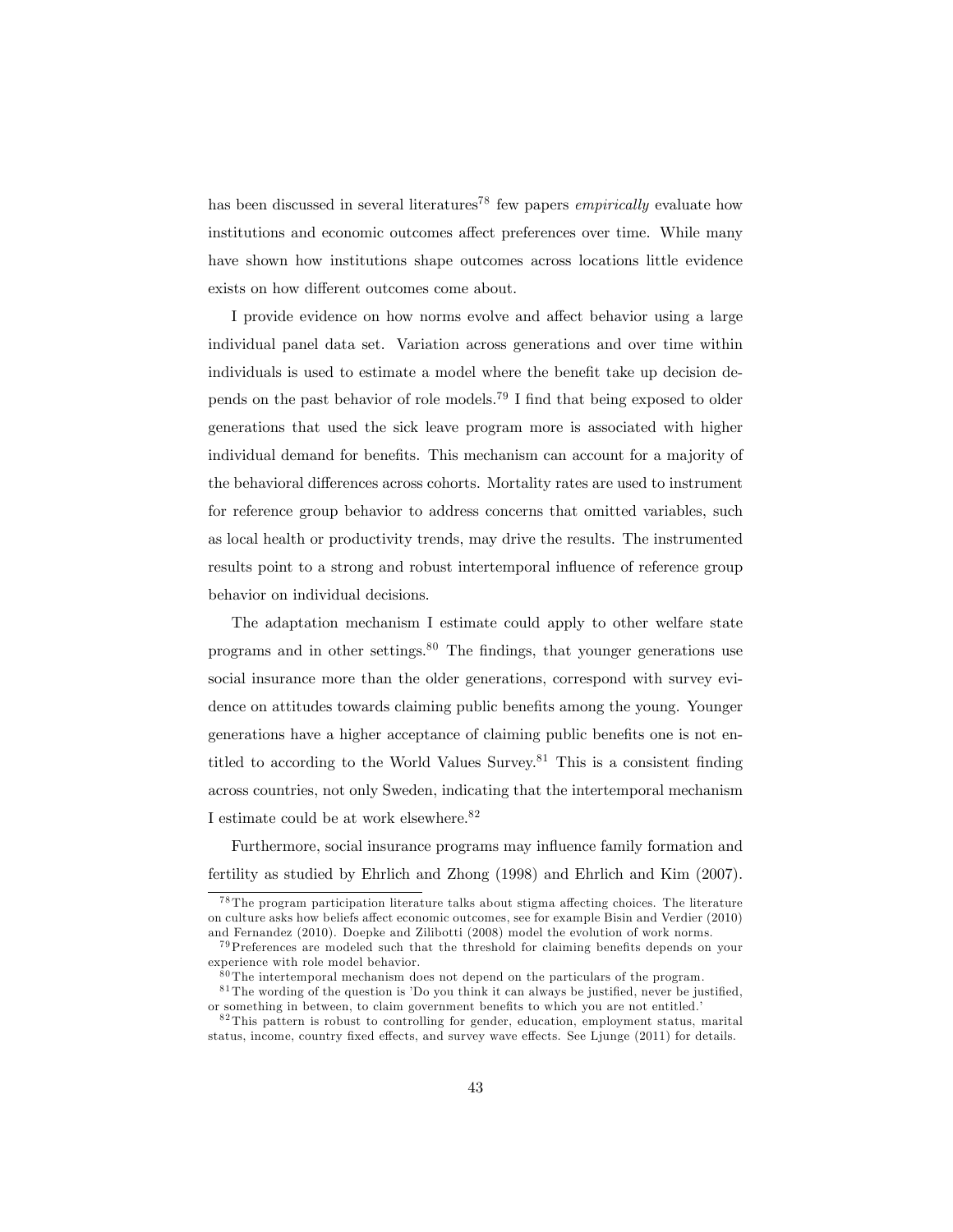Attitudes toward benefit use is transmitted across generations to altruistic attitudes as analyzed in Ljunge  $(2012a)$ . The changing demand for benefits across generations and time studied in this paper could hence influence other margins, which in turn could induce further adjustments over time. Moreover, the increasing demand for social insurance I find indicates a challenge to the sustainability of social insurance programs over and above an aging population and globalization.

Policy reform does not take place in a static environment. Behavior adapts over time even though policies remain constant. My analysis suggests that behavioral responses to the provision of welfare state benefits estimated by natural experiments are likely to strongly underestimate the true long-run elasticities relevant for the fiscal sustainability of the welfare state.

# References

- [1] Aghion, Philippe, Yann Algan, Pierre Cahuc, and Andrei Shleifer 2010. "Regulation and Distrust." Quarterly Journal of Economics 125:3.
- [2] Alesina, Alberto and Nicola Fuchs-Schündeln 2007. "Goodbye to Lenin (or not?): The effect of Communism on people's preferences." American Economic Review, Volume: 97, Issue: 4, 1507-1528.
- [3] Almlund, Mathilde, Angela Duckworth, James J. Heckman, and Tim Kautz 2011. "Personality Psychology and Economics." In Handbook of the Economics of Education, Hanushek EA, Machin S, Wößmann L (eds.), vol. 4. Elsevier: Amsterdam; 1–181.
- [4] Benhabib, Jess, Alberto Bisin, and Matthew O. Jackson, editors 2010. Handbook of Social Economics. North-Holland.
- [5] Bertrand, Marianne, Erzo Luttmer, and Sendhil Mullainathan 2000. "Network Effects and Welfare Cultures." Quarterly Journal of Economics, August, pp. 1019-1055.
- [6] Bisin, Alberto, and Thierry Verdier 2001. "The Economics of Cultural Transmission and the Dynamics of Preferences." Journal of Economic Theory 97, 298-319.
- [7] Bisin, Alberto, and Thierry Verdier 2004. "Work Ethic and Redistribution: A Cultural Transmission Model of the Welfare State." Mimeo, New York University.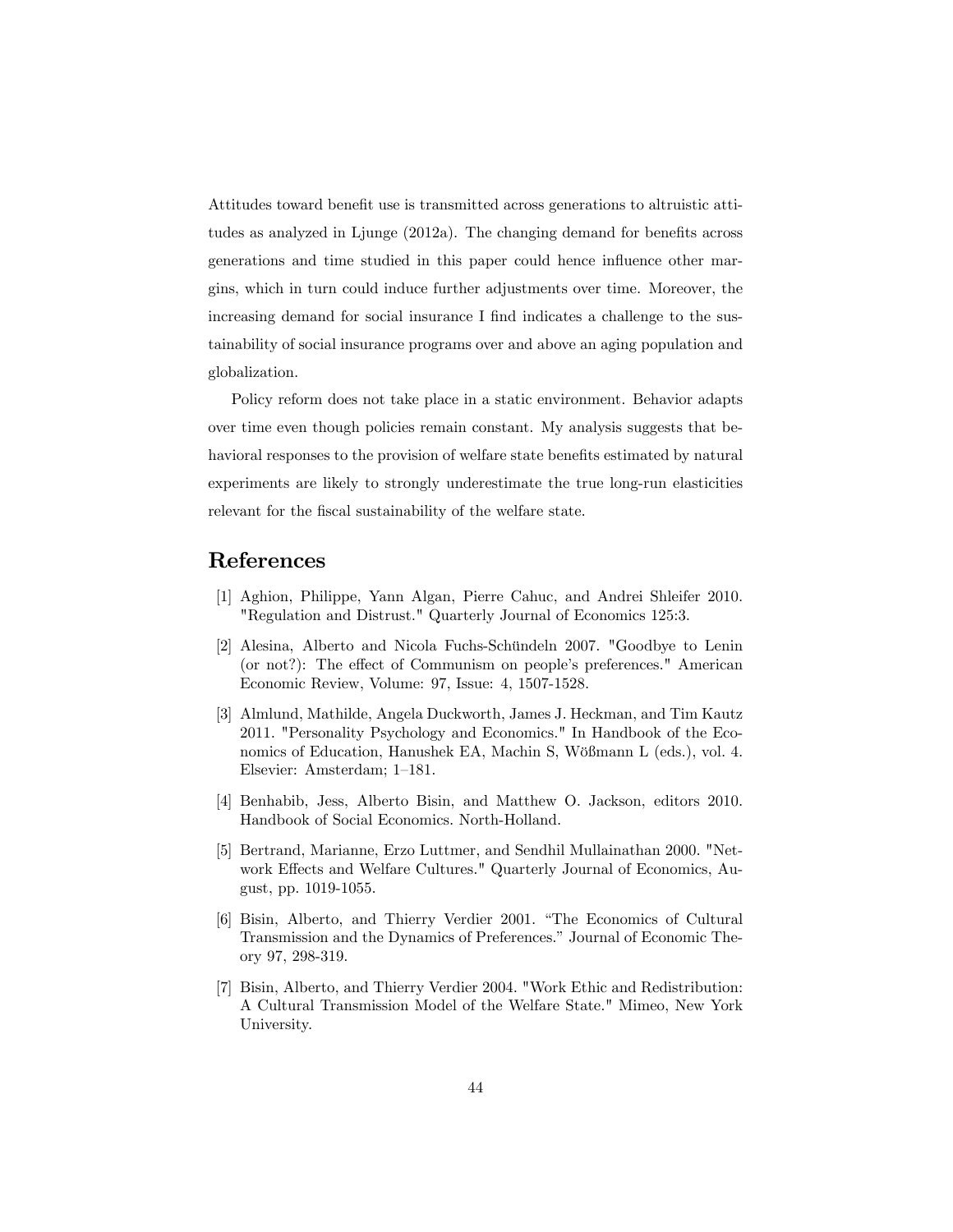- [8] Bisin, Alberto, and Thierry Verdier 2010. The Economics of Cultural Transmission and Socialization. Handbook of Social Economics, Jess Benhabib, Alberto Bisin, Matt Jackson, eds., North-Holland.
- [9] Cipollone, Piero, and Alfonso Rosolia 2007. "Social Interactions in High School: Lessons from an Earthquake." The American Economic Review, vol. 97(3), 948-965.
- [10] Clark, Andrew E. 2003. "Unemployment as a social norm: psychological evidence from panel data." Journal of Labor Economics, 2003, vol. 21, no.2, 323-351.
- [11] Doepke, Matthias and Fabrizio Zilibotti 2008. "Occupational choice and the spirit of capitalism." The Quarterly Journal of Economics, May, 747-93.
- [12] Edin, Per-Anders and Peter Fredriksson, 2000. "LINDA Longitudinal INdividual DAta for Sweden." Working paper, University of Uppsala.
- [13] Edin, P-A, P Fredriksson, and O Åslund 2003. "Ethnic enclaves and the economic success of immigrants - evidence from a natural experiment." Quarterly Journal of Economics, Vol. 118, No. 1, pp. 329-357.
- [14] Ehrlich, Isaac 2000. "Uncertain Lifetime, Life Protection, and the Value of Life Saving." Journal of Health Economics, Vol. 20, No. 3, pp. 459-460.
- [15] Ehrlich, Isaac and Hiroyuki Chuma 1990. "A Model of the Demand for Longevity and the Value of Life Extension." Journal of Political Economy, Vol. 98, No. 4, pp. 761-82.
- [16] Ehrlich, Isaac and Jinyoung Kim 2007. "Social Security and Demographic Trends: Theory and Evidence from the International Experience." Review of Economic Dynamics, Vol. 10, No. 1, pp. 55-77.
- [17] Ehrlich, Isaac and Yong Yin, 2005. "Explaining Diversities in Age-Specific Life Expectancies and Values of Life Saving: A Numerical Analysis," Journal of Risk and Uncertainty, Springer, vol. 31(2), pages 129-162, September.
- [18] Ehrlich, Isaac and Jian-Guo Zhong 1998. "Social Security and the Real Economy: An Inquiry Into Some Neglected Issues." American Economic Review, Vol. 88, No. 2, pp. 151-157.
- [19] Eugster, Beatrix, Rafael Lalive, and Josef Zweimueller 2012. "Does Culture Matter for Unemployment? Evidence from the Roesti Border." Mimeo.
- [20] Fernandez, Raquel 2011. "Cultural Change as Learning: The Evolution of Female Labor Force Participation over a Century." Forthcoming in the American Economic Review.
- [21] Fernandez, Raquel 2010. "Does Culture Matter?" Handbook of Social Economics, Jess Benhabib, Alberto Bisin, Matt Jackson, eds., North-Holland.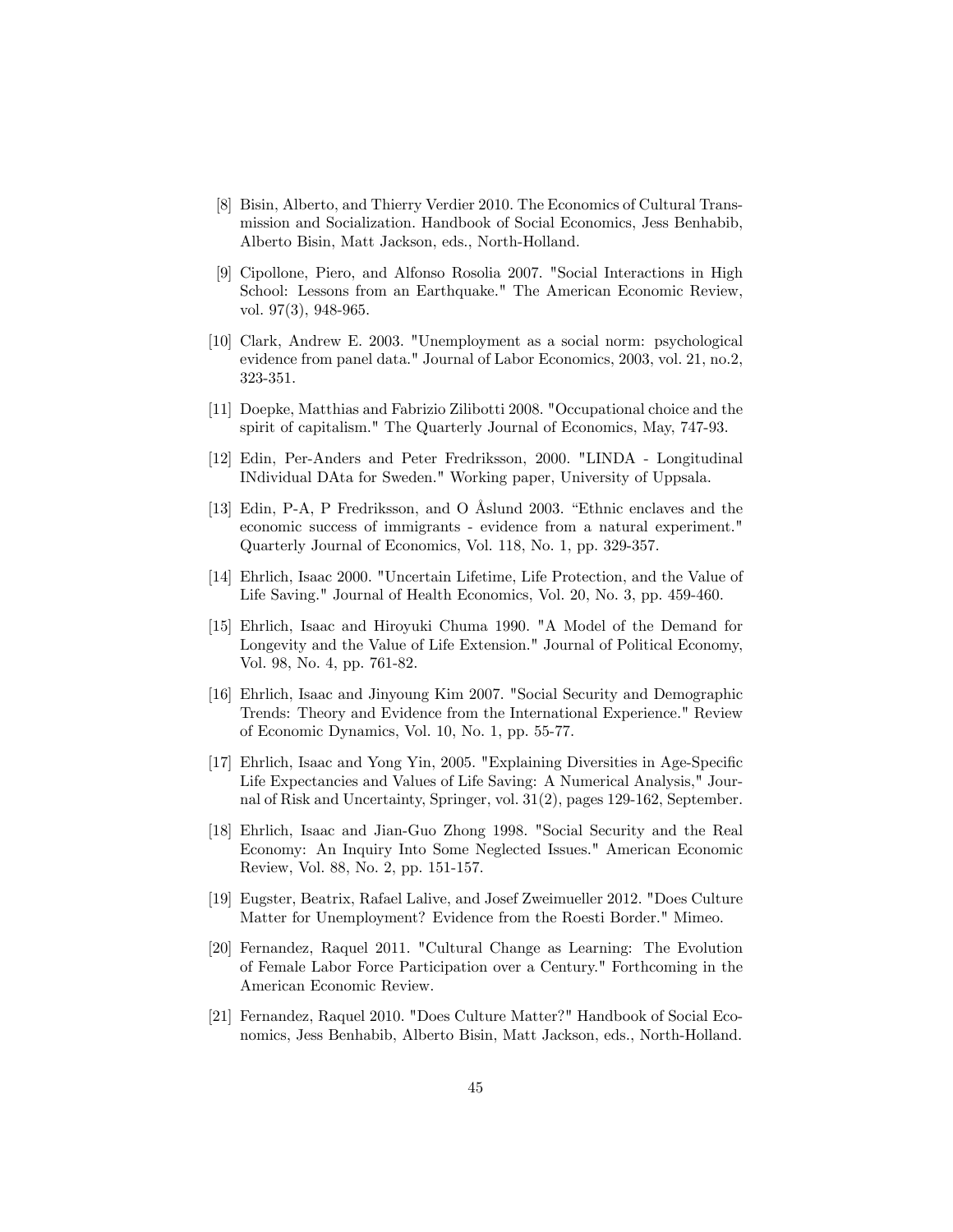- [22] Fogli, Alessandra and Laura Veldkamp 2011. "Nature or Nurture? Learning and the Geography of Female Labor Force Participation." Econometrica, 79, (4), 1103-1138.
- [23] Frykman, Jonas, MiaMaria Hammerlin, Kjell Hansen, Bo Rothstein, Stensöta Olofsdotter, och Isabell Schierenbeck 2009. "Sense of community: Trust, hope and worries in the welfare state." Ethnologica Europaea,  $39(1):7-46.$
- [24] Frykman, Jonas and Kjell Hansen 2005. "Att leva på kassan: allmän försäkring och lokal kultur." Försäkringskassan, Stockholm.
- [25] Frykman, Jonas and Kjell Hansen 2009. I ohälsans tid: sjukskrivningar och kulturmˆnster i det samtida Sverige. Carlsson, Stockholm.
- [26] Guiso, Luigi, Paola Sapienza, and Luigi Zingales 2008. "Long Term Persistence." University of Chicago Graduate School of Business Working Paper 08-11.
- [27] Harris, Judith Rich 1995. "Where is the child's environment? A group socialization theory of development." Psychological Review, Vol 102, No. 3, 458-489.
- [28] Harris, Judith Rich 1998. "The nurture assumption: why children turn out the way they do." New York: Free Press.
- [29] Hassler, John, José V. Rodríguez Mora, Kjetil Storesletten, Fabrizio Zilibotti 2003. "The Survival of the Welfare State." The American Economic Review, Vol. 93, No. 1 (Mar.), pp. 87-112.
- [30] Hesselius P, P Johansson & P Nilsson 2009. "Sick of Your Colleagues' Absence?", Journal of the European Economic Association, 7(2-3), 583-594.
- [31] Ichino, Andrea, and Giovanni Maggi 2000. "Work Environment and Individual Background: Explaining Regional Shirking Differentials in a Large Italian Firm." Quarterly Journal of Economics, Vol. 115, No. 3, 1057-1090.
- [32] Ichino, A., and Riphahn, R. T., 2005. "The effect of employment protection on worker effort. A comparison of absenteeism during and after probation." Journal of the European Economic Association  $3(1)$ ,  $120-143$ .
- [33] Lemieux, Thomas and W. Bentley MacLeod 2000. "Supply side hysteresis: the case of the Canadian unemployment insurance system." Journal of Public Economics, 78, pp. 139-170.
- [34] Lindbeck, Assar and Sten Nyberg 2006. "Raising Children to Work Hard: Altruism, Work Norms and Social Insurance." Quarterly Journal of Economics, November, 1473-1503.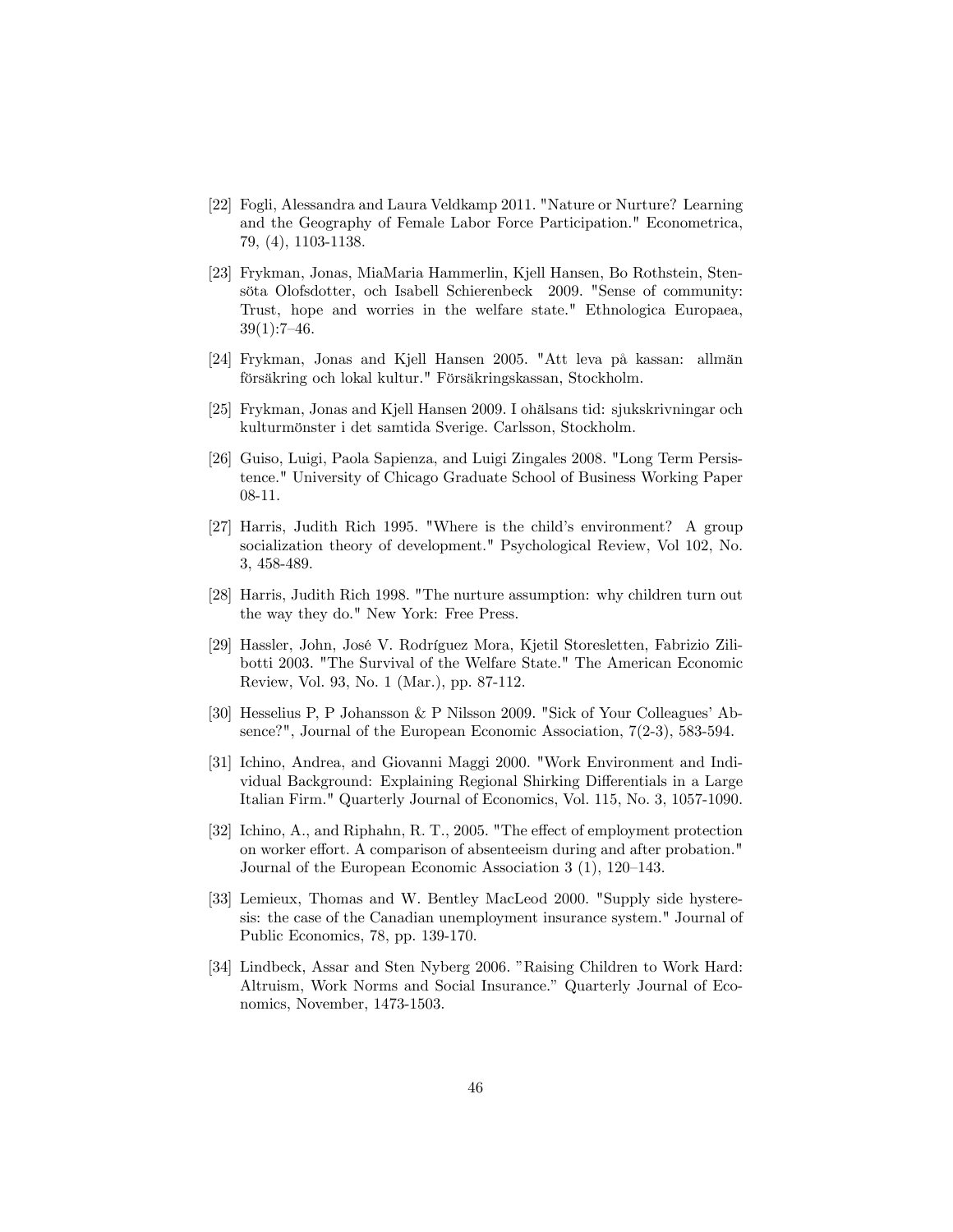- [35] Lindbeck, Assar, Sten Nyberg, and Jörgen Weibull 1999. "Social Norms and Economic Incentives in the Welfare State". Quarterly Journal of Economics, vol. 114, no. 1, 1-35.
- [36] Lindbeck, Assar, Sten Nyberg, and Jörgen Weibull 2003. "Social Norms and Welfare State Dynamics". Journal of the European Economic Association, April–May  $1(2-3):533-542$ .
- [37] Lindbeck, Assar, MÂrten Palme, and Mats Persson 2008. "Social Interactions and Sick Leave." Mimeo, Stockholm University.
- [38] Ljunge, Martin 2012a. "Cultural Transmission of Civicness" Economics Letters 117, pp. 291-294.
- [39] Ljunge, Martin 2012b. "Sick of Taxes?" Working paper, University of Copenhagen.
- [40] Ljunge, Martin 2011. "Increasing Demands on the Welfare State? Trends in Behavior and Attitudes." CESifo Economic Studies  $57(4)$ : 605-622.
- [41] Manski, Charles F. 1993. "Identification of endogenous social effects: The reflection problem." Review of Economic Studies,  $60(3)$ : 531-42.
- [42] Moffitt, R. 1983: An Economic Model of the Welfare Stigma. American Economic Review 73(5): 1023-35.
- [43] Skogman Thoursie, Peter, 2004. "Reporting Sick: Are Sporting Events Contagious?" Journal of Applied Econometrics, vol. 19, no. 6, 809-823.
- [44] Stutzer, Alois and Rafael Lalive 2004. "The role of social work norms in job searching and subjective well-being." Journal of the European Economic Association, 2 (4), 696-719.
- [45] Tabellini, Guido 2010. "Culture and institutions: economic development in the regions of Europe." Journal of the European Economic Association, 8(4):677-716.

# 9 Appendix